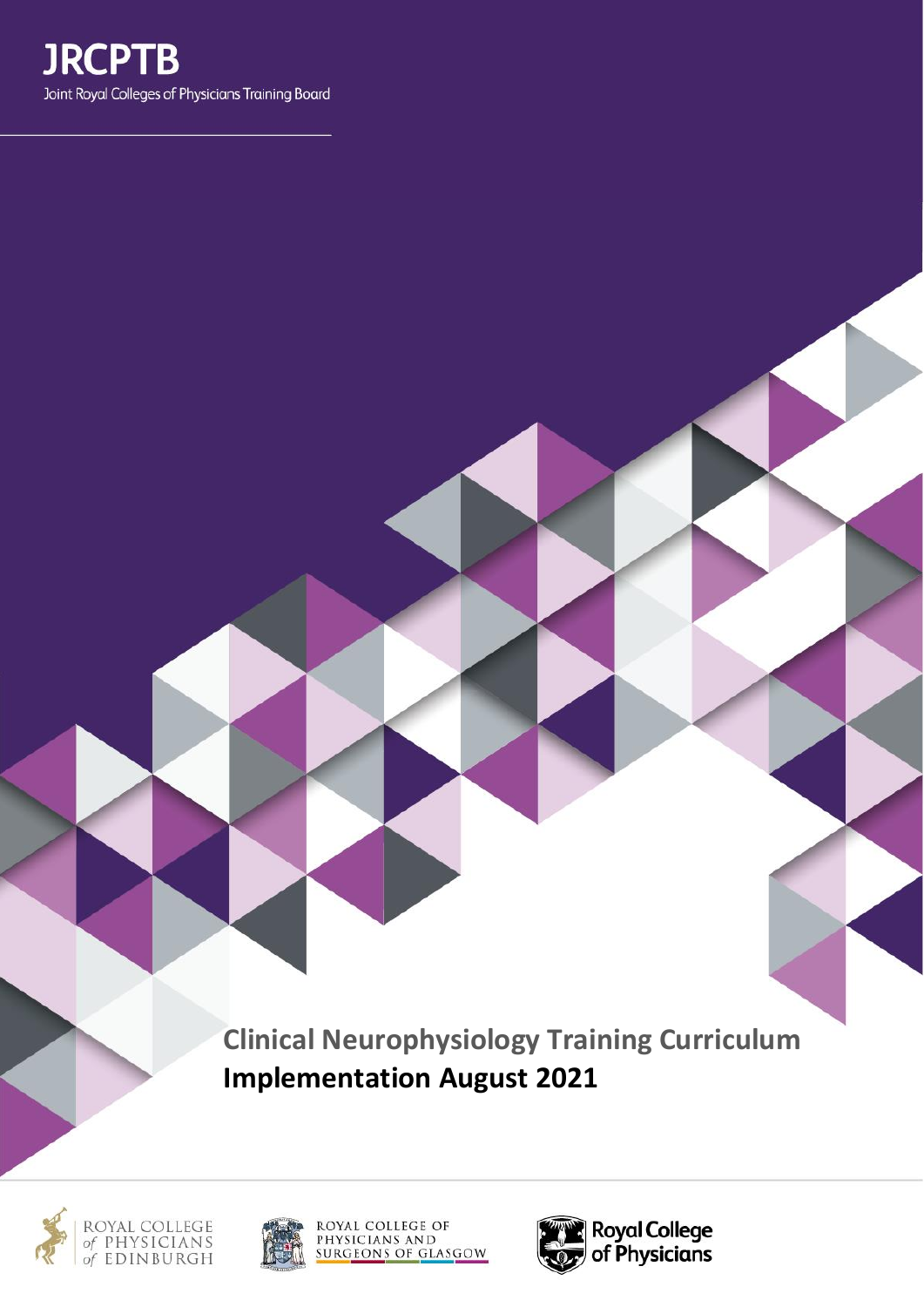# **Contents**

| 1.             |     |  |
|----------------|-----|--|
| 2.             |     |  |
|                | 2.1 |  |
|                |     |  |
|                | 2.3 |  |
|                | 2.4 |  |
|                |     |  |
|                |     |  |
|                | 2.7 |  |
| 3              |     |  |
|                | 3.1 |  |
|                | 3.2 |  |
|                | 3.3 |  |
|                | 3.4 |  |
|                | 3.5 |  |
| $\overline{4}$ |     |  |
|                | 4.1 |  |
|                | 4.2 |  |
|                | 4.3 |  |
|                | 4.4 |  |
|                | 4.5 |  |
| 5              |     |  |
|                | 5.1 |  |
|                | 5.2 |  |
|                | 5.3 |  |
|                | 5.4 |  |
|                | 5.5 |  |
|                | 5.6 |  |
|                | 5.7 |  |
| 6              |     |  |
|                | 6.1 |  |
|                | 6.2 |  |
| 7              |     |  |
| 8              |     |  |
| 9              |     |  |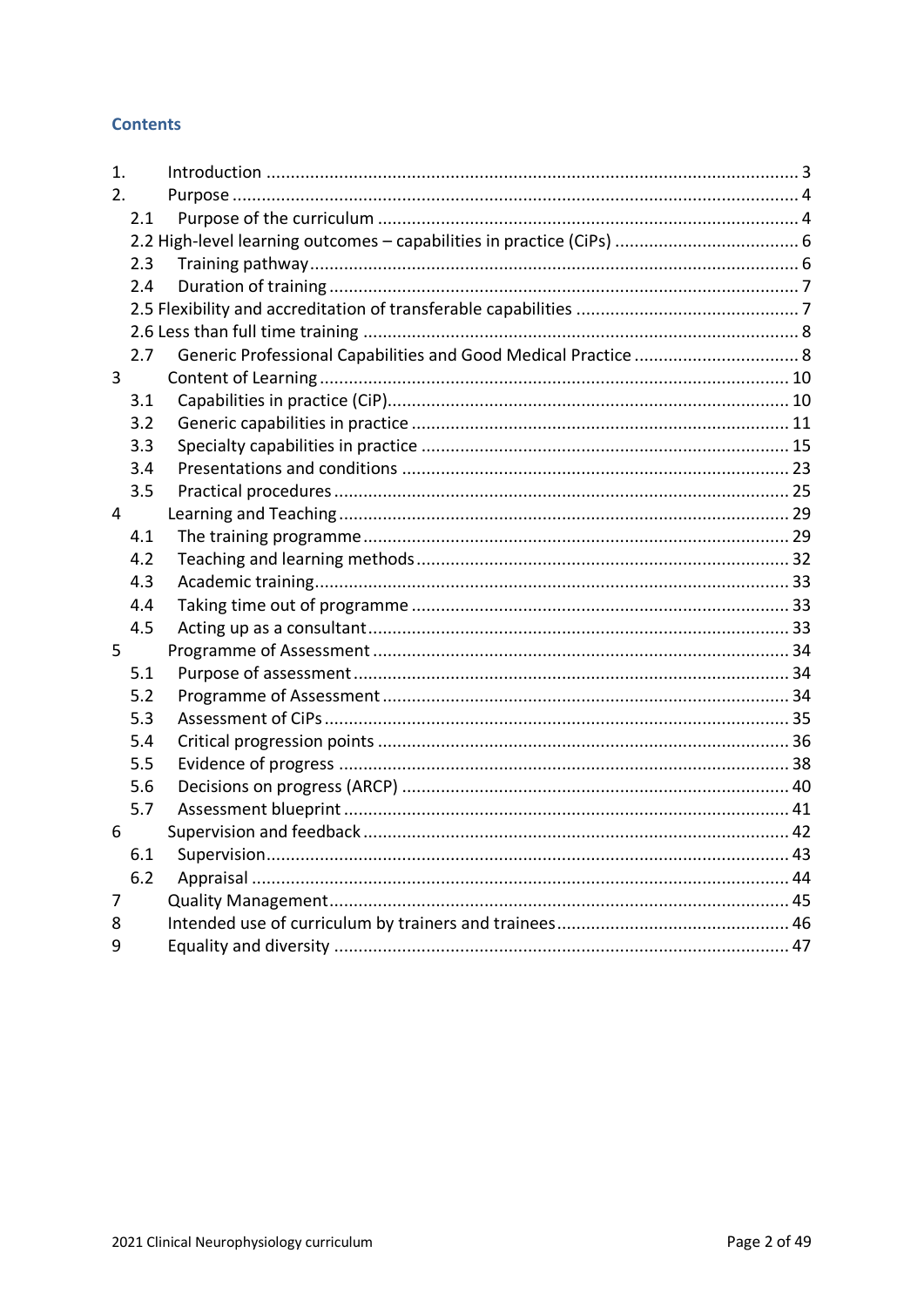# <span id="page-2-0"></span>**1. Introduction**

Clinical Neurophysiology is a laboratory specialty involved in diagnosis, monitoring and therapeutic interventions for diseases and disorders affecting the nervous system in children and adults applying electroencephalography (EEG), electromyography (EMG), nerve conduction studies (NCS), and evoked potentials (EP) to assess function in the nervous system. The purpose of the curriculum in Clinical Neurophysiology is to equip trainees with the necessary knowledge, skills and behaviours to become consultants providing the highest standards of service to neonates, children and adults who require neurophysiological investigations. Implicit in the educational process is the need to develop positive attitudes towards lifelong learning such that the practising consultant can adapt to technological advances and clinical developments.

If the trainee has completed training satisfactorily, they will be eligible for a CCT and can be recommended to the GMC for inclusion on the specialist register. At this stage, they will be regarded as capable of independent unsupervised practice and will be eligible for appointment as an NHS consultant.

The curriculum for Clinical Neurophysiology has been developed with input of trainees, consultants actively involved in delivering teaching and training across the UK, service representatives and lay persons. This has been through the work of the JRCPTB, the Clinical Neurophysiology Specialist Advisory Committee and the British Society for Clinical Neurophysiology Training Committee.

Clinical Neurophysiologists investigate patients from birth to the grave and this incorporates neonatal, paediatric and adult medicine. Advances in antenatal and postnatal care of premature infants, as well as the demographic bulge of the "Baby Boomer" generation have increased demand for the use of skills looking at brain function and neuromuscular disease. In addition, the development of operative monitoring of neurological function to spinal and neurosurgery patients has become mandatory in surgical units<sup>1</sup>, with an increased demand to help preserve post-operative neurological function and reduce litigation in the NHS. Developments in critical care have also increased demand for the assessment of patients in coma or neurological injury.

Many specialties rely on the provision of neurophysiology investigations, especially Neurology, Neurosurgery, Orthopaedics, Hand surgery, Spinal surgery, Paediatrics, Critical care and Neonatology, Rheumatology, Plastic surgery and Ophthalmology. A functioning service improves inpatient flow, improves diagnostic accuracy, reduces operative complications and prevents unnecessary surgery.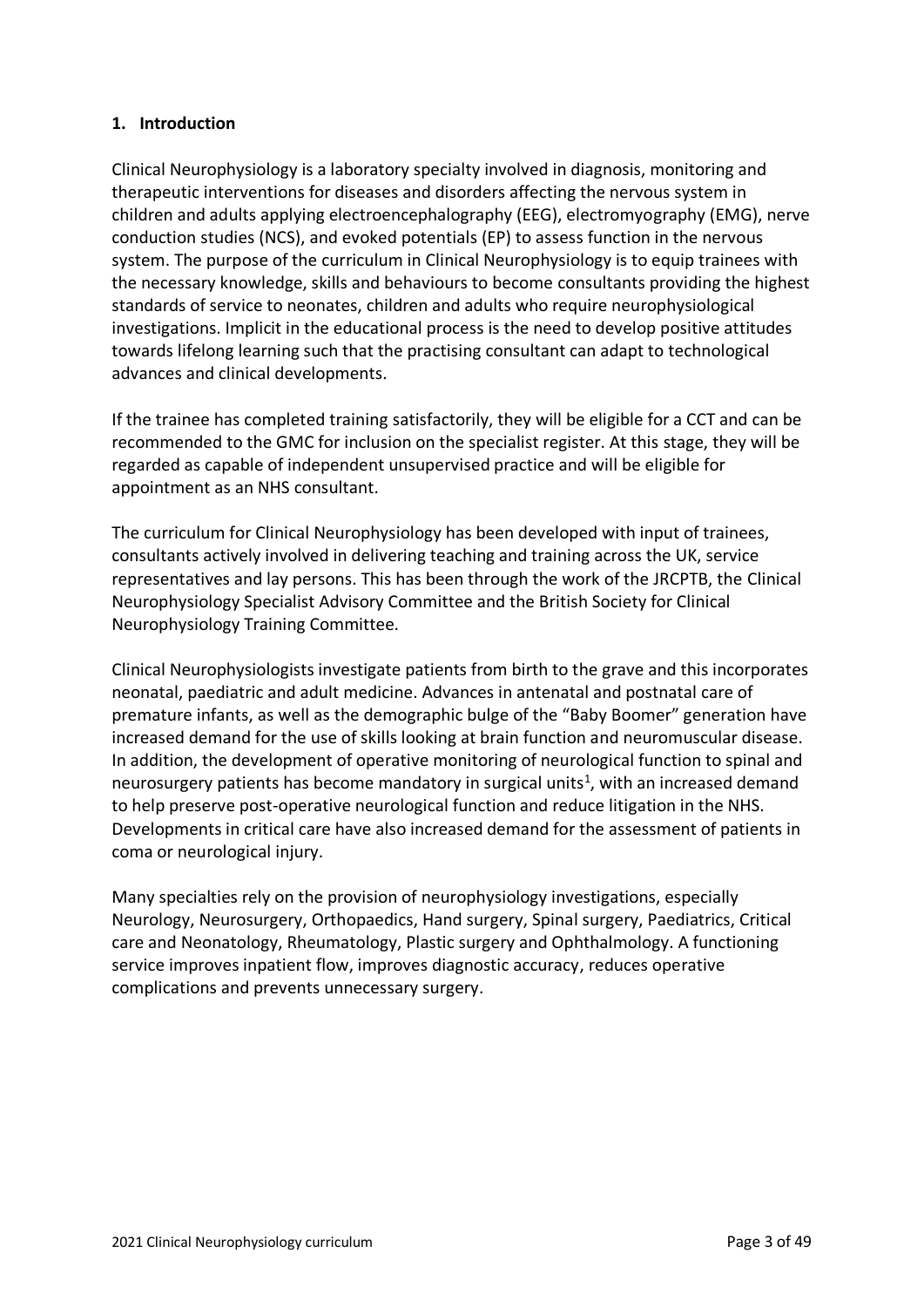# <span id="page-3-0"></span>**2. Purpose**

## <span id="page-3-1"></span>**2.1 Purpose of the curriculum**

This curriculum will ensure that the trainee develops the full range of generic professional capabilities and underlying knowledge, skills and behaviours required for a Consultant Physician working within the modern NHS and will also ensure that the trainee develops the full range of speciality-specific core capabilities, together with areas of advanced practice covering neuromuscular techniques, EEG and EPs.

The objectives of the curriculum are:

- to set out a range of specific professional capabilities that encompass all knowledge, skills and activities needed to practice clinical neurophysiology at consultant level
- to set expected standards of knowledge and performance of various professional skills and activities at each stage
- to suggest indicative training times and experiences needed to achieve the required standards
- to indicate how the professional capabilities will be assessed.

## **Scope of Practice**

The scope of Clinical Neurophysiology requires diagnostic reasoning and the ability to combine neurophysiological data with the clinical picture, and to be able to communicate diagnostic information to colleagues in other specialties. Clinical Neurophysiologists need the ability to work within, or as leaders of, teams and systems involving other healthcare professionals to effectively provide optimal patient care. They need to be able to provide service for neonates, children and adults.

Clinical Neurophysiologists have a wide variety of opportunities for research and the training is designed to facilitate opportunities for academic careers.

Clinical Neurophysiology trainees will have developed a number of core capabilities incorporating EEG, NCS and EMG techniques, and Evoked Potentials. They will also develop capabilities in advanced EEG (including ambulatory EEG, video telemetry, electrocorticography and sleep studies), advanced EMG (including single fibre EMG, autonomic testing, quantitative sensory testing, transcranial magnetic stimulation, uroneurophysiological testing and quantitative EMG) and advanced EP (including electroretinography, somatosensory evoked potentials and intraoperative monitoring). Some consultants practice in just one specialist area, but for the majority, clinical practice combines a mixture of the capabilities taught with both adults and children and it is necessary to gain experience in the whole curriculum.

## **There are no notable exclusions to the curriculum.**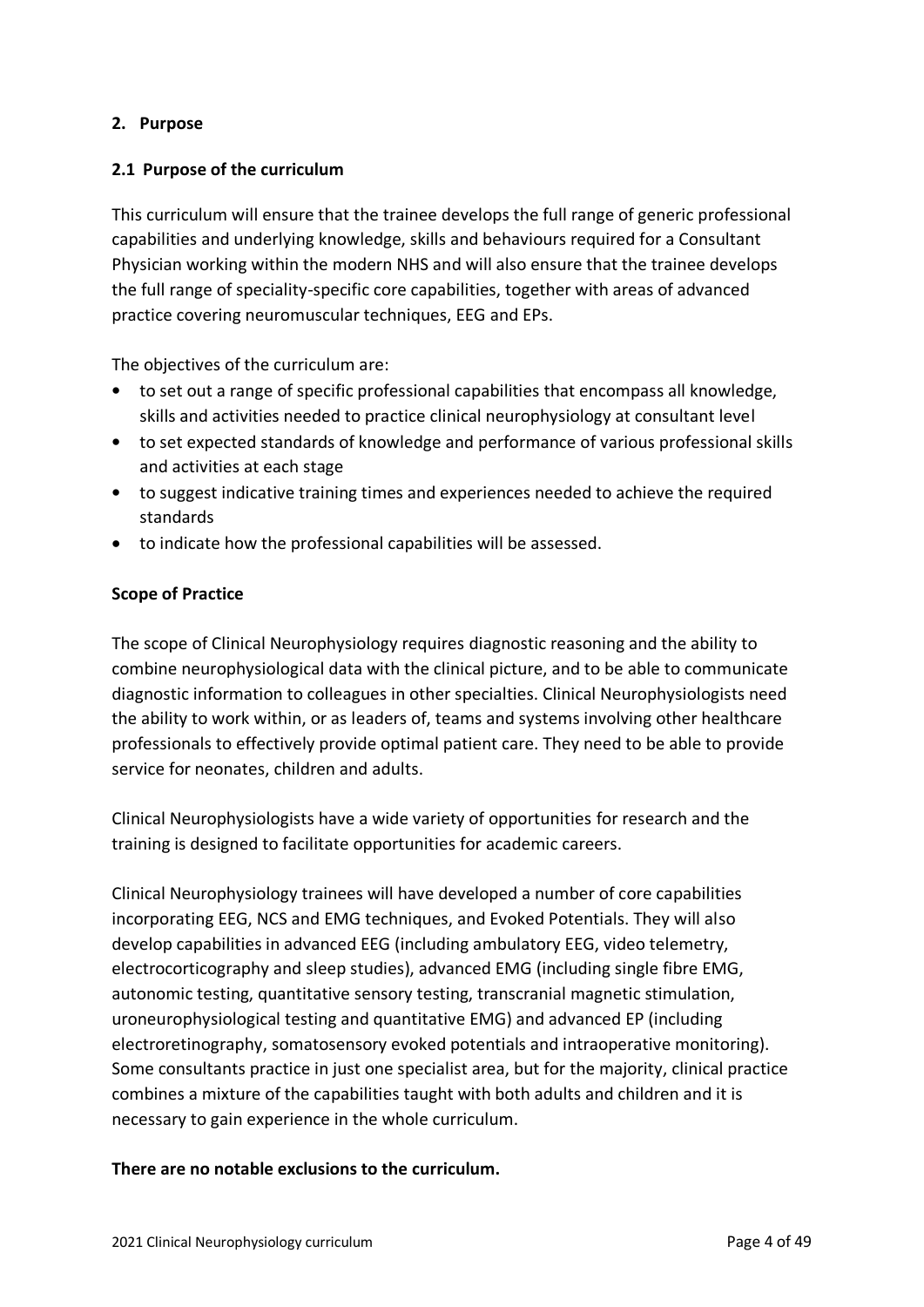# **Output**

At the end of training, the trainee should be able to:

- Manage and lead a Clinical Neurophysiology service
- Perform neurophysiological investigations, interpret findings and create a clinical report for patients of all ages with disorders of the central and peripheral nervous system.
- Perform neurophysiological investigations, interpret findings and create a clinical report for patients of all ages with disorders of muscle.
- Perform neurophysiological investigations, interpret findings and create a clinical report for patients of all ages with disorders of the retina and optic nerve.
- Provide a clinical neurophysiology service to support the investigation of patients with neurological dysfunction in the critical care and neonatal unit setting.
- Provide a clinical neurophysiology service to support surgical teams in the localisation of anatomical structures, identification of pathological features and prevention of harm intraoperatively.
- Provide neurophysiological support for the correct anatomical location of botulinum toxin injections.
- Participate actively in the multidisciplinary team, not only clinically, but also contributing to team education and quality improvement.
- Demonstrate all the GMC mandated GPCs including communication skills.
- Demonstrate the attributes of professionalism, particularly recognition of the primacy of patient welfare that is required for safe and effective care of those with both acute and long-term conditions, ensuring patients' views are central to all decision making.
- Continue personal professional development and to help train and educate not only doctors and medical students, but students and qualified staff from other professions.

Clinical Neurophysiology is a group 2 medical specialty. Trainees will be selected into the specialty after IM year 2. Higher specialty training will normally be a four year programme that will begin following completion of the Internal Medicine (IM) stage 1 curriculum or equivalent.

This purpose statement has been endorsed by the GMC's Curriculum Oversight Group and confirmed as meeting the needs of the health services of the countries of the UK.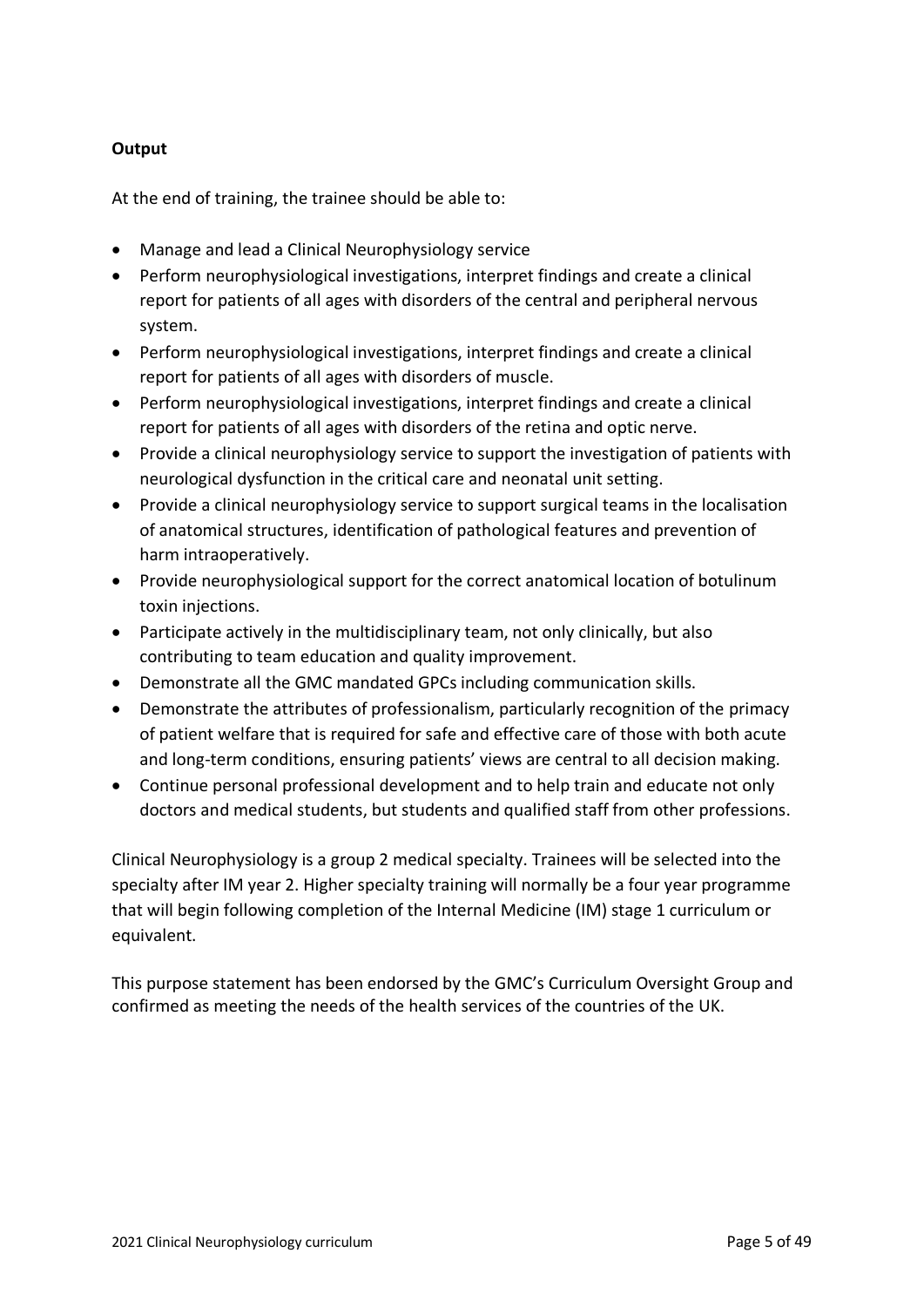# <span id="page-5-0"></span>**2.2 High-level learning outcomes – capabilities in practice (CiPs)**

#### **Learning outcomes – capabilities in practice (CiPs)**

#### Generic CiPs

- 1. Able to successfully function within NHS organisational and management systems
- 2. Able to deal with ethical and legal issues related to clinical practice
- 3. Communicates effectively and is able to share decision making, while maintaining appropriate situational awareness, professional behaviour and professional judgement
- 4. Is focused on patient safety and delivers effective quality improvement in patient care
- 5. Carrying out research and managing data appropriately
- 6. Acting as a clinical teacher and clinical supervisor

#### Specialty CiPs

- 1. Managing and delivering a basic adult and paediatric NCS / EMG service
- 2. Managing and delivering a basic adult and paediatric EEG service
- 3. Managing and delivering a basic adult and paediatric Evoked Potential (EP) service
- 4. Managing and delivering an advanced adult and paediatric NCS / EMG service
- 5. Managing and delivering an advanced adult and paediatric adult and paediatric EEG service
- 6. Managing and delivering an advanced adult and paediatric Evoked Potential service

## <span id="page-5-1"></span>**2.3 Training pathway**

The training pathway for Clinical Neurophysiology is that following completion of two years of Internal Medicine stage 1 training , three years of ACCS-IM, two years of Core Surgical Training or three years of Level 1 paediatrics and completion of the relevant membership of Royal College examinations, the trainees are selected at national recruitment into and indicative four year higher specialty training programme. Trainees will apply to the Royal College of Physicians who will advertise and administer the short-listing process and interviewing will be administered by one of the Deaneries.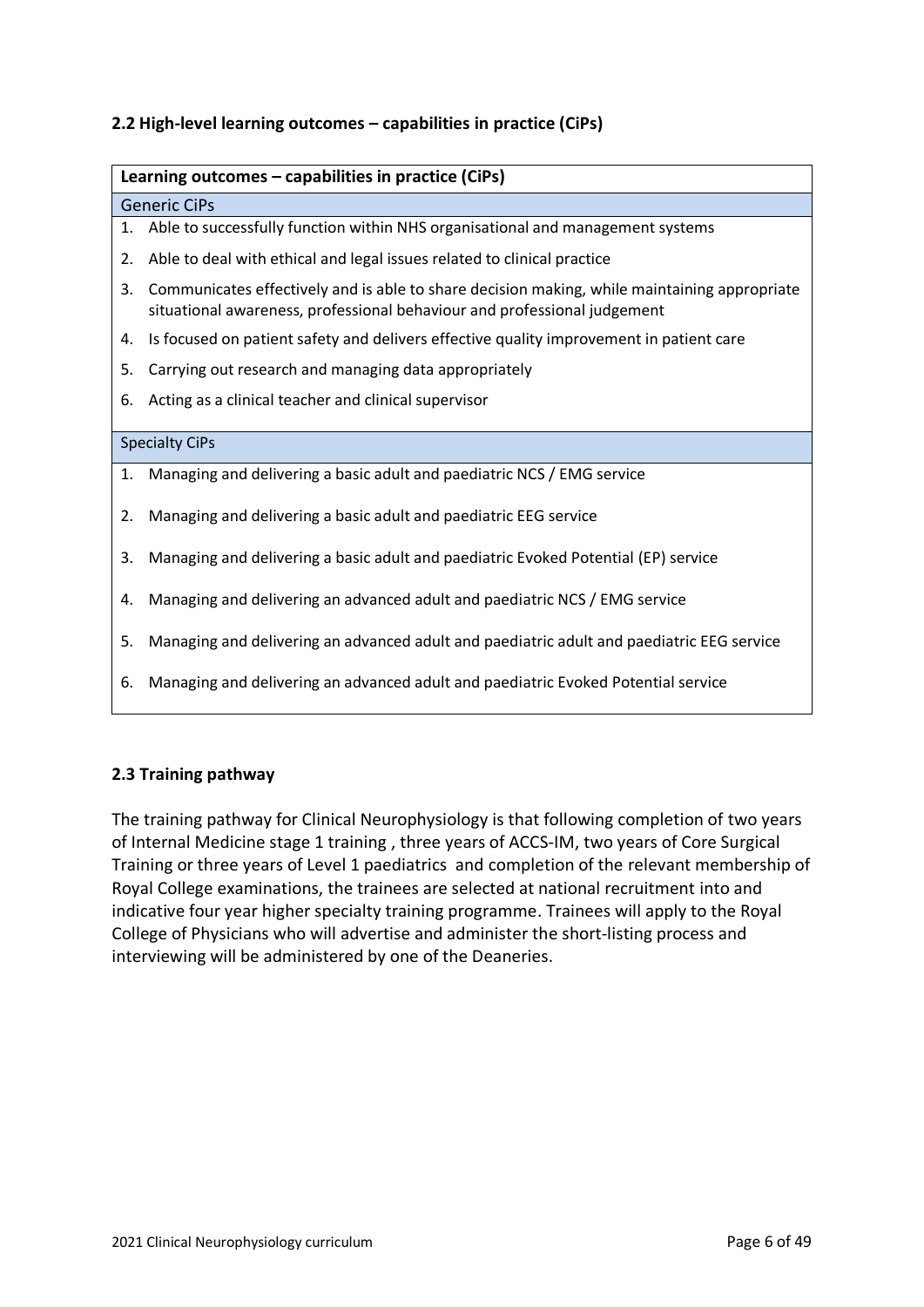

Each Health Education institution and Deanery has its own arrangements for placements with some rotating between different trusts and healthboards and some keeping training on one site, as local provision of services and learning dictates.

During ST4, ST5 and ST6 a formative short-answer examination will be taken which will guide the trainee and educational supervisor in the development of a personal development plan.

# <span id="page-6-0"></span>**2.4 Duration of training**

The trainees will follow an indicative four year programme of learning the skills and knowledge required in a progressive manner.

There will be options for those trainees who demonstrate exceptionally rapid development and acquisition of capabilities to complete training more rapidly than the current indicative time although it is recognised that clinical experience is a fundamental aspect of development as a good physician (guidance on completing training early will be available on the [JRCPTB website\)](http://www.jrcptb.org.uk/). There may also be a small number of trainees who develop more slowly and will require an extension of training in line the Reference Guide for Postgraduate Specialty Training in the UK (The Gold Guide).

# <span id="page-6-1"></span>**2.5 Flexibility and accreditation of transferable capabilities**

The curriculum incorporates and emphasises the importance of the generic professional capabilities (GPCs). GPCs will promote flexibility in postgraduate training as these common capabilities can be transferred from specialty to specialty. In addition, supporting flexibility for trainees to move between these specialties without needing to repeat aspects of training. The curriculum supports the accreditation of transferrable competencies (using the Academy framework).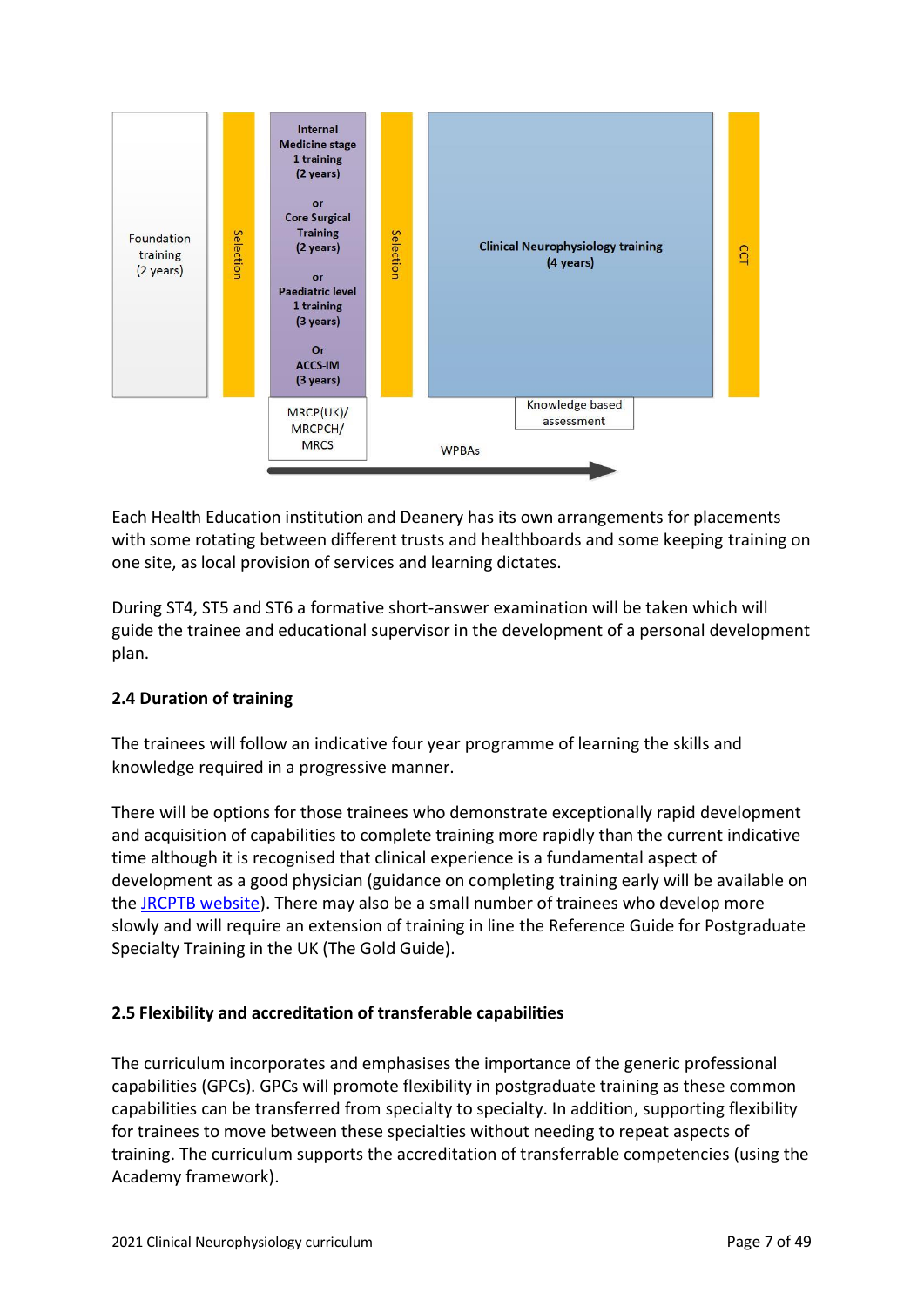There is significant overlap in the competencies in the Neurology and Clinical Neurophysiology curriculum. A gap analysis would be completed to identify transferable capabilities and to assess the training requirements needed to achieve the Clinical Neurophysiology capabilities and training time is likely to be reduced by 12-24 months. Trainees will still need to demonstrate the CiPs, with assessment evidence, as described in the Clinical Neurophysiology curriculum. Individual assessments may provide evidence towards CiPs covered in both curricula.

# <span id="page-7-0"></span>**2.6 Less than full time training**

Trainees are entitled to opt for less than full time training programmes. Less than full time trainees should undertake a pro rata share of the out-of-hours duties (including on-call and other out-of-hours commitments) required of their full-time colleagues in the same programme and at the equivalent stage.

Less than full time trainees should assume that their clinical training will be of a duration pro rata with the time indicated/recommended, but this should be reviewed in accordance with the Gold Guide.

## <span id="page-7-1"></span>**2.7 Generic Professional Capabilities and Good Medical Practice**

The GMC has developed the Generic professional capabilities (GPC) framework<sup>1</sup> with the Academy of Medical Royal Colleges (AoMRC) to describe the fundamental, career-long generic capabilities required of every doctor. The framework describes the requirement to develop and maintain key professional values and behaviours, knowledge, and skills, using a common language. GPCs also represent a system-wide, regulatory response to the most common contemporary concerns about patient safety and fitness to practise within the medical profession. The framework will be relevant at all stages of medical education, training and practice.

<sup>&</sup>lt;sup>1</sup> [Generic professional capabilities framework](http://www.gmc-uk.org/education/postgraduate/GPC.asp)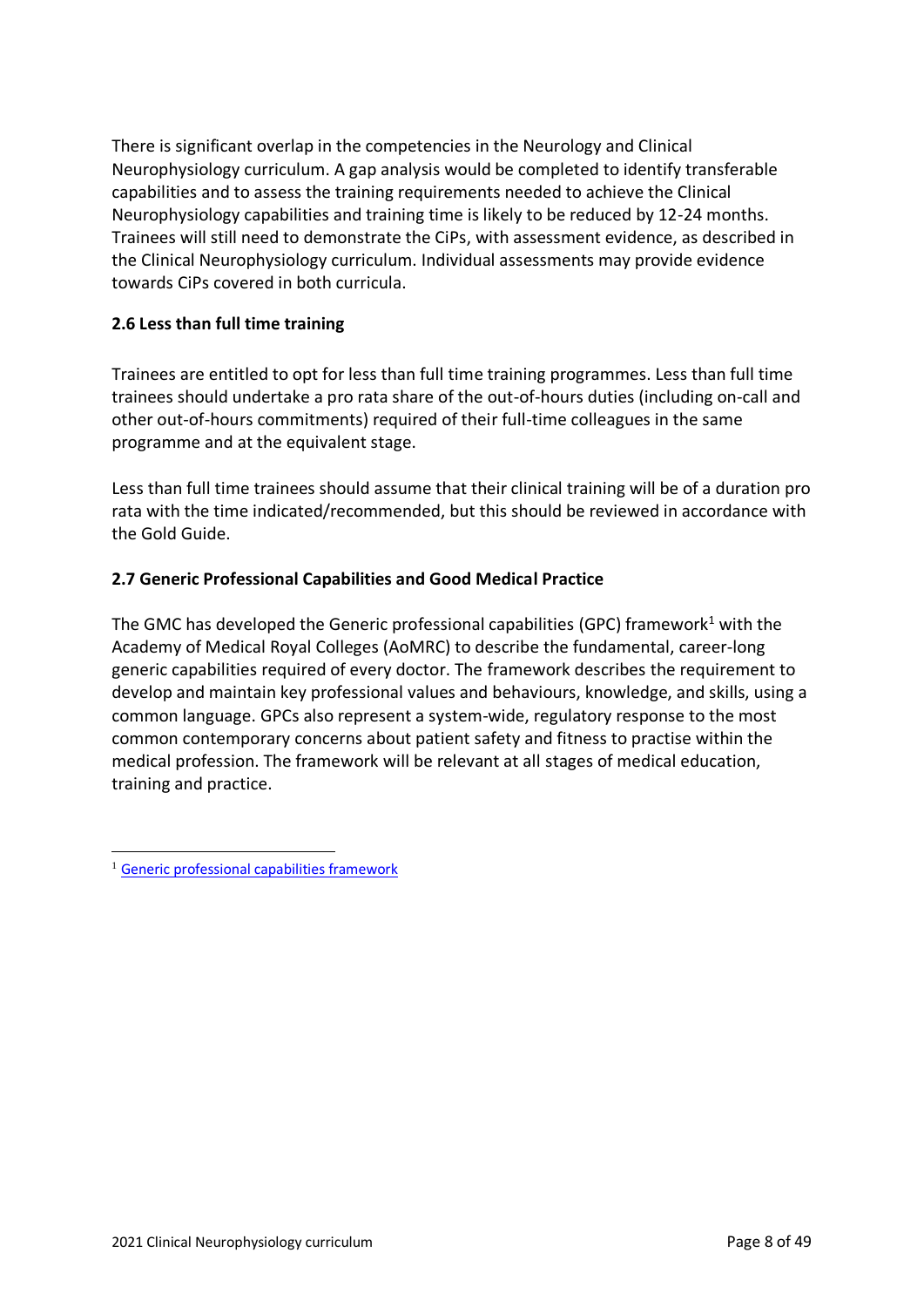### The nine domains of the GMC's Generic Professional Capabilities



Good medical practice (GMP)<sup>2</sup> is embedded at the heart of the GPC framework. In describing the principles, duties and responsibilities of doctors, the GPC framework articulates GMP as a series of achievable educational outcomes to enable curriculum design and assessment.

The GPC framework describes nine domains with associated descriptor outlining the 'minimum common regulatory requirement' of performance and professional behaviour for those completing a CCT or its equivalent. These attributes are common, minimum and generic standards expected of all medical practitioners achieving a CCT or its equivalent.

The nine domains and subsections of the GPC framework are directly identifiable in the curriculum. They are mapped to each of the generic and specialty CiPs, which are in turn mapped to the assessment blueprints. This is to emphasise those core professional capabilities that are essential to safe clinical practice and that they must be demonstrated at every stage of training as part of the holistic development of responsible professionals.

This approach will allow early detection of issues most likely to be associated with fitness to practise and to minimise the possibility that any deficit is identified during the final phases of training.

<sup>2</sup> [Good Medical Practice](http://www.gmc-uk.org/guidance/good_medical_practice.asp)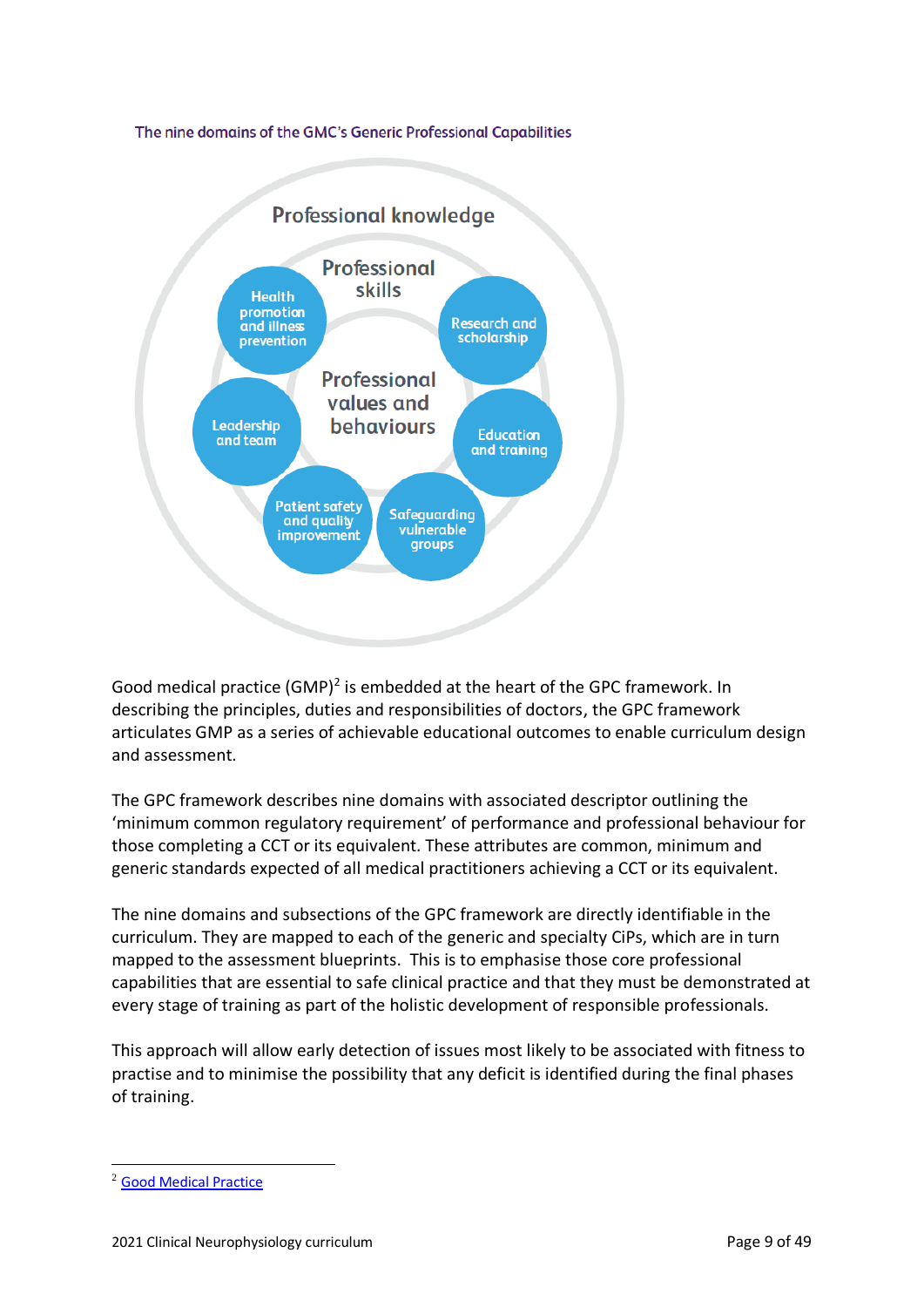# <span id="page-9-0"></span>**3 Content of Learning**

The curriculum is spiral - topics and themes will be revisited to expand understanding and expertise. The level of entrustment for capabilities in practice (CiPs) will increase as an individual progresses from needing direct supervision to able to be entrusted to act unsupervised.

# <span id="page-9-1"></span>**3.1 Capabilities in practice (CiP)**

CiPs describe the professional tasks or work within the scope of the specialty. CiPs are based on the concept of entrustable professional activities<sup>3</sup>, which use the professional judgement of appropriately trained, expert assessors as a defensible way of forming global judgements of professional performance.

Each CiP has a set of descriptors associated with that activity or task. Descriptors are intended to help trainees and trainers recognise the knowledge, skills and attitudes which should be demonstrated. Doctors in training may use these capabilities to provide evidence of how their performance meets or exceeds the minimum expected level of performance for their year of training. The descriptors are not a comprehensive list and there are many more examples that would provide equally valid evidence of performance.

Many of the CiP descriptors refer to patient-centred care and shared decision making. This is to emphasise the importance of patients being at the centre of decisions about their own treatment and care, by exploring care or treatment options and their risks and benefits and discussing choices available.

Additionally, the CiPs repeatedly refer to the need to demonstrate professional behaviour with regard to patients, carers, colleagues and others. Good doctors work in partnership with patients and respect their rights to privacy and dignity. They treat each patient as an individual. They do their best to make sure all patients receive good care and treatment that will support them to live as well as possible, whatever their illness or disability. Appropriate professional behaviour should reflect the principles of GMP and the GPC framework.

In order to complete training and be recommended to the GMC for the award of CCT and entry to the specialist register, the doctor must demonstrate that they are capable of unsupervised practice in all generic and specialty CiPs. Once a trainee has achieved level 4 sign off for a CiP it will not be necessary to repeat assessment of that CiP if capability is maintained (in line with standard professional conduct).

This section of the curriculum details the six generic CiPs and six specialty CiPs for Clinical Neurophysiology. The expected levels of performance, mapping to relevant GPCs and the evidence that may be used to make an entrustment decision are given for each CiP. The list of evidence for each CiP is not prescriptive and other types of evidence may be equally valid for that CiP.

<sup>3</sup> [Nuts and bolts of entrustable professional activities](https://www.ncbi.nlm.nih.gov/pmc/articles/PMC3613304/)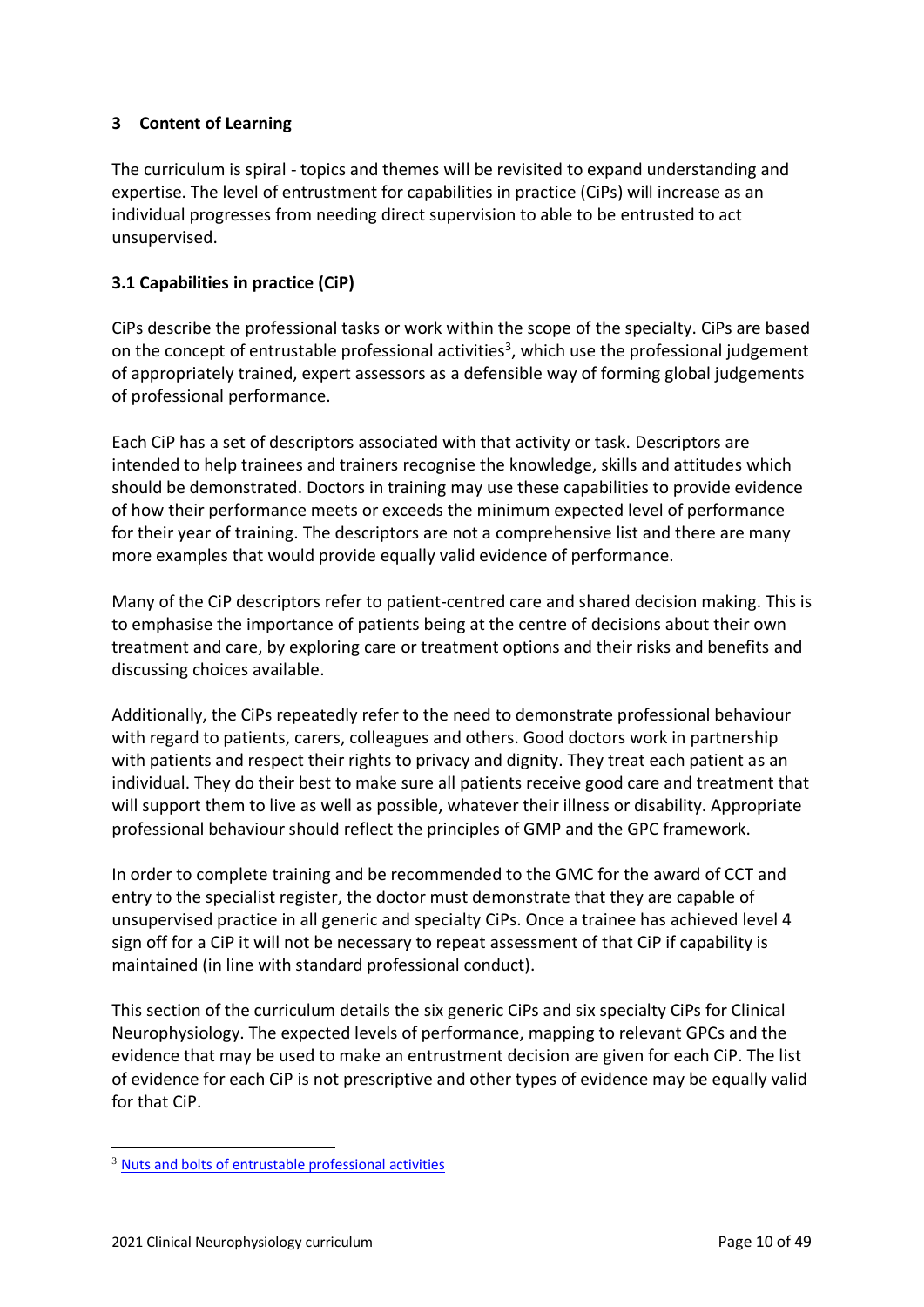# <span id="page-10-0"></span>**3.2 Generic capabilities in practice**

The six generic CiPs cover the universal requirements of all specialties as described in GMP and the GPC framework. Assessment of the generic CiPs will be underpinned by the descriptors for the nine GPC domains and evidenced against the performance and behaviour expected at that stage of training. Satisfactory sign off will indicate that there are no concerns. It will not be necessary to assign a level of supervision for these non-clinical CiPs.

In order to ensure consistency and transferability, the generic CiPs have been grouped under the GMP-aligned categories used in the Foundation Programme curriculum plus an additional category for wider professional practice:

- Professional behaviour and trust
- Communication, team-working and leadership
- Safety and quality
- Wider professional practice

For each generic CiP there is a set of descriptors of the observable skills and behaviours which would demonstrate that a trainee has met the minimum level expected. The descriptors are not a comprehensive list and there may be more examples that would provide equally valid evidence of performance.

| CbD          | Case-based discussion         | DOPS       | Direct observation of procedural skills |
|--------------|-------------------------------|------------|-----------------------------------------|
| GCP          | <b>Good Clinical Practice</b> | <b>MCR</b> | Multiple consultant report              |
| Mini-CEX     | Mini-clinical evaluation      | <b>PS</b>  | Patient survey                          |
|              | exercise                      |            |                                         |
| <b>MSF</b>   | Multi source feedback         | TO         | Teaching observation                    |
| <b>QIPAT</b> | Quality improvement project   |            |                                         |
|              | assessment tool               |            |                                         |

| <b>Generic capabilities in practice (CiPs)</b>                                    |                                                                                                                                                                                                                                                                                                                                                                                                                                                                                                                                                                                                          |  |
|-----------------------------------------------------------------------------------|----------------------------------------------------------------------------------------------------------------------------------------------------------------------------------------------------------------------------------------------------------------------------------------------------------------------------------------------------------------------------------------------------------------------------------------------------------------------------------------------------------------------------------------------------------------------------------------------------------|--|
|                                                                                   | <b>Category 1: Professional behaviour and trust</b>                                                                                                                                                                                                                                                                                                                                                                                                                                                                                                                                                      |  |
| 1. Able to function successfully within NHS organisational and management systems |                                                                                                                                                                                                                                                                                                                                                                                                                                                                                                                                                                                                          |  |
| <b>Descriptors</b>                                                                | • Aware of and adheres to the GMC professional requirements<br>• Aware of public health issues including population health, social detriments<br>of health and global health perspectives<br>• Demonstrates effective clinical leadership<br>• Demonstrates promotion of an open and transparent culture<br>• Keeps practice up to date through learning and teaching<br>• Demonstrates engagement in career planning<br>• Demonstrates capabilities in dealing with complexity and uncertainty<br>• Aware of the role of and processes for commissioning<br>• Aware of the need to use resources wisely |  |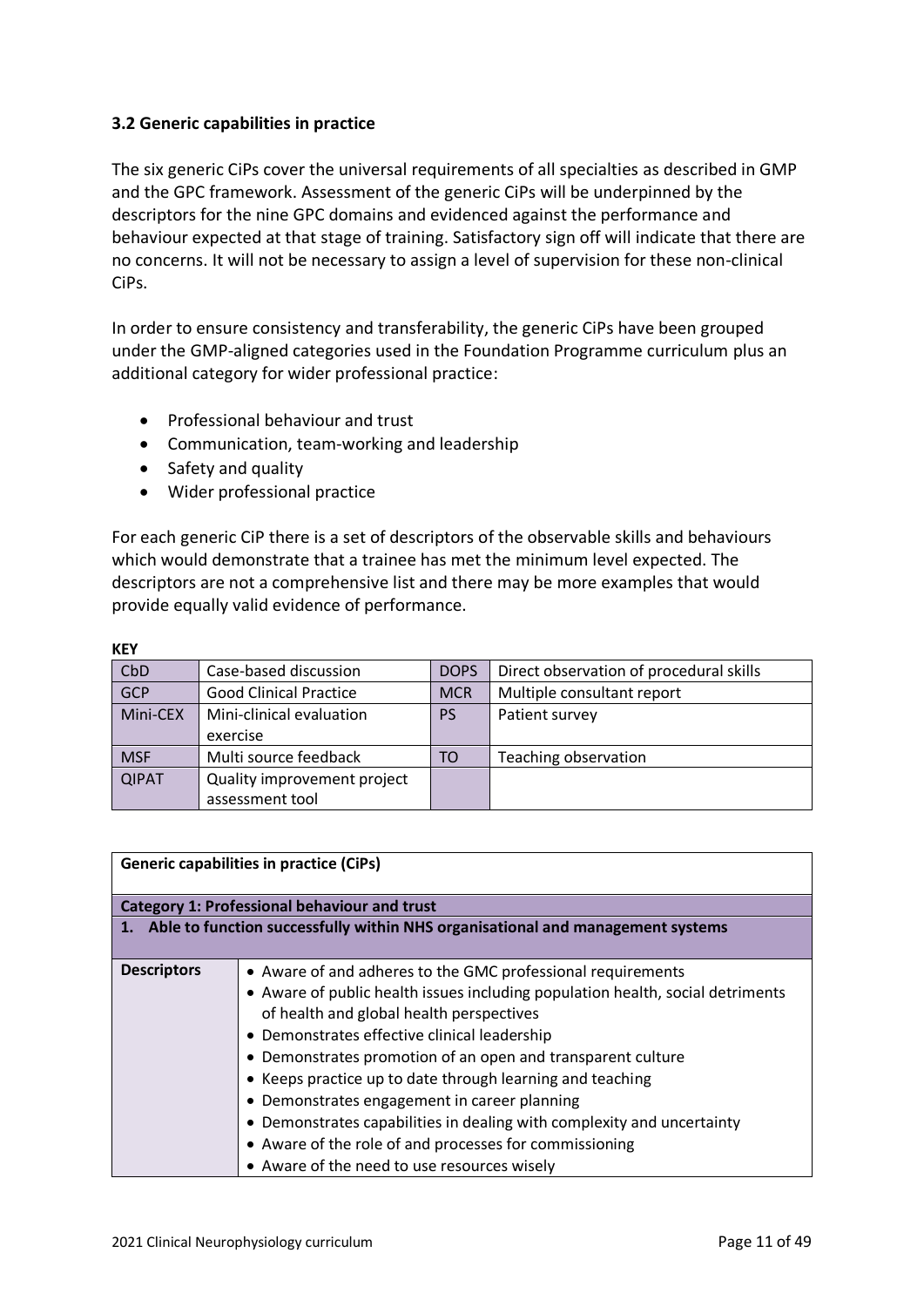| <b>GPCs</b>        | Domain 1: Professional values and behaviours                                         |  |  |
|--------------------|--------------------------------------------------------------------------------------|--|--|
|                    | Domain 3: Professional knowledge                                                     |  |  |
|                    | professional requirements<br>٠                                                       |  |  |
|                    | national legislative requirements<br>٠                                               |  |  |
|                    | the health service and healthcare systems in the four countries<br>$\bullet$         |  |  |
|                    | Domain 9: Capabilities in research and scholarship                                   |  |  |
| <b>Evidence to</b> | <b>MCR</b>                                                                           |  |  |
| inform             | <b>MSF</b>                                                                           |  |  |
| decision           | Active role in governance structures                                                 |  |  |
|                    | Management course                                                                    |  |  |
|                    | End of placement reports                                                             |  |  |
| 2.                 | Able to deal with ethical and legal issues related to clinical practice              |  |  |
| <b>Descriptors</b> | • Aware of national legislation and legal responsibilities, including safeguarding   |  |  |
|                    | vulnerable groups                                                                    |  |  |
|                    | • Behaves in accordance with ethical and legal requirements                          |  |  |
|                    | • Demonstrates ability to offer apology or explanation when appropriate              |  |  |
|                    | • Demonstrates ability to lead the clinical team in ensuring that medical            |  |  |
|                    | legal factors are considered openly and consistently                                 |  |  |
| <b>GPCs</b>        | Domain 3: Professional knowledge                                                     |  |  |
|                    | professional requirements                                                            |  |  |
|                    | national legislative requirements<br>٠                                               |  |  |
|                    | the health service and healthcare systems in the four countries                      |  |  |
|                    | Domain 4: Capabilities in health promotion and illness prevention                    |  |  |
|                    | Domain 7: Capabilities in safeguarding vulnerable groups                             |  |  |
|                    | Domain 8: Capabilities in education and training                                     |  |  |
|                    | Domain 9: Capabilities in research and scholarship                                   |  |  |
| <b>Evidence to</b> | <b>MCR</b>                                                                           |  |  |
| inform             | <b>MSF</b>                                                                           |  |  |
| decision           | CbD                                                                                  |  |  |
|                    | <b>DOPS</b>                                                                          |  |  |
|                    | Mini-CEX                                                                             |  |  |
|                    | <b>BLS</b> certificate                                                               |  |  |
|                    | End of life care and capacity assessment<br>End of placement reports                 |  |  |
|                    | <b>Category 2: Communication, teamworking and leadership</b>                         |  |  |
|                    | 3. Communicates effectively and is able to share decision making, while maintaining  |  |  |
|                    | appropriate situational awareness, professional behaviour and professional judgement |  |  |
| <b>Descriptors</b> | • Communicates clearly with patients and carers in a variety of settings             |  |  |
|                    | • Communicates effectively with clinical and other professional colleagues           |  |  |
|                    | • Identifies and manages barriers to communication (eg cognitive impairment,         |  |  |
|                    | speech and hearing problems, capacity issues)                                        |  |  |
|                    | • Demonstrates effective consultation skills including effective verbal and          |  |  |
|                    | nonverbal interpersonal skills                                                       |  |  |
|                    | • Shares decision making by informing the patient, prioritising the patient's        |  |  |
|                    | wishes, and respecting the patient's beliefs, concerns and expectations              |  |  |
|                    | • Shares decision making with children and young people                              |  |  |
|                    | • Applies management and team working skills appropriately, including                |  |  |
|                    | influencing, negotiating, re-assessing priorities and effectively managing           |  |  |
|                    | complex, dynamic situations                                                          |  |  |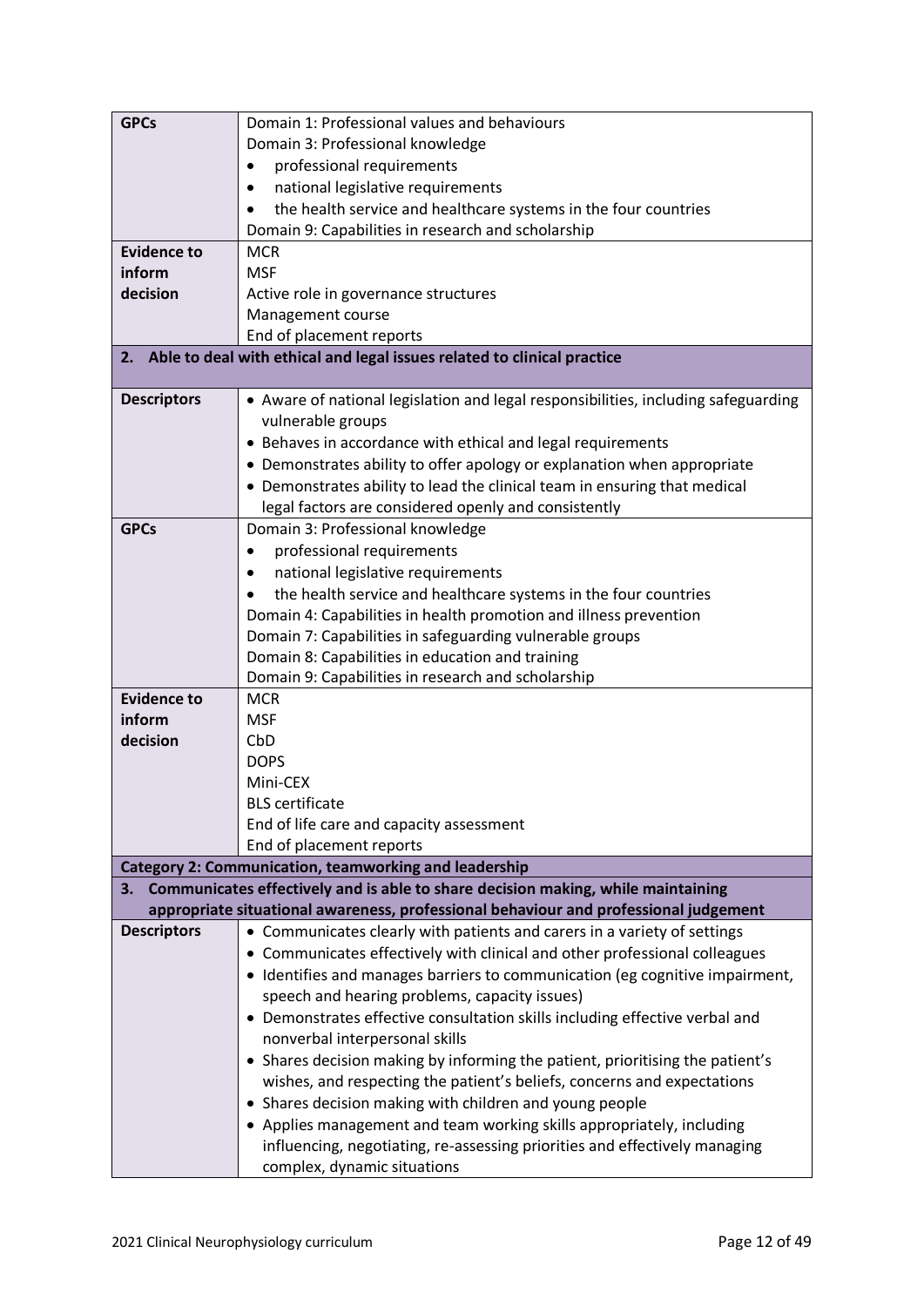| <b>GPCs</b>                           | Domain 2: Professional skills                                                           |  |
|---------------------------------------|-----------------------------------------------------------------------------------------|--|
|                                       | practical skills<br>٠                                                                   |  |
|                                       | communication and interpersonal skills                                                  |  |
|                                       | dealing with complexity and uncertainty                                                 |  |
|                                       | clinical skills (history taking, diagnosis and medical management;                      |  |
|                                       | consent; humane interventions; prescribing medicines safely; using                      |  |
|                                       | medical devices safely; infection control and communicable disease)                     |  |
|                                       | Domain 5: Capabilities in leadership and teamworking                                    |  |
| <b>Evidence to</b>                    | <b>MCR</b>                                                                              |  |
| inform                                | <b>MSF</b>                                                                              |  |
| decision                              | PS                                                                                      |  |
|                                       | End of placement reports                                                                |  |
|                                       | ES report                                                                               |  |
| <b>Category 3: Safety and quality</b> |                                                                                         |  |
| 4.                                    | Is focused on patient safety and delivers effective quality improvement in patient care |  |
| <b>Descriptors</b>                    | • Makes patient safety a priority in clinical practice                                  |  |
|                                       | • Raises and escalates concerns where there is an issue with patient safety or          |  |
|                                       | quality of care                                                                         |  |
|                                       | • Demonstrates commitment to learning from patient safety investigations and            |  |
|                                       | complaints                                                                              |  |
|                                       | • Shares good practice appropriately                                                    |  |
|                                       | • Contributes to and delivers quality improvement                                       |  |
|                                       | • Understands basic Human Factors principles and practice at individual, team,          |  |
|                                       | organisational and system levels                                                        |  |
|                                       | • Understands the importance of non-technical skills and crisis resource                |  |
|                                       | management                                                                              |  |
|                                       | • Recognises and works within limit of personal competence                              |  |
|                                       | • Avoids organising unnecessary investigations or prescribing poorly evidenced          |  |
|                                       | treatments                                                                              |  |
| <b>GPCs</b>                           | Domain 1: Professional values and behaviours                                            |  |
|                                       | Domain 2: Professional skills                                                           |  |
|                                       | practical skills                                                                        |  |
|                                       | communication and interpersonal skills                                                  |  |
|                                       | dealing with complexity and uncertainty<br>٠                                            |  |
|                                       | clinical skills (history taking, diagnosis and medical management;                      |  |
|                                       | consent; humane interventions; prescribing medicines safely; using                      |  |
|                                       | medical devices safely; infection control and communicable disease)                     |  |
|                                       | Domain 3: Professional knowledge                                                        |  |
|                                       | professional requirements                                                               |  |
|                                       | national legislative requirements<br>٠                                                  |  |
|                                       | the health service and healthcare systems in the four countries                         |  |
|                                       | Domain 4: Capabilities in health promotion and illness prevention                       |  |
|                                       | Domain 5: Capabilities in leadership and teamworking                                    |  |
|                                       | Domain 6: Capabilities in patient safety and quality improvement                        |  |
|                                       | patient safety                                                                          |  |
|                                       | quality improvement                                                                     |  |
| <b>Evidence to</b>                    | <b>MCR</b>                                                                              |  |
| inform                                | <b>MSF</b>                                                                              |  |
| decision                              | <b>QIPAT</b>                                                                            |  |
|                                       | End of placement reports                                                                |  |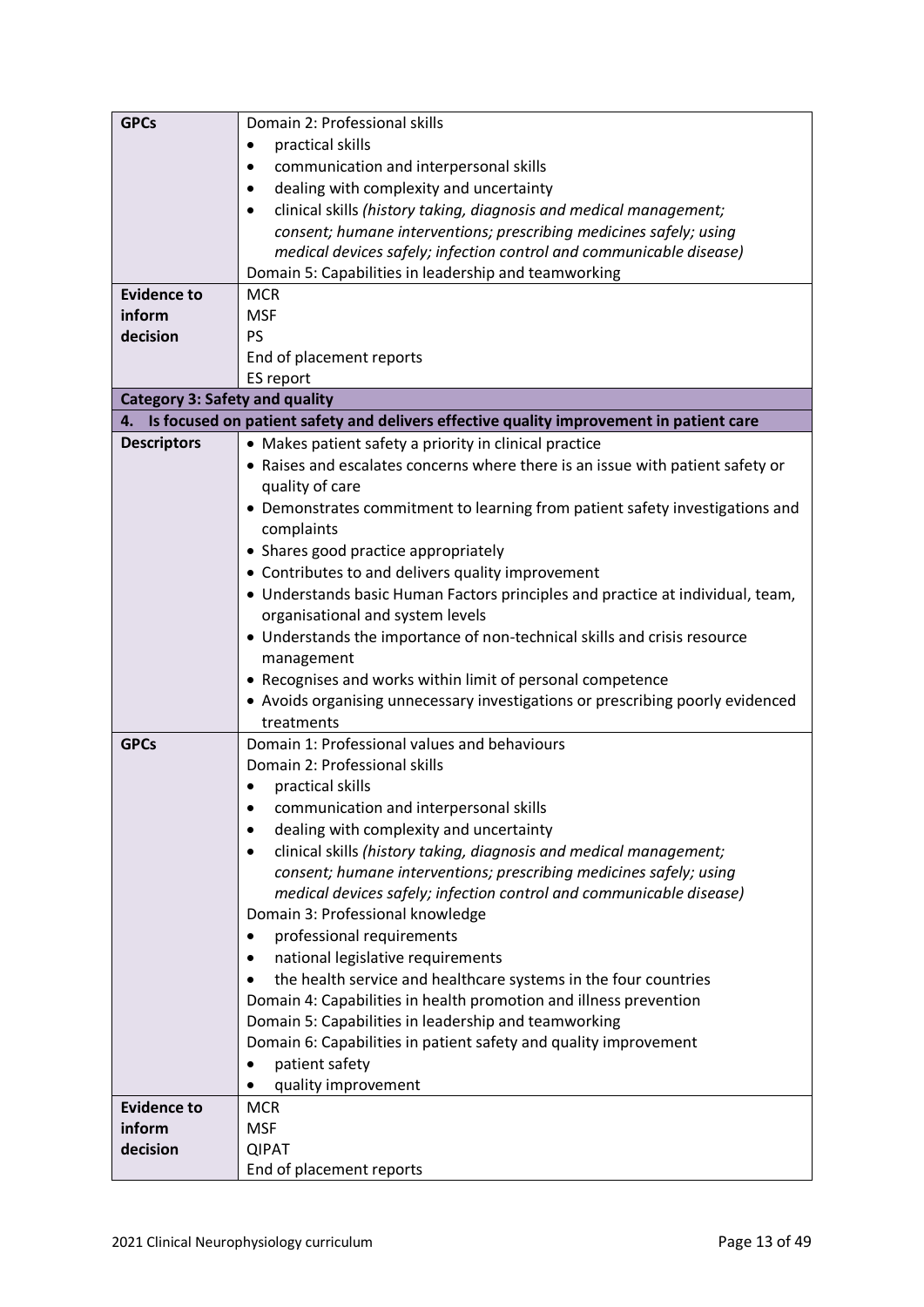| <b>Category 4: Wider professional practice</b>             |                                                                                                                                                                                                                                                                                                                                                                                                                                                                                                                                                                                                                                                                                                                                                                                                                                                                                                           |  |
|------------------------------------------------------------|-----------------------------------------------------------------------------------------------------------------------------------------------------------------------------------------------------------------------------------------------------------------------------------------------------------------------------------------------------------------------------------------------------------------------------------------------------------------------------------------------------------------------------------------------------------------------------------------------------------------------------------------------------------------------------------------------------------------------------------------------------------------------------------------------------------------------------------------------------------------------------------------------------------|--|
| 5. .                                                       | Carrying out research and managing data appropriately                                                                                                                                                                                                                                                                                                                                                                                                                                                                                                                                                                                                                                                                                                                                                                                                                                                     |  |
| <b>Descriptors</b>                                         | • Manages clinical information/data appropriately<br>• Understands principles of research and academic writing<br>• Demonstrates ability to carry out critical appraisal of the literature<br>• Understands the role of evidence in clinical practice and demonstrates shared<br>decision making with patients<br>• Demonstrates appropriate knowledge of research methods, including<br>qualitative and quantitative approaches in scientific enquiry<br>• Demonstrates appropriate knowledge of research principles and concepts<br>and the translation of research into practice<br>• Follows guidelines on ethical conduct in research and consent for research<br>• Understands public health epidemiology and global health patterns<br>• Recognises potential of applied informatics, genomics, stratified risk and<br>personalised medicine and seeks advice for patient benefit when appropriate |  |
| <b>GPCs</b>                                                | Domain 3: Professional knowledge<br>professional requirements<br>$\bullet$<br>national legislative requirements<br>٠<br>the health service and healthcare systems in the four countries<br>Domain 7: Capabilities in safeguarding vulnerable groups<br>Domain 9: Capabilities in research and scholarship                                                                                                                                                                                                                                                                                                                                                                                                                                                                                                                                                                                                 |  |
| <b>Evidence to</b><br>inform<br>decision                   | <b>MCR</b><br><b>MSF</b><br>MRCP(UK)<br>GCP certificate (if involved in clinical research)<br>Evidence of literature search and critical appraisal of research<br>Use of clinical guidelines<br>Quality improvement and audit<br>Evidence of research activity<br>End of placement reports                                                                                                                                                                                                                                                                                                                                                                                                                                                                                                                                                                                                                |  |
| Acting as a clinical teacher and clinical supervisor<br>6. |                                                                                                                                                                                                                                                                                                                                                                                                                                                                                                                                                                                                                                                                                                                                                                                                                                                                                                           |  |
| <b>Descriptors</b>                                         | • Delivers effective teaching and training to medical students, junior doctors<br>and other health care professionals<br>• Delivers effective feedback with action plan<br>• Able to supervise less experienced trainees in their clinical assessment and<br>management of patients<br>• Able to supervise less experienced trainees in carrying out appropriate<br>practical procedures<br>• Able to act a clinical supervisor to doctors in earlier stages of training                                                                                                                                                                                                                                                                                                                                                                                                                                  |  |
| <b>GPCs</b>                                                | Domain 1: Professional values and behaviours<br>Domain 8: Capabilities in education and training                                                                                                                                                                                                                                                                                                                                                                                                                                                                                                                                                                                                                                                                                                                                                                                                          |  |
| <b>Evidence to</b><br>inform<br>decision                   | <b>MCR</b><br><b>MSF</b><br>TO<br>Relevant training course<br>End of placement reports                                                                                                                                                                                                                                                                                                                                                                                                                                                                                                                                                                                                                                                                                                                                                                                                                    |  |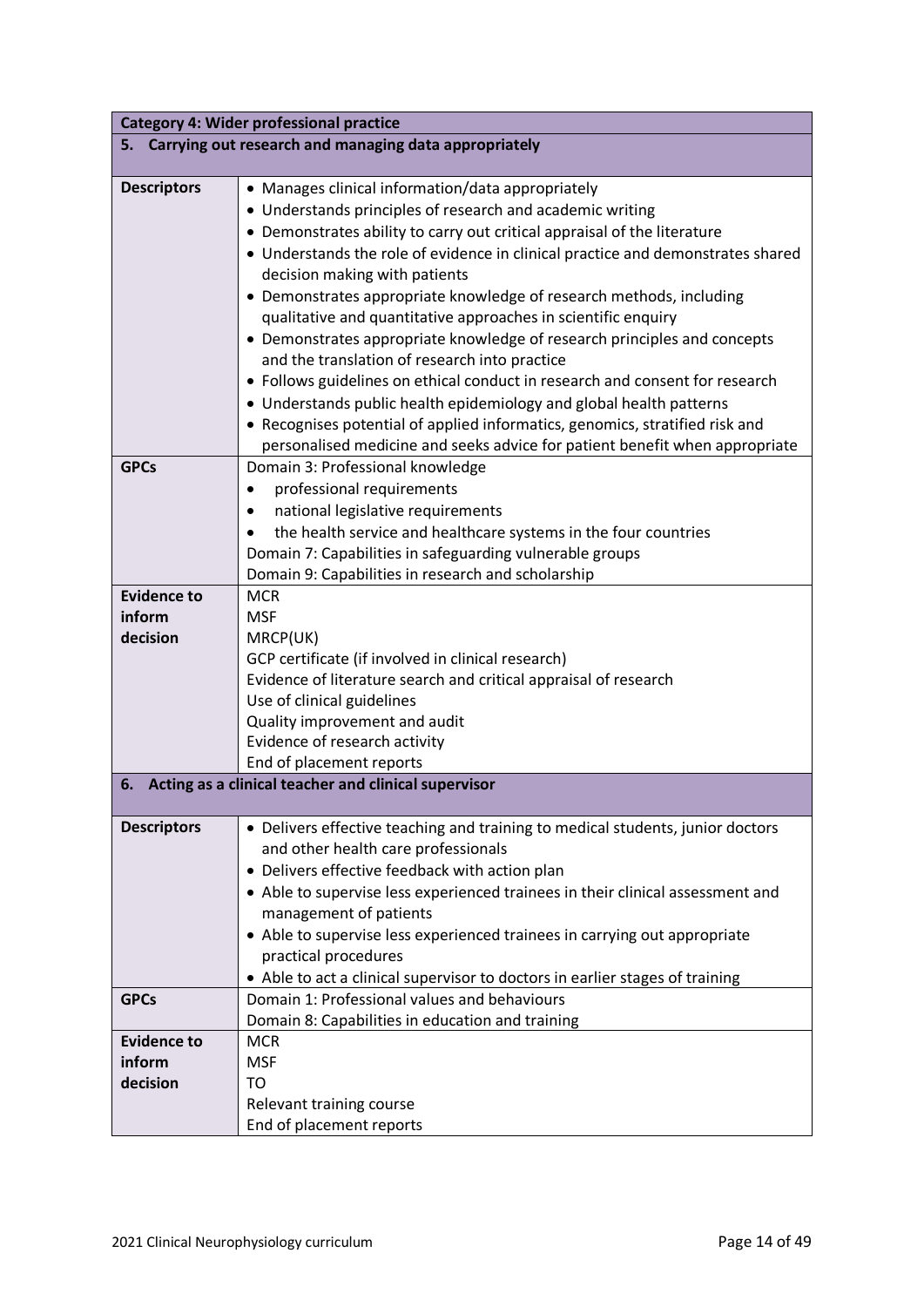# <span id="page-14-0"></span>**3.3 Specialty capabilities in practice**

The specialty CiPs describe the clinical tasks or activities that are essential to the practice of Clinical Neurophysiology. The CiPs have been mapped to the nine GPC domains to reflect the professional generic capabilities required to undertake the clinical tasks.

Satisfactory sign off will require educational supervisors to make entrustment decisions on the level of supervision required for each CiP and if this is satisfactory for the stage of training, the trainee can progress. More detail is provided in the programme of assessment section of the curriculum.

|--|

| CbD          | Case-based discussion         | <b>DOPS</b> | Direct observation of procedural skills |
|--------------|-------------------------------|-------------|-----------------------------------------|
| GCP          | <b>Good Clinical Practice</b> | <b>KBA</b>  | Formative Knowledge based assessment    |
| Mini-CEX     | Mini-clinical evaluation      | <b>MCR</b>  | Multiple consultant report              |
|              | exercise                      |             |                                         |
| <b>MSF</b>   | Multi source feedback         | PS          | Patient survey                          |
| <b>QIPAT</b> | Quality improvement project   | <b>TO</b>   | Teaching observation                    |
|              | assessment tool               |             |                                         |
| <b>BLS</b>   | <b>Basic Life Support</b>     | LOG         | Logbook of procedures                   |

| <b>Specialty CiPs</b> |                                                                                                                                                   |  |  |
|-----------------------|---------------------------------------------------------------------------------------------------------------------------------------------------|--|--|
| 1.                    | Managing and delivering a basic adult and paediatric NCS / EMG service                                                                            |  |  |
| <b>Descriptors</b>    | • Leads the multidisciplinary team in the investigation of peripheral nerve and<br>muscle disorders.                                              |  |  |
|                       | • Utilises nerve conduction and electromyography equipment and understands<br>how and why they work.                                              |  |  |
|                       | • Makes decisions about purchasing and ordering equipment to perform<br>investigations.                                                           |  |  |
|                       | • Complies with laws and regulations regarding health and safety,                                                                                 |  |  |
|                       | confidentiality, information governance and safeguarding of vulnerable<br>patients.                                                               |  |  |
|                       | • Ensures quality assurance through audit and quality improvement projects.                                                                       |  |  |
|                       | • Understands the anatomy and physiology of the central and peripheral<br>nervous systems and muscles.                                            |  |  |
|                       | • Understands the effects of different pathologies on central and peripheral<br>nervous systems and muscle and how they are investigated.         |  |  |
|                       | • Performs sensory and motor nerve conduction studies, F Waves, H reflexes,<br>blink reflexes, repetitive nerve stimulation and electromyography. |  |  |
|                       | • Recognises electrical artefacts and knows how to overcome them.                                                                                 |  |  |
|                       | • Assesses referrals for likely diagnosis and recommends investigation<br>protocols.                                                              |  |  |
|                       | • Assesses, examines and performs investigations to look for neuromuscular                                                                        |  |  |
|                       | disease and disorders of the anterior horns.                                                                                                      |  |  |
|                       | • Assesses clinical and physiological findings, and formulates and produces a                                                                     |  |  |
|                       | report detailing likely diagnosis, anatomical location of a lesion, pathology                                                                     |  |  |
|                       | and prognosis, further investigations and treatment as appropriate.                                                                               |  |  |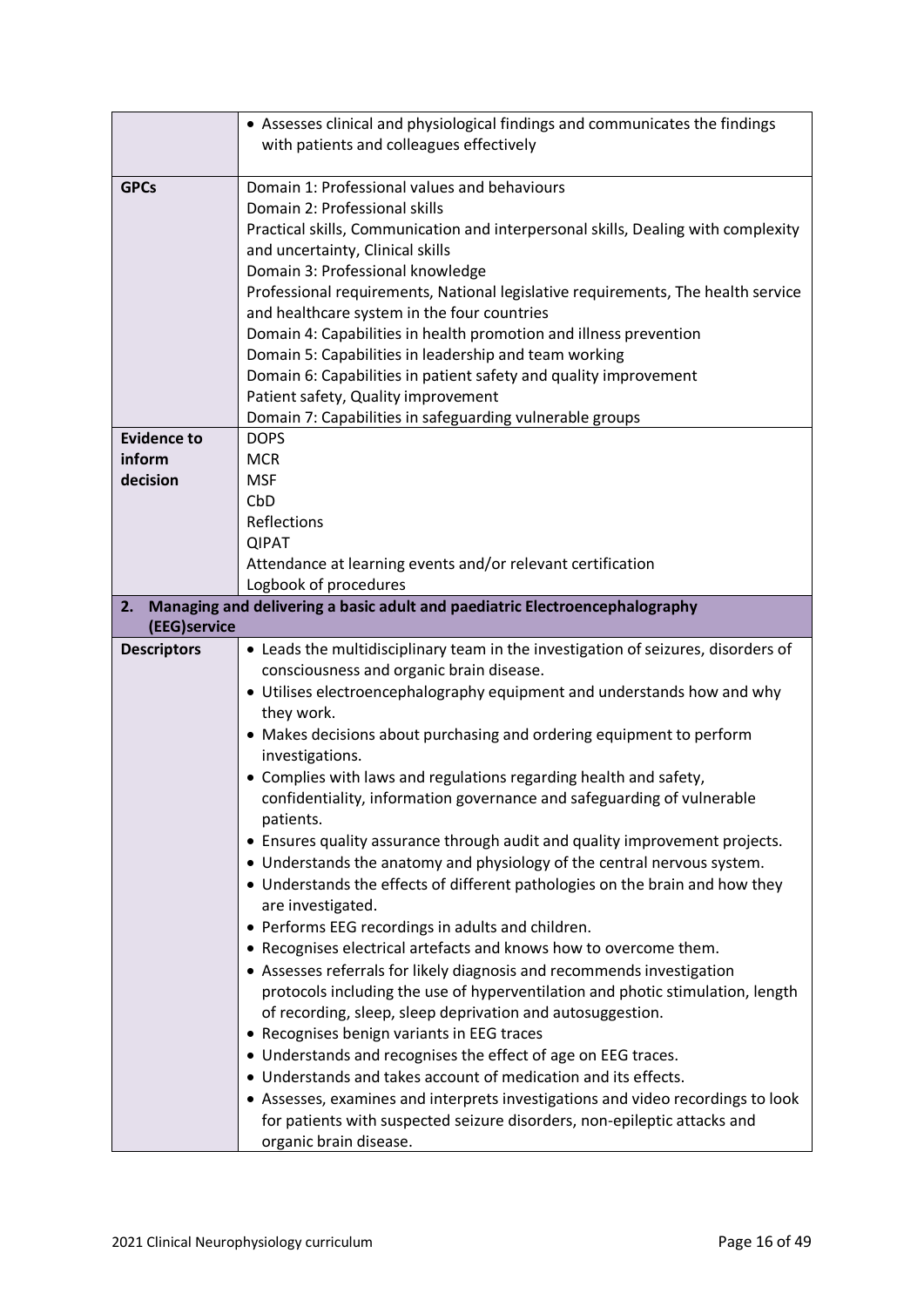|                                          | • Assesses clinical and physiological findings, and formulates and produces a<br>report detailing likely diagnosis, anatomical location of a lesion, pathology<br>and prognosis, further investigations and treatment as appropriate.<br>• Assesses clinical and physiological findings and communicates the findings<br>with patients and colleagues effectively.                                                                                                                                                                                                                                                                                                                                                                                                                                                                                                                                                                                                                                                                                                                                                                                                                                                                                                                                             |
|------------------------------------------|----------------------------------------------------------------------------------------------------------------------------------------------------------------------------------------------------------------------------------------------------------------------------------------------------------------------------------------------------------------------------------------------------------------------------------------------------------------------------------------------------------------------------------------------------------------------------------------------------------------------------------------------------------------------------------------------------------------------------------------------------------------------------------------------------------------------------------------------------------------------------------------------------------------------------------------------------------------------------------------------------------------------------------------------------------------------------------------------------------------------------------------------------------------------------------------------------------------------------------------------------------------------------------------------------------------|
| <b>GPCs</b>                              | Domain 1: Professional values and behaviours<br>Domain 2: Professional skills<br>Practical skills, Communication and interpersonal skills, Dealing with complexity<br>and uncertainty, Clinical skills<br>Domain 3: Professional knowledge<br>Professional requirements, National legislative requirements, The health service<br>and healthcare system in the four countries<br>Domain 4: Capabilities in health promotion and illness prevention<br>Domain 5: Capabilities in leadership and team working<br>Domain 6: Capabilities in patient safety and quality improvement<br>Patient safety, Quality improvement<br>Domain 7: Capabilities in safeguarding vulnerable groups                                                                                                                                                                                                                                                                                                                                                                                                                                                                                                                                                                                                                             |
| <b>Evidence to</b><br>inform<br>decision | <b>DOPS</b><br><b>MCR</b><br><b>MSF</b><br>CbD<br>Reflections<br><b>QIPAT</b><br>Attendance at learning events and/or relevant certification<br>Logbook of procedures                                                                                                                                                                                                                                                                                                                                                                                                                                                                                                                                                                                                                                                                                                                                                                                                                                                                                                                                                                                                                                                                                                                                          |
| 3.                                       | Managing and delivering a basic adult and paediatric Evoked Potentials (EP) service                                                                                                                                                                                                                                                                                                                                                                                                                                                                                                                                                                                                                                                                                                                                                                                                                                                                                                                                                                                                                                                                                                                                                                                                                            |
| <b>Descriptors</b>                       | • Leads the multidisciplinary team in the investigation of peripheral and central<br>nervous system disorders using visual evoked potentials (VEPs) and<br>somatosensory sensory evoked potentials (SSEPs).<br>• Utilises recording and stimulating equipment and understands how and why<br>they work.<br>• Makes decisions about purchasing and ordering equipment to perform<br>investigations.<br>• Complies with laws and regulations regarding health and safety,<br>confidentiality, information governance and safeguarding of vulnerable<br>patients.<br>• Ensures quality assurance through audit and quality improvement projects.<br>• Understands the anatomy and physiology of the peripheral and central<br>nervous system.<br>• Understands the effects of different pathologies on the nervous system and<br>how they are investigated.<br>• Performs VEP, SSEP and motor evoked potential (MEP) recordings in adults<br>and children.<br>• Performs and interprets SSEP recordings during spinal or cranial surgery to<br>monitor neurological function or identify neurological structures and<br>anatomy.<br>• Recognises electrical artefacts and knows how to overcome them.<br>• Assesses referrals for likely diagnosis or region of injury and recommends<br>investigation protocols. |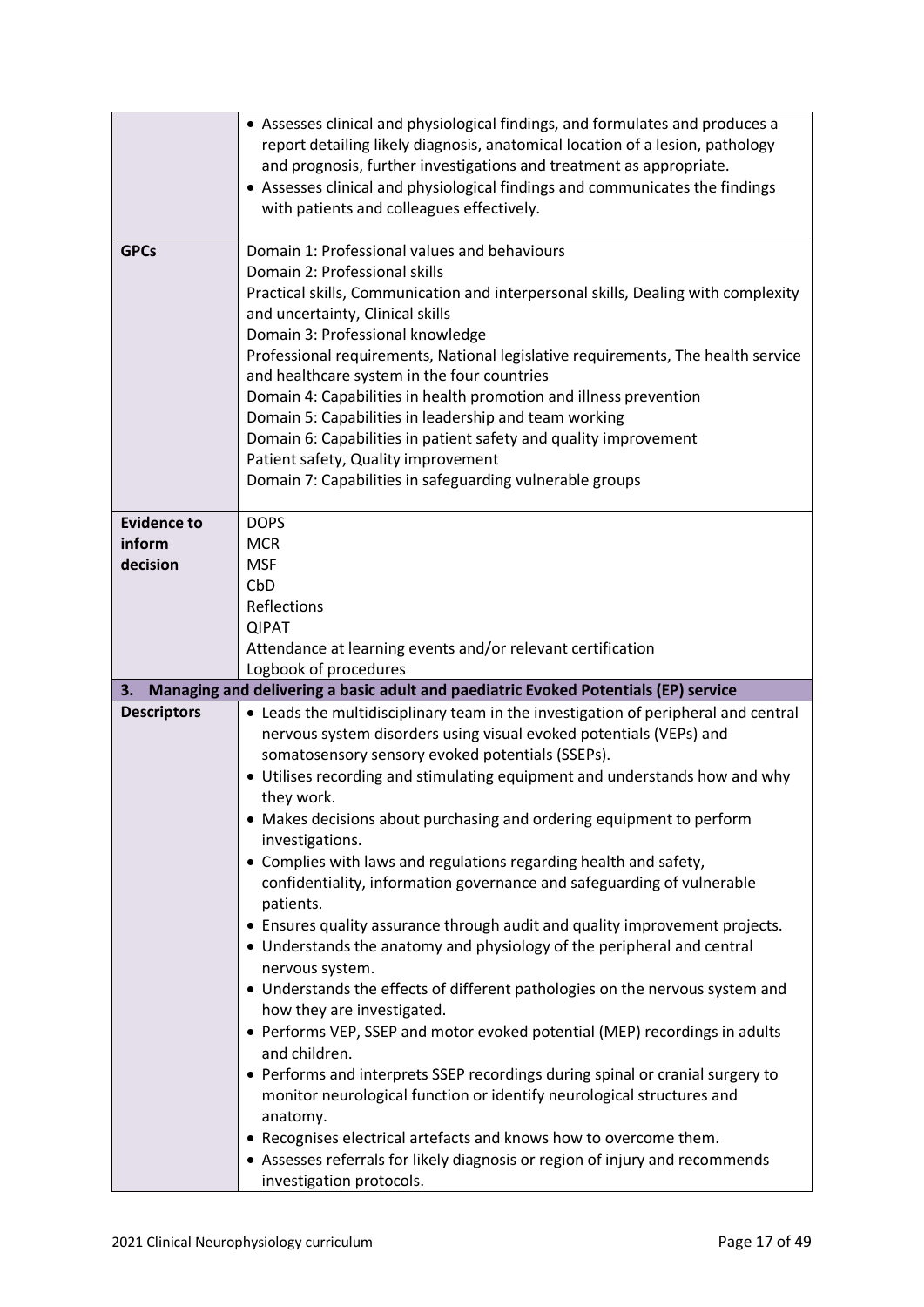|                                          | • Understands and recognises the effect of age on evoked potential traces.<br>• Understands and takes account of medication and cooling.<br>• Assesses, examines and interprets VEPs in patients with neuroinflammatory<br>disease, disorders of optic nerve routing and optic nerve compression.<br>• Assesses, examines and interprets SSEPs in patients with demyelinating<br>disease scoliosis, and hypoxic brain injury.<br>• Assesses, examines and interprets motor evoked potential and/or SSEPs in<br>patients during cranial or spinal surgery<br>• Assesses nerve root functioning during spinal surgery<br>• Assesses clinical and physiological findings, formulates and produces a report<br>detailing likely diagnosis, anatomical location of a lesion, pathology and<br>prognosis, further investigations and treatment as appropriate.<br>• Assesses clinical and physiological findings and communicates the findings<br>with patients and colleagues effectively. |
|------------------------------------------|---------------------------------------------------------------------------------------------------------------------------------------------------------------------------------------------------------------------------------------------------------------------------------------------------------------------------------------------------------------------------------------------------------------------------------------------------------------------------------------------------------------------------------------------------------------------------------------------------------------------------------------------------------------------------------------------------------------------------------------------------------------------------------------------------------------------------------------------------------------------------------------------------------------------------------------------------------------------------------------|
| <b>GPCs</b>                              | Domain 1: Professional values and behaviours<br>Domain 2: Professional skills<br>Practical skills, Communication and interpersonal skills, Dealing with complexity<br>and uncertainty, Clinical skills<br>Domain 3: Professional knowledge<br>Professional requirements, National legislative requirements, The health service<br>and healthcare system in the four countries<br>Domain 4: Capabilities in health promotion and illness prevention<br>Domain 5: Capabilities in leadership and team working<br>Domain 6: Capabilities in patient safety and quality improvement<br>Patient safety, Quality improvement<br>Domain 7: Capabilities in safeguarding vulnerable groups                                                                                                                                                                                                                                                                                                    |
| <b>Evidence to</b><br>inform<br>decision | <b>DOPS</b><br><b>MCR</b><br><b>MSF</b><br>CbD<br>Reflections<br><b>QIPAT</b><br>Attendance at learning events and/or relevant certification<br>Logbook of procedures                                                                                                                                                                                                                                                                                                                                                                                                                                                                                                                                                                                                                                                                                                                                                                                                                 |
| 4.                                       | Managing and delivering an advanced adult and paediatric adult and paediatric EMG service                                                                                                                                                                                                                                                                                                                                                                                                                                                                                                                                                                                                                                                                                                                                                                                                                                                                                             |
| <b>Descriptors</b>                       | In addition to managing and delivering a basic adult and paediatric NCS /<br>EMG service, trainees must demonstrate competency in leading all of the<br>following advanced services                                                                                                                                                                                                                                                                                                                                                                                                                                                                                                                                                                                                                                                                                                                                                                                                   |
|                                          | <b>Motor Unit Analysis and Turns/Amplitude Analysis</b><br>Performs electromyography and records and analyses motor units to<br>measure amplitude, duration and turns / amplitude analysis<br>Interprets findings to differentiate between neurogenic and myopathic<br>disorders<br>Assesses clinical and physiological findings, and formulates and produces a<br>٠<br>report detailing likely diagnosis, anatomical location of a lesion, pathology<br>and prognosis, further investigations and treatment as appropriate.                                                                                                                                                                                                                                                                                                                                                                                                                                                          |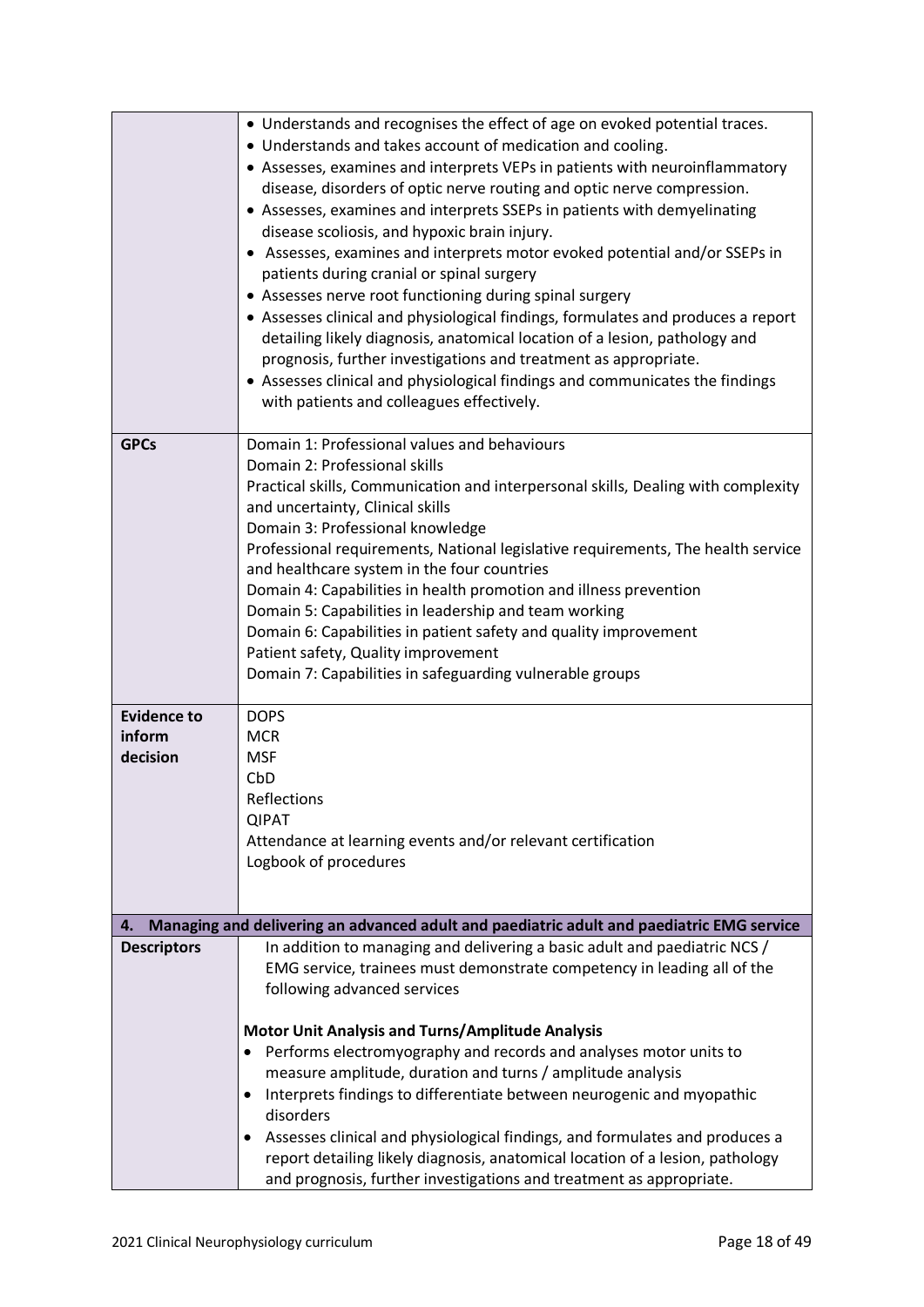|                    | Assesses clinical and physiological findings and communicates the findings<br>$\bullet$<br>with patients and colleagues effectively                               |
|--------------------|-------------------------------------------------------------------------------------------------------------------------------------------------------------------|
|                    |                                                                                                                                                                   |
|                    | <b>Single fibre EMG</b>                                                                                                                                           |
|                    | Performs stimulated and voluntary single fibre electromyography and<br>$\bullet$<br>records jitter and block to assess the function of the neuromuscular junction |
|                    | Interprets findings to identify disorders of neuromuscular junction<br>$\bullet$                                                                                  |
|                    | transmission                                                                                                                                                      |
|                    | Assesses clinical and physiological findings, and formulates and produces a<br>$\bullet$                                                                          |
|                    | report detailing likely diagnosis, anatomical location of a lesion, pathology<br>and prognosis, further investigations and treatment as appropriate.              |
|                    | Assesses clinical and physiological findings and communicates the findings<br>٠                                                                                   |
|                    | with patients and colleagues effectively                                                                                                                          |
| <b>GPCs</b>        | Domain 1: Professional values and behaviours                                                                                                                      |
|                    | Domain 2: Professional skills                                                                                                                                     |
|                    | Practical skills, Communication and interpersonal skills, Dealing with complexity<br>and uncertainty, Clinical skills                                             |
|                    | Domain 3: Professional knowledge                                                                                                                                  |
|                    | Professional requirements, National legislative requirements, The health service                                                                                  |
|                    | and healthcare system in the four countries                                                                                                                       |
|                    | Domain 4: Capabilities in health promotion and illness prevention<br>Domain 5: Capabilities in leadership and team working                                        |
|                    | Domain 6: Capabilities in patient safety and quality improvement                                                                                                  |
|                    | Patient safety, Quality improvement                                                                                                                               |
|                    | Domain 7: Capabilities in safeguarding vulnerable groups                                                                                                          |
| <b>Evidence to</b> | <b>DOPS</b>                                                                                                                                                       |
| inform             | <b>MCR</b>                                                                                                                                                        |
| decision           | <b>MSF</b>                                                                                                                                                        |
|                    | CbD<br>Reflections                                                                                                                                                |
|                    | <b>QIPAT</b>                                                                                                                                                      |
|                    | Attendance at learning events and/or relevant certification                                                                                                       |
|                    | Logbook of procedures                                                                                                                                             |
| 5.                 | Managing and delivering an advanced adult and paediatric adult and paediatric EEG service                                                                         |
| <b>Descriptors</b> | In addition to managing and delivering a basic adult and paediatric EEG                                                                                           |
|                    | service, trainees must demonstrate competency in leading all of the following<br>advanced services                                                                |
|                    |                                                                                                                                                                   |
|                    | Long term EEG monitoring                                                                                                                                          |
|                    | • Leads the multidisciplinary team in the investigation of seizures, disorders of                                                                                 |
|                    | consciousness, disorders of sleep and organic brain disorders.                                                                                                    |
|                    | • Utilises electroencephalography and polysomnography equipment and<br>understands how and why they work.                                                         |
|                    | • Ensures quality assurance through audit and quality improvement projects.                                                                                       |
|                    | • Assesses referrals for likely diagnosis and recommends appropriate                                                                                              |
|                    | investigation protocols including EEG recordings, drug reduction, duration of                                                                                     |
|                    | recording, polysomnography                                                                                                                                        |
|                    | • Understands and takes account of medication and its effects.                                                                                                    |
|                    | • Recognises and interprets EEG correlates of different seizure types                                                                                             |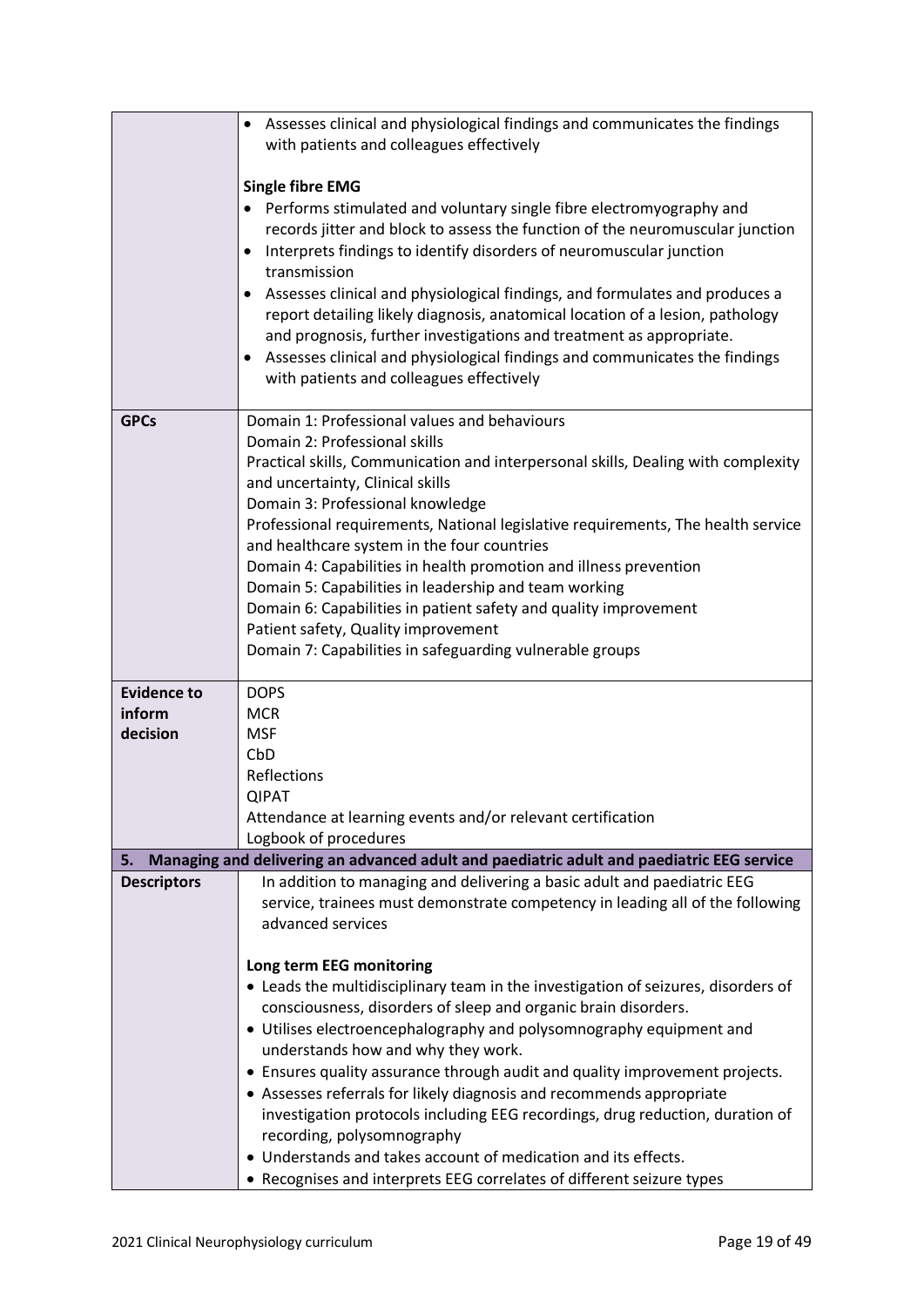| • Understands the role of EEG in presurgical assessment of epilepsy                                                                             |
|-------------------------------------------------------------------------------------------------------------------------------------------------|
| • Understands the role of EEG is the management of status epilepticus                                                                           |
| • Recognises and interprets common ECG changes in cardiac arrhythmias                                                                           |
| associated with loss of consciousness                                                                                                           |
| • Assesses history, clinical and physiological findings of ambulatory EEGs and                                                                  |
| video EEG telemetry, and formulates and produces a report detailing likely                                                                      |
| diagnosis, anatomical location of a lesion, pathology and prognosis, further                                                                    |
| investigations and treatment as appropriate.                                                                                                    |
| • Assesses clinical and physiological findings of ambulatory EEGs and video EEG                                                                 |
| telemetry and communicates the findings with patients and colleagues                                                                            |
| effectively.                                                                                                                                    |
|                                                                                                                                                 |
| <b>Clinical Neurophysiology support for Epilepsy Surgery</b><br>• Leads the multidisciplinary team in the investigation of seizures in patients |
| being considered for surgical treatment                                                                                                         |
| • Utilises electroencephalography and polysomnography equipment and                                                                             |
| understands how and why they work.                                                                                                              |
| • Ensures quality assurance through audit and quality improvement projects.                                                                     |
| • Assesses referrals for likely diagnosis and recommends appropriate                                                                            |
| investigation protocols including intracranial and extracranial recordings,                                                                     |
| depth electrodes, drug reduction, duration of recording, polysomnography                                                                        |
| • Understands and takes account of medication and its effects.                                                                                  |
| • Recognises and interprets seizure semiology                                                                                                   |
| • Recognises and interprets scalp EEG correlates of different seizure types                                                                     |
| • Elicits and assesses seizure histories and proposes a differential diagnosis                                                                  |
| • Recognises and interprets common ECG changes in cardiac arrhythmias                                                                           |
| associated with loss of consciousness                                                                                                           |
| • Assists the surgeon and supervises the physiologist in setting up and                                                                         |
| performing intra-operative electrocorticographic recordings and in                                                                              |
| identification and correction of common artefacts and faults                                                                                    |
| • Assesses clinical and physiological findings of scalp and intracranial EEGs and                                                               |
| formulates a report detailing likely diagnosis, anatomical location of a lesion,                                                                |
| pathology and prognosis, further investigations and treatment as                                                                                |
| appropriate.                                                                                                                                    |
| • Assesses clinical and physiological findings of scalp EEG and intracranial EEG is                                                             |
| patients in epilepsy surgery programmes and communicates the findings with                                                                      |
| patients and colleagues effectively.                                                                                                            |
| Polysomnography and Multiple Sleep Latency Testing (MSLT)                                                                                       |
| • Leads the multidisciplinary team in the investigation of disorders of sleep                                                                   |
| • Utilises electroencephalography and polysomnography equipment and                                                                             |
| understands how and why they work.                                                                                                              |
| • Ensures quality assurance through audit and quality improvement projects.                                                                     |
| • Assesses referrals for likely diagnosis and recommends appropriate                                                                            |
| investigation protocols including EEG recordings, duration of recording,                                                                        |
| polysomnography, MSLT                                                                                                                           |
| • Understands and recognises the effect of age on EEG traces.                                                                                   |
| • Understands and takes account of medication and its effects, examines and                                                                     |
| interprets investigations and video recordings to look for patients with                                                                        |
| suspected parasomnias and sleep disorders                                                                                                       |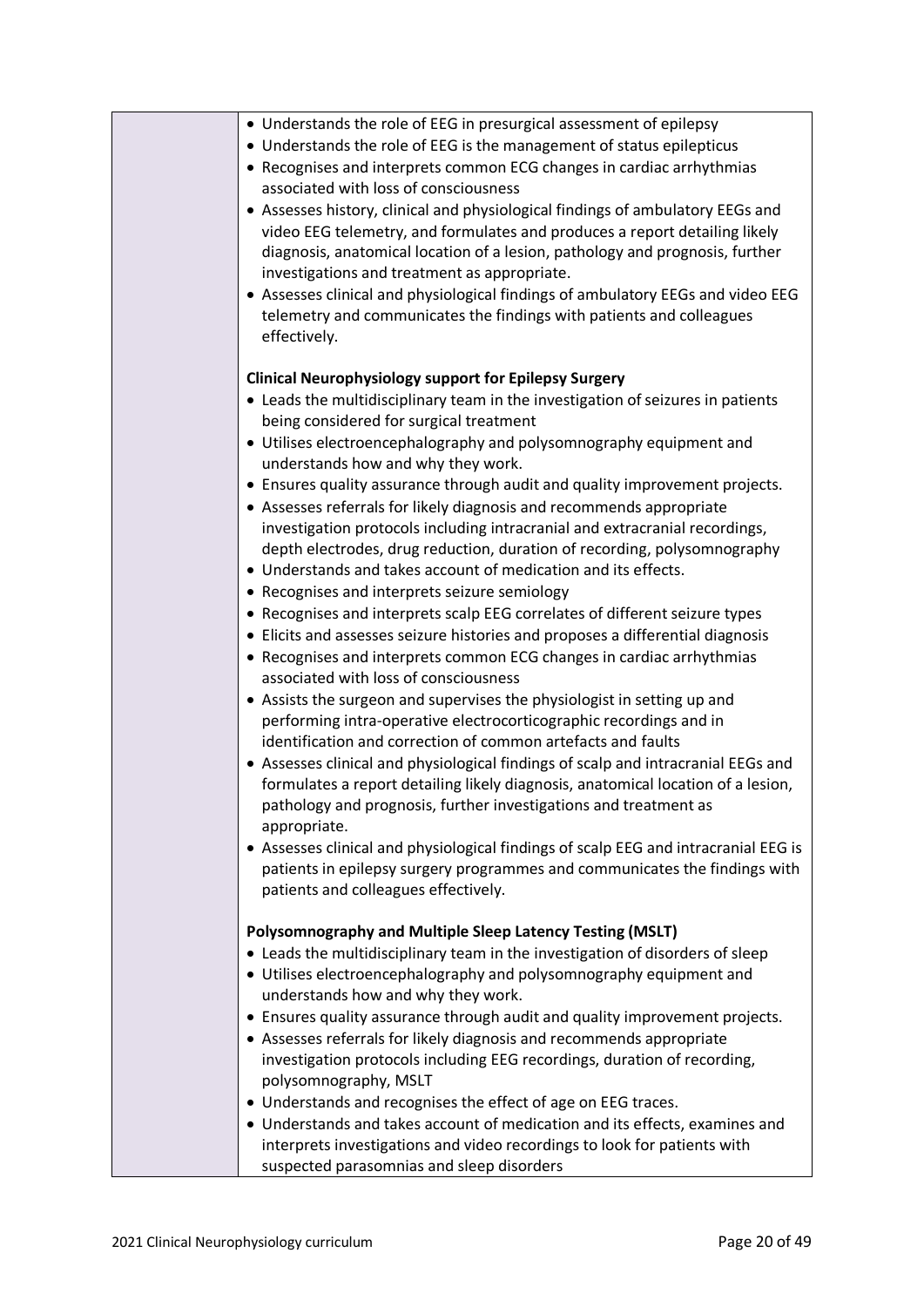|                    | • Elicits and assesses sleep disorder histories and proposes a differential<br>diagnosis                                                                             |
|--------------------|----------------------------------------------------------------------------------------------------------------------------------------------------------------------|
|                    | • Identifies American Academy of Sleep Medicine EEG sleep stages and                                                                                                 |
|                    | recognises abnormal patterns                                                                                                                                         |
|                    | • Interprets MSLT recordings<br>• Assesses clinical and physiological findings of EEG and polysomnography and                                                        |
|                    | formulates a report detailing likely diagnosis, anatomical location of a lesion,<br>pathology and prognosis, further investigations and treatment as<br>appropriate. |
|                    | • Assesses clinical and physiological findings of EEG and polysomnography and                                                                                        |
|                    | communicates the findings with patients and colleagues effectively.                                                                                                  |
| <b>GPCs</b>        | Domain 1: Professional values and behaviours<br>Domain 2: Professional skills                                                                                        |
|                    | Practical skills, Communication and interpersonal skills, Dealing with complexity                                                                                    |
|                    | and uncertainty, Clinical skills                                                                                                                                     |
|                    | Domain 3: Professional knowledge                                                                                                                                     |
|                    | Professional requirements, National legislative requirements, The health service<br>and healthcare system in the four countries                                      |
|                    | Domain 4: Capabilities in health promotion and illness prevention                                                                                                    |
|                    | Domain 5: Capabilities in leadership and team working                                                                                                                |
|                    | Domain 6: Capabilities in patient safety and quality improvement                                                                                                     |
|                    | Patient safety, Quality improvement<br>Domain 7: Capabilities in safeguarding vulnerable groups                                                                      |
|                    |                                                                                                                                                                      |
| <b>Evidence to</b> | <b>DOPS</b>                                                                                                                                                          |
| inform             | <b>MCR</b>                                                                                                                                                           |
| decision           | <b>MSF</b>                                                                                                                                                           |
|                    | CbD<br>Reflections                                                                                                                                                   |
|                    | <b>QIPAT</b>                                                                                                                                                         |
|                    | Attendance at learning events and/or relevant certification                                                                                                          |
|                    | Logbook of procedures                                                                                                                                                |
| 6.                 | Managing and delivering an advanced adult and paediatric Evoked Potential service                                                                                    |
| <b>Descriptors</b> | In addition to managing and delivering a basic adult and paediatric evoked<br>potential service, trainees must demonstrate competency in leading two of the          |
|                    | following advanced services                                                                                                                                          |
|                    |                                                                                                                                                                      |
|                    | <b>Visual electrophysiology</b>                                                                                                                                      |
|                    | • Leads the multidisciplinary team in the investigation of patients with                                                                                             |
|                    | suspected retinopathy and optic nerve disease<br>• Utilises recording electrodes, VEP equipment, Ganzfeld stimulator and                                             |
|                    | multifocal ERG stimulators and understands how and why they work.                                                                                                    |
|                    | • Ensures quality assurance through audit and quality improvement projects.                                                                                          |
|                    | • Assesses referrals for likely diagnosis and recommends appropriate                                                                                                 |
|                    | investigation protocols including VEP, Electroretinograms, Electro-oculograms                                                                                        |
|                    | and Multifocal ERG                                                                                                                                                   |
|                    | • Understands and recognises the effect of age on ERG traces.<br>• Understands and takes account of medication and its effects.                                      |
|                    |                                                                                                                                                                      |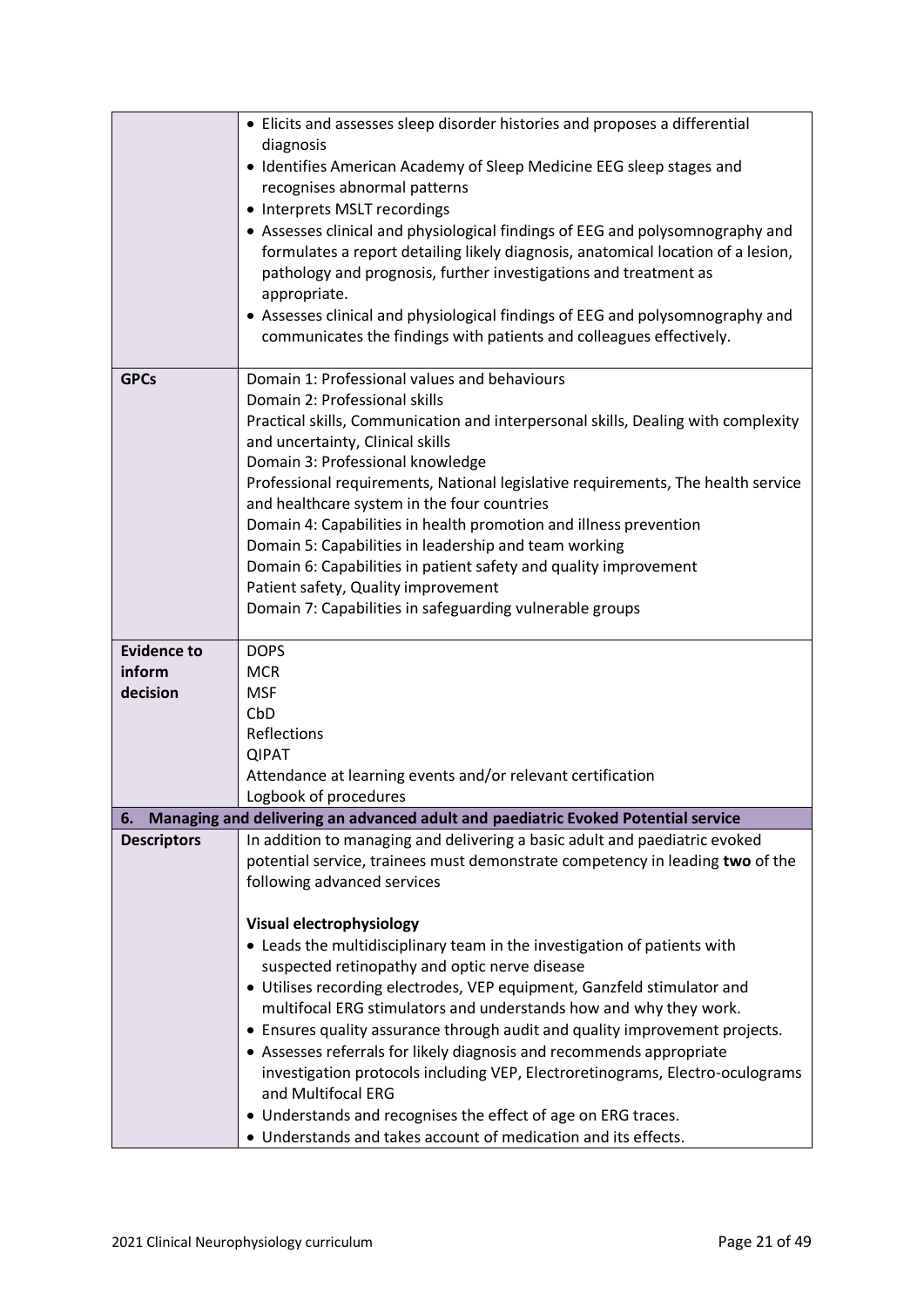| • Assesses clinical and physiological findings, and formulates and produces a                                                                       |
|-----------------------------------------------------------------------------------------------------------------------------------------------------|
| report detailing likely diagnosis, anatomical location of a lesion, pathology                                                                       |
| and prognosis, further investigations and treatment as appropriate.<br>• Assesses clinical and physiological findings and communicates the findings |
| with patients or colleagues effectively.                                                                                                            |
|                                                                                                                                                     |
| <b>Brainstem auditory evoked potentials (BAEP)</b>                                                                                                  |
| • Leads the multidisciplinary team in the investigation of patients with hearing                                                                    |
| or balance impairment or suspected brainstem disease                                                                                                |
| • Utilises recording electrodes and acoustic stimulators and knows how and                                                                          |
| why they work.                                                                                                                                      |
| • Ensures quality assurance through audit and quality improvement projects.                                                                         |
| • Recognises electrical artefacts and knows how to overcome them.                                                                                   |
| • Assesses referrals for likely diagnosis and recommends appropriate                                                                                |
| investigation protocols.                                                                                                                            |
| • Understands and recognises the effect of age on BAEP traces.<br>• Understands and takes account of medication and its effects.                    |
| • Assesses clinical and physiological findings, and formulates and produces a                                                                       |
| report detailing likely diagnosis, anatomical location of a lesion, pathology                                                                       |
| and prognosis, further investigations and treatment as appropriate.                                                                                 |
| • Assesses clinical and physiological findings and communicates the findings                                                                        |
| with patients or colleagues effectively.                                                                                                            |
|                                                                                                                                                     |
| Event and movement-related cortical potentials                                                                                                      |
| • Leads the multidisciplinary team in the investigation of patients with event                                                                      |
| and movement-related cortical potentials                                                                                                            |
| • Utilises recording electrodes and stimulators and knows how and why they<br>work.                                                                 |
| • Ensures quality assurance through audit and quality improvement projects.                                                                         |
| • Recognises electrical artefacts and knows how to overcome them.                                                                                   |
| • Assesses referrals for likely diagnosis and recommends appropriate                                                                                |
| investigation protocols.                                                                                                                            |
| Understands and recognises the effect of age on EP traces                                                                                           |
| • Understands and takes account of medication and its effects.                                                                                      |
| • Assesses clinical and physiological findings, and formulates and produces a                                                                       |
| report detailing likely diagnosis, anatomical location of a lesion, pathology                                                                       |
| and prognosis, further investigations and treatment as appropriate.<br>• Assesses clinical and physiological findings and communicates the findings |
| with patients or colleagues effectively.                                                                                                            |
|                                                                                                                                                     |
| <b>Transcranial magnetic stimulation (TMS)</b>                                                                                                      |
| • Leads the multidisciplinary team in the investigation of motor pathway                                                                            |
| function and central motor conduction time                                                                                                          |
| • Utilises recording electrodes and TMS stimulators and understands how and                                                                         |
| why they work.                                                                                                                                      |
| • Ensures quality assurance through audit and quality improvement projects.                                                                         |
| • Recognises electrical artefacts and knows how to overcome them.                                                                                   |
| • Assesses referrals for likely diagnosis and recommends appropriate                                                                                |
| investigation protocols<br>• Understands and takes account of medication and its effects.                                                           |
|                                                                                                                                                     |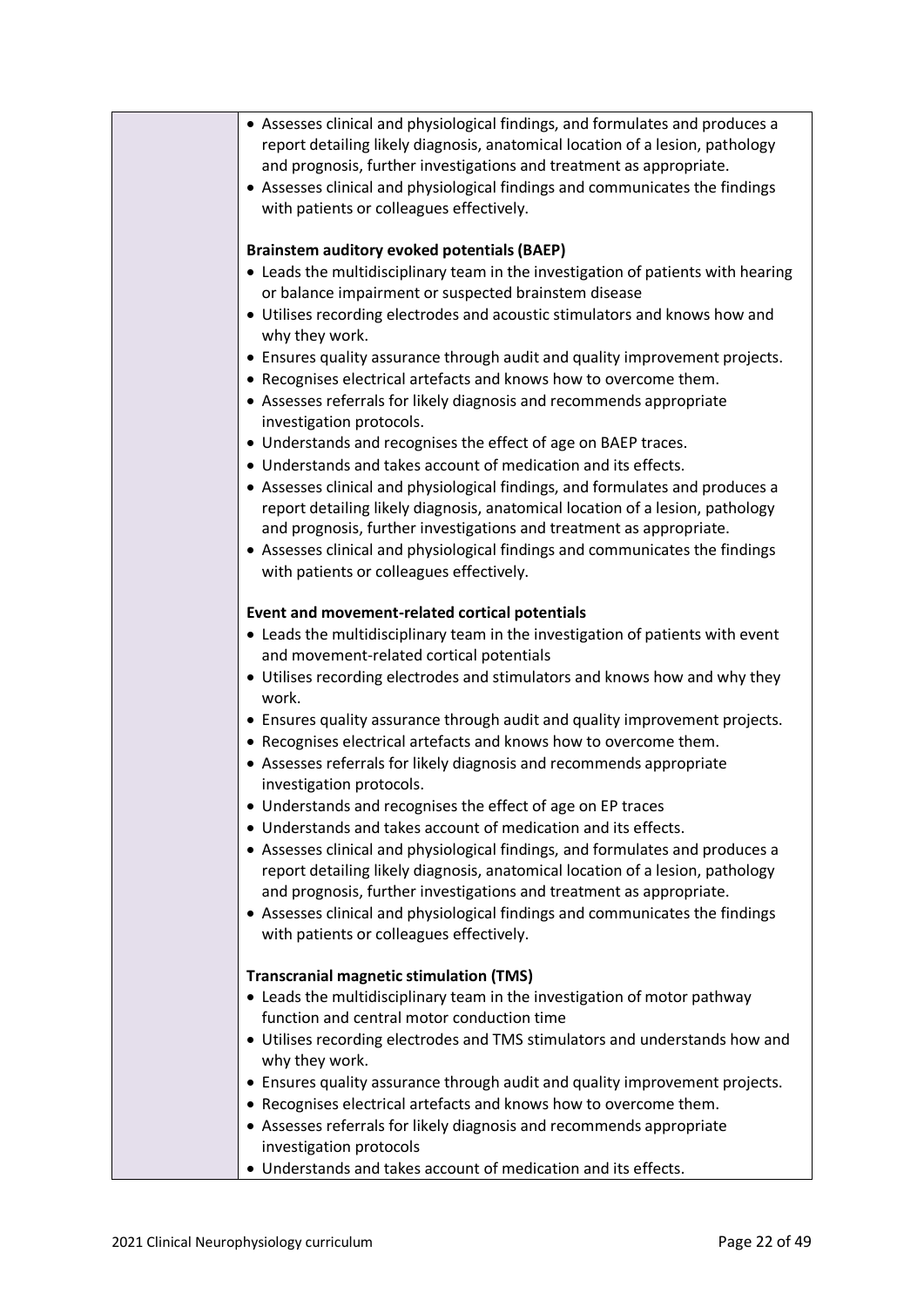|                    | • Assesses clinical and physiological findings, and formulates and produces a<br>report detailing likely diagnosis, anatomical location of a lesion, pathology<br>and prognosis, further investigations and treatment as appropriate.<br>• Assesses clinical and physiological findings and communicates the findings<br>with patients or colleagues effectively.                                                                                                                                                                                                                                                                                                                  |
|--------------------|------------------------------------------------------------------------------------------------------------------------------------------------------------------------------------------------------------------------------------------------------------------------------------------------------------------------------------------------------------------------------------------------------------------------------------------------------------------------------------------------------------------------------------------------------------------------------------------------------------------------------------------------------------------------------------|
| <b>GPCs</b>        | Domain 1: Professional values and behaviours<br>Domain 2: Professional skills<br>Practical skills, Communication and interpersonal skills, Dealing with complexity<br>and uncertainty, Clinical skills<br>Domain 3: Professional knowledge<br>Professional requirements, National legislative requirements, The health service<br>and healthcare system in the four countries<br>Domain 4: Capabilities in health promotion and illness prevention<br>Domain 5: Capabilities in leadership and team working<br>Domain 6: Capabilities in patient safety and quality improvement<br>Patient safety, Quality improvement<br>Domain 7: Capabilities in safeguarding vulnerable groups |
| <b>Evidence to</b> | <b>DOPS</b>                                                                                                                                                                                                                                                                                                                                                                                                                                                                                                                                                                                                                                                                        |
| inform             | <b>MCR</b>                                                                                                                                                                                                                                                                                                                                                                                                                                                                                                                                                                                                                                                                         |
| decision           | <b>MSF</b>                                                                                                                                                                                                                                                                                                                                                                                                                                                                                                                                                                                                                                                                         |
|                    | CbD                                                                                                                                                                                                                                                                                                                                                                                                                                                                                                                                                                                                                                                                                |
|                    | Reflections                                                                                                                                                                                                                                                                                                                                                                                                                                                                                                                                                                                                                                                                        |
|                    | <b>QIPAT</b>                                                                                                                                                                                                                                                                                                                                                                                                                                                                                                                                                                                                                                                                       |
|                    | Attendance at learning events and/or relevant certification                                                                                                                                                                                                                                                                                                                                                                                                                                                                                                                                                                                                                        |
|                    | Logbook of procedures                                                                                                                                                                                                                                                                                                                                                                                                                                                                                                                                                                                                                                                              |

## <span id="page-22-0"></span>**3.4 Presentations and conditions**

The table below details the key presentations and conditions of Clinical Neurophysiology. Each of these should be regarded as a clinical context in which trainees should be able to demonstrate CiPs and GPCs. In this spiral curriculum, trainees will expand and develop the knowledge, skills and attitudes around investigating patients with these conditions and presentations. The patient should always be at the centre of knowledge, learning and care.

Trainees must demonstrate core bedside skills, including information gathering through history and physical examination and information sharing with patients, families and colleagues.

Treatment care and strategy covers how a doctor selects investigations for a patient. It also covers broader aspects of care, including involvement of other professionals or services.

Particular presentations, conditions and issues are listed either because they are common or serious (having high morbidity, mortality and/or serious implications for treatment or public health).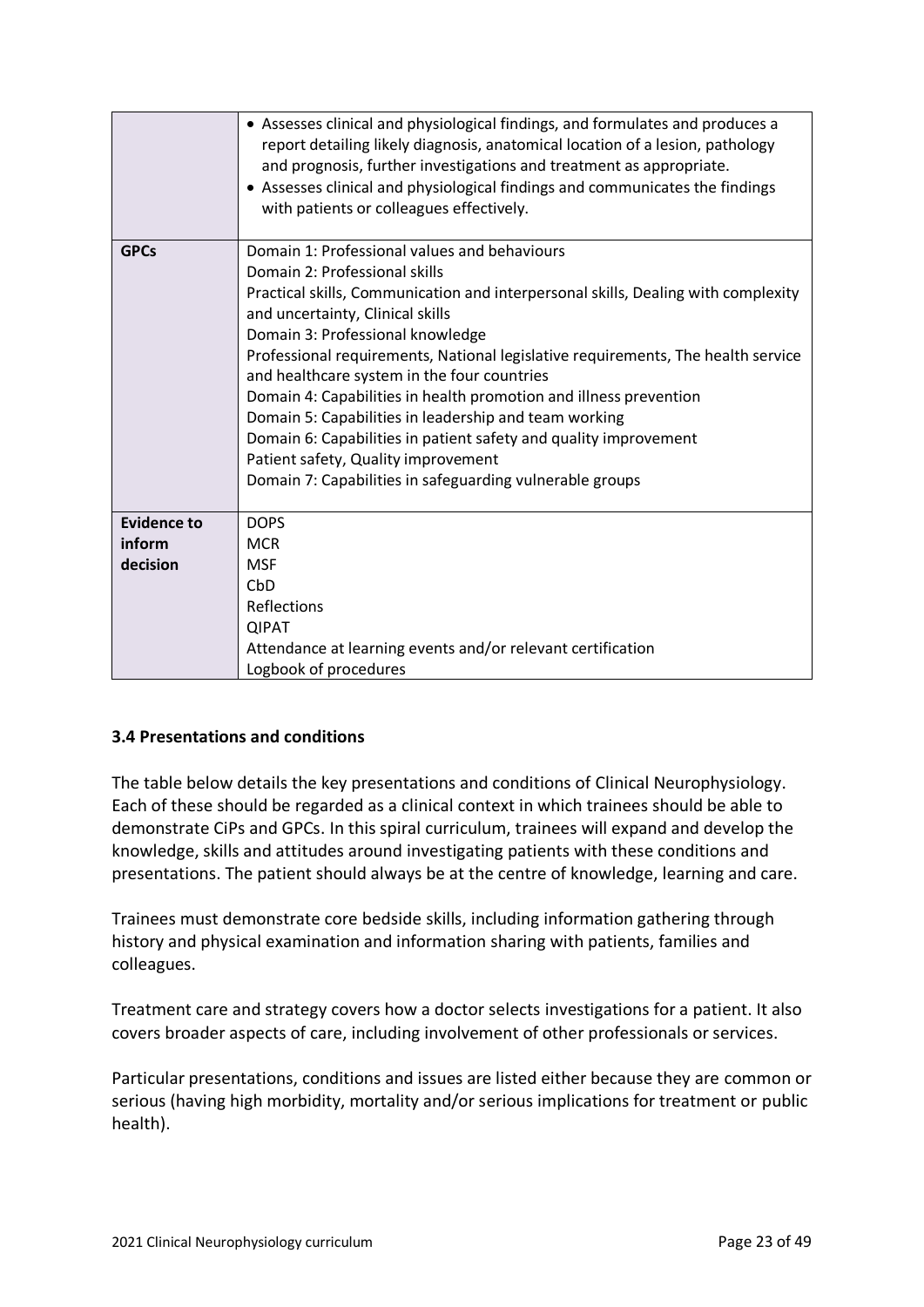For each condition/presentation, trainees will need to be familiar with such aspects as aetiology, epidemiology, clinical features, investigation, management and prognosis. Our approach is to provide general guidance and not exhaustive detail, which would inevitably become out of date.

| <b>Specialty and system</b>     | <b>Presentations</b>           | <b>Conditions/Issues</b>           |
|---------------------------------|--------------------------------|------------------------------------|
| <b>Nerve conduction study</b>   | Spinal cord disease            | Anterior horn cell disorders       |
| and electromyography            | Nerve root disease             | Radiculopathies                    |
|                                 | Disorders of plexi             | <b>Brachial and Lumbosacral</b>    |
|                                 |                                | plexopathies                       |
|                                 | Disorders of peripheral        | Axonal neuropathies, demyelinating |
|                                 | nerves                         | neuropathies, entrapments, nerve   |
|                                 |                                | injuries                           |
|                                 | Disorders of the               | Myaesthenic syndromes, botulism    |
|                                 | neuromuscular junction         |                                    |
|                                 | Disorders of muscle            | Genetic, metabolic, inflammatory,  |
|                                 |                                | channelopathies                    |
|                                 | Disorders of the autonomic     |                                    |
|                                 | nervous system                 |                                    |
| Electroencephalography          | <b>Seizures</b>                | Focal and generalised epilepsies   |
|                                 |                                | <b>Epileptic Encephalopathies</b>  |
|                                 |                                | Status epilepticus                 |
|                                 |                                | Non-organic seizures               |
|                                 | Disorders of consciousness     | Coma                               |
|                                 |                                | Encephalopathy                     |
|                                 | Organic brain disease          | Creutzfeldt-Jakob Disease          |
|                                 | Sleep disorders                |                                    |
|                                 | Preparation for epilepsy       | Intracranial and extracranial      |
|                                 | surgery                        | recordings                         |
| <b>Visual evoked potentials</b> | Visual impairment              | Neuroinflammatory disorders, Optic |
|                                 |                                | nerve compression, Chiasmal        |
|                                 |                                | misrouting                         |
| Electroretinography             | Visual impairment              | Retinopathies, maculopathies,      |
|                                 |                                | psychogenic disease                |
| <b>Somatosensory evoked</b>     | Hypoxic brain injury           |                                    |
| potentials                      |                                |                                    |
|                                 | Dorsal column disorders        |                                    |
|                                 | Intraoperative monitoring      | Scoliosis                          |
|                                 | for spinal and cranial surgery |                                    |
| <b>Brainstem auditory</b>       | Disorders of brainstem and     | Neuro-inflammatory disorders,      |
| evoked potentials               | vestibulocochlear function     | metabolic disorders,               |
| <b>Transcranial magnetic</b>    | Disorders of motor pathways    |                                    |
| stimulation                     |                                |                                    |
|                                 |                                |                                    |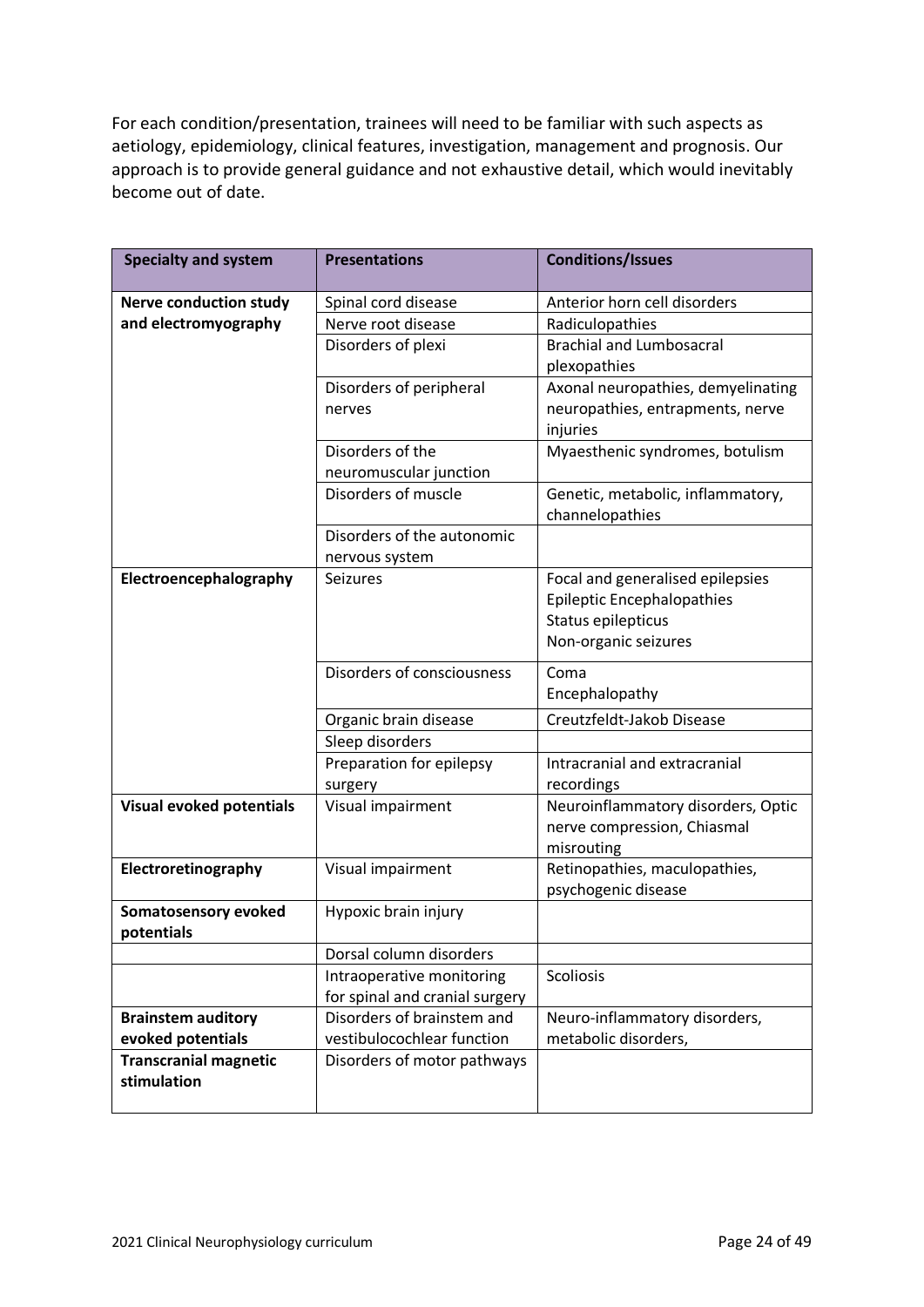## <span id="page-24-0"></span>**3.5 Practical procedures**

There are a number of procedural skills, of which a trainee must become proficient.

Trainees must be able to outline the indications for these procedures and recognise the importance of valid consent, aseptic technique, minimisation of patient discomfort, and requesting help when appropriate. For all practical procedures, the trainee must be able to recognise complications and respond appropriately if they arise, including calling for help from colleagues in other specialties when necessary.

Assessment of procedural skills will be made using the direct observation of procedural skills (DOPS) tool. The table below sets out the minimum competency level expected for each of the practical procedures using the level descriptors – see table below.

Trainees will have to access a database of archived cases on the BCSN website. Trainees can use these cases to contribute towards their indicative requirements. These cases will provide a set of data in a clinical context for trainees to interpret and formulate a clinical report. DOPs can be used to assess the trainee's performance.

Indicative minimum numbers are being given as a guide to how many times we would expect a trainee to have to complete a procedure in order to acquire confidence, speed and the ability to multitask during consultations. This also ensures that trainees have exposure to a wide spectrum of cases.

When a trainee has been signed off as being able to perform a procedure unsupervised, they are not required to have any further assessment (DOPS) of that procedure, unless they or their educational supervisor think that this is required (in line with standard professional conduct).

The ARCP panel will review the logbook in association with the indicative numbers, taking into account the stage of training and make recommendations accordingly.

\* Some trainees will undertake their neurology training as one block during ST3 and will not have performed any neurophysiology investigations.

| <b>Procedure</b>                          | ST <sub>3</sub> | ST <sub>4</sub>                                                       | ST <sub>5</sub>                                                    | ST <sub>6</sub>                                          | <b>Indicative</b><br>number<br>performed<br>by end of<br>training |
|-------------------------------------------|-----------------|-----------------------------------------------------------------------|--------------------------------------------------------------------|----------------------------------------------------------|-------------------------------------------------------------------|
| <b>Record Adult EEG</b>                   |                 | Able to<br>perform the<br>procedure<br>under<br>direct<br>supervision | Able to<br>perform the<br>procedure<br>with limited<br>supervision | Competent to<br>perform the<br>procedure<br>unsupervised | 10                                                                |
| Record Neonatal/<br><b>Paediatric EEG</b> |                 | Able to<br>perform the                                                | Able to<br>perform the                                             | Competent to<br>perform the                              | 10                                                                |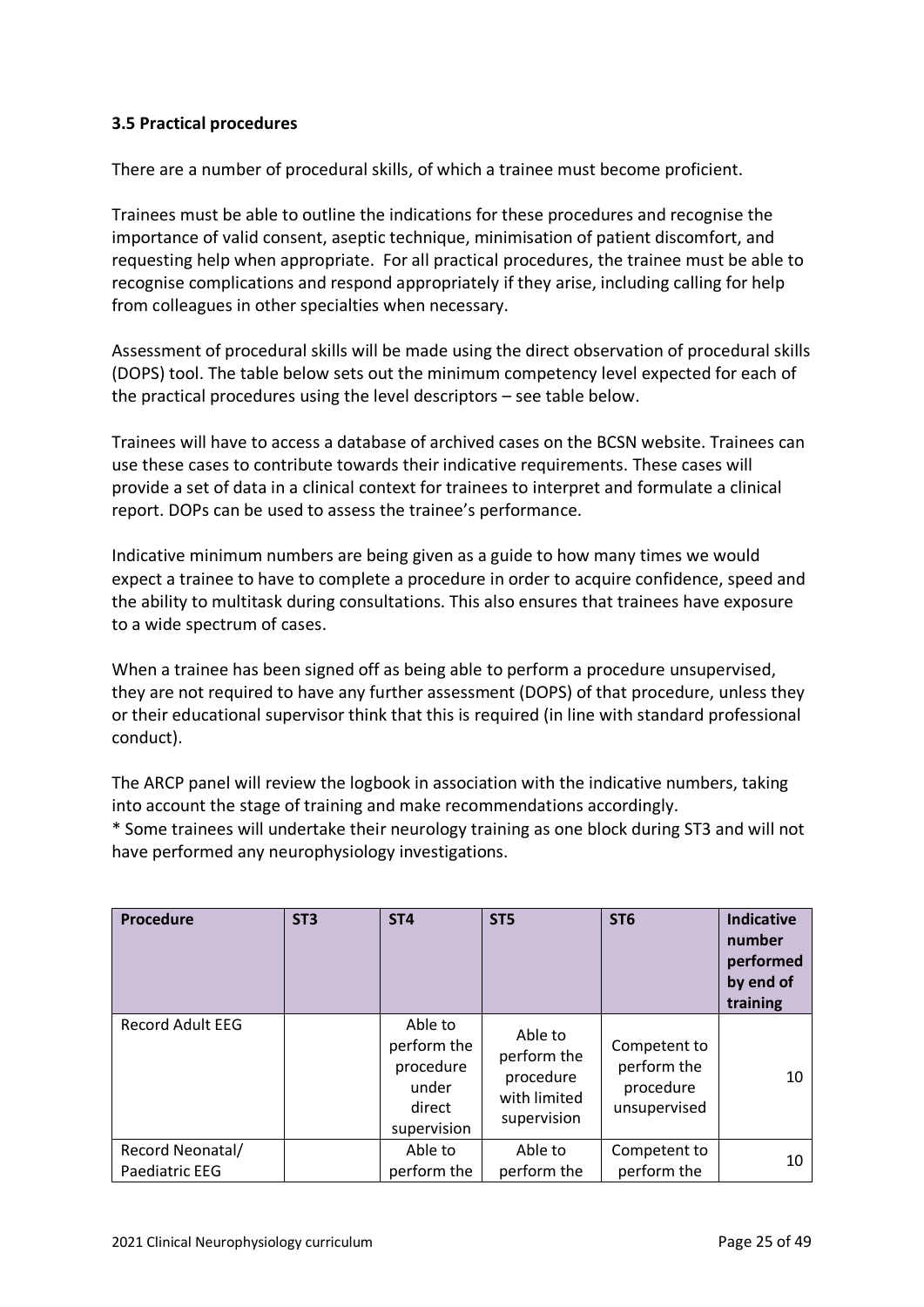| <b>Procedure</b>                                 | ST <sub>3</sub> | ST <sub>4</sub>                                                       | ST <sub>5</sub>                                                    | ST <sub>6</sub>                                          | <b>Indicative</b><br>number<br>performed<br>by end of<br>training |
|--------------------------------------------------|-----------------|-----------------------------------------------------------------------|--------------------------------------------------------------------|----------------------------------------------------------|-------------------------------------------------------------------|
|                                                  |                 | procedure<br>under<br>direct<br>supervision                           | procedure<br>with limited<br>supervision                           | procedure<br>unsupervised                                |                                                                   |
| <b>Report Adult EEG</b>                          |                 | Able to<br>perform the<br>procedure<br>under<br>direct<br>supervision | Able to<br>perform the<br>procedure<br>with limited<br>supervision | Competent to<br>perform the<br>procedure<br>unsupervised | 1000                                                              |
| Report Neonatal/<br><b>Paediatric EEG</b>        |                 | Able to<br>perform the<br>procedure<br>under<br>direct<br>supervision | Able to<br>perform the<br>procedure<br>under direct<br>supervision | Competent to<br>perform the<br>procedure<br>unsupervised | 1000                                                              |
| NCS for common<br>nerve entrapments              |                 | Able to<br>perform the<br>procedure<br>under<br>direct<br>supervision | Able to<br>perform the<br>procedure<br>with limited<br>supervision | Competent to<br>perform the<br>procedure<br>unsupervised | 1000                                                              |
| NCS for less common<br>nerve lesions             |                 | Able to<br>perform the<br>procedure<br>under<br>direct<br>supervision | Able to<br>perform the<br>procedure<br>with limited<br>supervision | Competent to<br>perform the<br>procedure<br>unsupervised | 100                                                               |
| NCS for generalised<br>neuropathy                |                 | Able to<br>perform the<br>procedure<br>under<br>direct<br>supervision | Able to<br>perform the<br>procedure<br>with limited<br>supervision | Competent to<br>perform the<br>procedure<br>unsupervised | 100                                                               |
| <b>EMG</b> for neurogenic<br>disorders           |                 | Able to<br>perform the<br>procedure<br>under<br>direct<br>supervision | Able to<br>perform the<br>procedure<br>with limited<br>supervision | Competent to<br>perform the<br>procedure<br>unsupervised | 500                                                               |
| NCS and/or EMG in<br>Paediatrics (5-16<br>years) |                 | Able to<br>perform the<br>procedure<br>under<br>direct<br>supervision | Able to<br>perform the<br>procedure<br>under direct<br>supervision | Competent to<br>perform the<br>procedure<br>unsupervised | 40                                                                |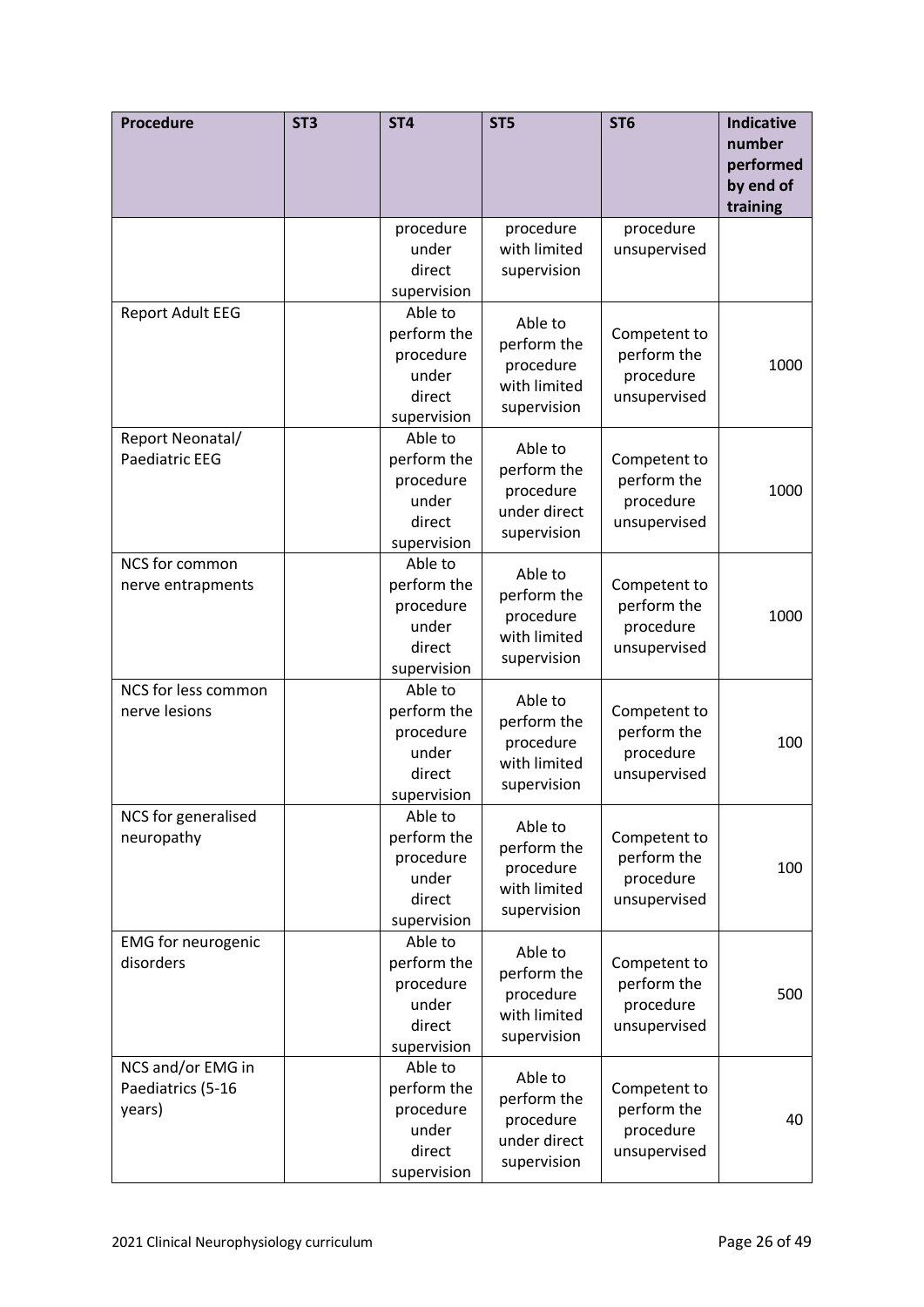| <b>Procedure</b>                                                        | ST <sub>3</sub> | ST <sub>4</sub>                                                       | ST <sub>5</sub>                                                    | ST <sub>6</sub>                                          | <b>Indicative</b><br>number<br>performed<br>by end of<br>training |
|-------------------------------------------------------------------------|-----------------|-----------------------------------------------------------------------|--------------------------------------------------------------------|----------------------------------------------------------|-------------------------------------------------------------------|
| NCS and/or EMG is<br>Paediatrics (<5 years)                             |                 | Able to<br>perform the<br>procedure<br>under<br>direct<br>supervision | Able to<br>perform the<br>procedure<br>under direct<br>supervision | Competent to<br>perform the<br>procedure<br>unsupervised | 10                                                                |
| <b>EMG</b> for probable<br>myopathy                                     |                 | Able to<br>perform the<br>procedure<br>under<br>direct<br>supervision | Able to<br>perform the<br>procedure<br>under direct<br>supervision | Competent to<br>perform the<br>procedure<br>unsupervised | 50                                                                |
| Repetitive nerve<br>stimulation                                         |                 | Able to<br>perform the<br>procedure<br>under<br>direct<br>supervision | Able to<br>perform the<br>procedure<br>under direct<br>supervision | Competent to<br>perform the<br>procedure<br>unsupervised | 30                                                                |
| <b>Record VEP</b>                                                       |                 | Able to<br>perform the<br>procedure<br>under<br>direct<br>supervision | Able to<br>perform the<br>procedure<br>under direct<br>supervision | Competent to<br>perform the<br>procedure<br>unsupervised | 10                                                                |
| Interpret VEP                                                           |                 | Able to<br>perform the<br>procedure<br>under<br>direct<br>supervision | Able to<br>perform the<br>procedure<br>under direct<br>supervision | Competent to<br>perform the<br>procedure<br>unsupervised | 100                                                               |
| Record SSEP                                                             |                 | Able to<br>perform the<br>procedure<br>under<br>direct<br>supervision | Able to<br>perform the<br>procedure<br>under direct<br>supervision | Competent to<br>perform the<br>procedure<br>unsupervised | 10                                                                |
| <b>Interpret SSEP</b>                                                   |                 | Able to<br>perform the<br>procedure<br>under<br>direct<br>supervision | Able to<br>perform the<br>procedure<br>under direct<br>supervision | Competent to<br>perform the<br>procedure<br>unsupervised | 50                                                                |
| Surgical monitoring of<br>spinal, cortical or<br>cranial nerve function |                 | Able to<br>perform the<br>procedure<br>under                          | Able to<br>perform the<br>procedure                                | Competent to<br>perform the<br>procedure<br>unsupervised | 20                                                                |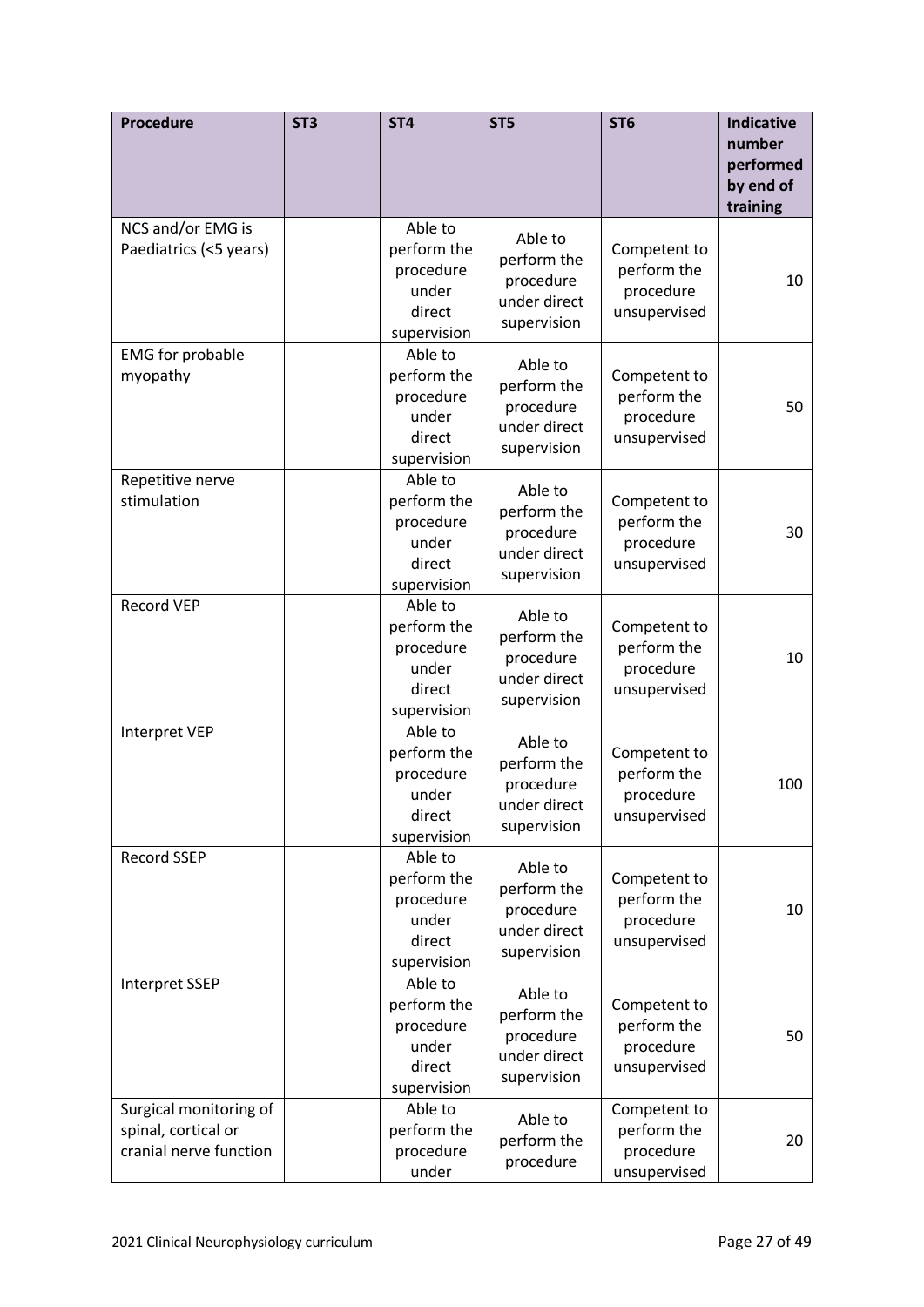| Procedure                                                                    | ST <sub>3</sub> | ST <sub>4</sub>                                                       | ST <sub>5</sub>                                                    | ST <sub>6</sub>                                          | <b>Indicative</b><br>number<br>performed<br>by end of<br>training |
|------------------------------------------------------------------------------|-----------------|-----------------------------------------------------------------------|--------------------------------------------------------------------|----------------------------------------------------------|-------------------------------------------------------------------|
|                                                                              |                 | direct                                                                | under direct                                                       |                                                          |                                                                   |
|                                                                              |                 | supervision                                                           | supervision                                                        |                                                          |                                                                   |
| Interpret ambulatory<br>EEG, Surgical<br>telemetry, diagnostic<br>telemetry  |                 | Able to<br>perform the<br>procedure<br>under<br>direct<br>supervision | Able to<br>perform the<br>procedure<br>under direct<br>supervision | Competent to<br>perform the<br>procedure<br>unsupervised | 100                                                               |
| Interpret<br>polysomnography                                                 |                 | Able to<br>perform the<br>procedure<br>under<br>direct<br>supervision | Able to<br>perform the<br>procedure<br>under direct<br>supervision | Competent to<br>perform the<br>procedure<br>unsupervised | 30                                                                |
| Perform & interpret<br>MUP and Turns/amp<br>analysis                         |                 | Able to<br>perform the<br>procedure<br>under<br>direct<br>supervision | Able to<br>perform the<br>procedure<br>under direct<br>supervision | Competent to<br>perform the<br>procedure<br>unsupervised | 50                                                                |
| Perform & interpret<br>single fibre EMG<br>(voluntary and/ or<br>stimulated) |                 | Able to<br>perform the<br>procedure<br>under<br>direct<br>supervision | Able to<br>perform the<br>procedure<br>under direct<br>supervision | Competent to<br>perform the<br>procedure<br>unsupervised | 50                                                                |
| Interpret<br>electroretinograms                                              |                 | Able to<br>perform the<br>procedure<br>under<br>direct<br>supervision | Able to<br>perform the<br>procedure<br>under direct<br>supervision | Competent to<br>perform the<br>procedure<br>unsupervised | 100                                                               |
| <b>Interpret ER</b><br>audiograms/BSAEPs                                     |                 | Able to<br>perform the<br>procedure<br>under<br>direct<br>supervision | Able to<br>perform the<br>procedure<br>under direct<br>supervision | Competent to<br>perform the<br>procedure<br>unsupervised | 50                                                                |
| Perform & interpret<br>magnetic brain<br>stimulation                         |                 | Able to<br>perform the<br>procedure<br>under<br>direct<br>supervision | Able to<br>perform the<br>procedure<br>under direct<br>supervision | Competent to<br>perform the<br>procedure<br>unsupervised | 50                                                                |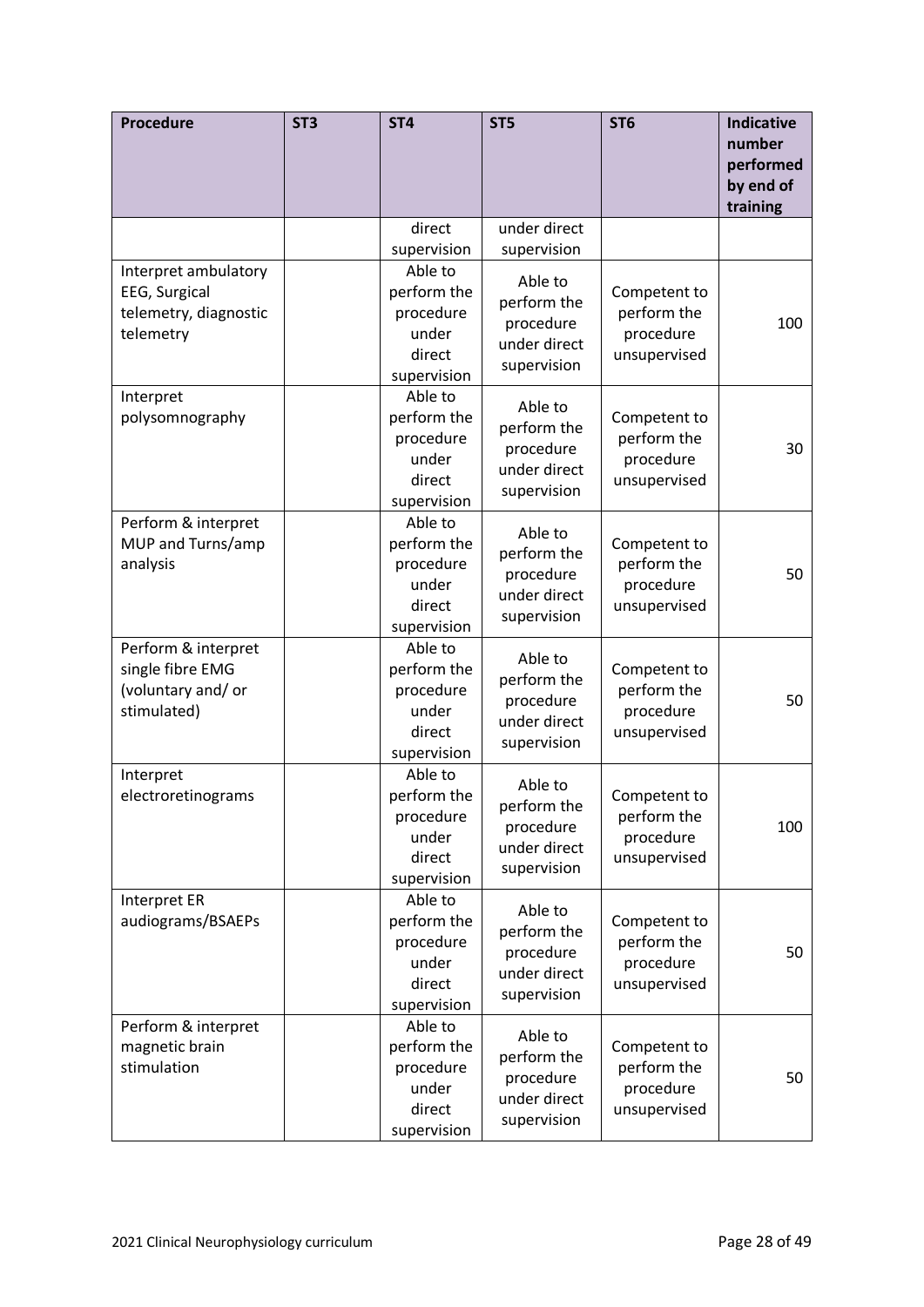## <span id="page-28-0"></span>**4 Learning and Teaching**

## <span id="page-28-1"></span>**4.1 The training programme**

The organisation and delivery of postgraduate training is the responsibility of the Health Education England (HEE), NHS Education for Scotland (NES), Health Education and Improvement Wales (HEIW) and the Northern Ireland Medical and Dental Training Agency (NIMDTA) – referred to from this point as 'deaneries'. A training programme director (TPD) will be responsible for coordinating the specialty training programme. In England, the local organisation and delivery of training is overseen by a school of medicine.

Progression through the programme will be determined by the Annual Review of Competency Progression (ARCP) process. The training requirements for each indicative year of training are summarised in the ARCP decision aid (available on the [JRCPTB website\)](http://www.jrcptb.org.uk/).

The sequence of training should ensure appropriate progression in experience and responsibility. The training to be provided at each training site is defined to ensure that during the programme, the curriculum requirements are met and unnecessary duplication and educationally unrewarding experiences are avoided.

The following provides a guide on how training programmes should be focused in each training year in order for trainees to gain the experience and develop the capabilities to the level required.

## **Outpatients**

Trainees should attend and be actively involved in regular peripheral neurophysiology clinics throughout the training programme. It is accepted that there may be some attachments (eg neurology) where the focus may be on other aspects of adult or paediatric neurology. Trainees are also encouraged to attend clinics in related specialities such as hand surgery and ophthalmology to complement their learning experience. It is expected that trainees will do clinics in all years of training. It will be up to TPDs and Educational Supervisors to construct imaginative and creative clinic programmes in order for the trainee to have a satisfactory educational experience. The number of patients that a trainee should see in each clinic is not defined, neither is the time that should be spent in clinic, but the trainee will need to have recorded sufficient numbers and seen sufficient breadth of pathology to have completed the indicative numbers of their log book to the satisfaction of their ARCP panel. Clinic experience should be used as an opportunity to undertake supervised learning events and reflection.

## **Critical care experience**

It is expected that trainees will be involved in the neurophysiological investigation of patients who are critically ill. Trainees should have significant experience of critical care, preferably in a level 3 intensive care unit (ICU) or in a level 2 high dependency unit (HDU). It is not expected that this be a formal placement, but multiple visits to critical care to perform neurophysiological investigation as required. The educational objectives of this are:

• To be able to work in the multidisciplinary teams that run critical care units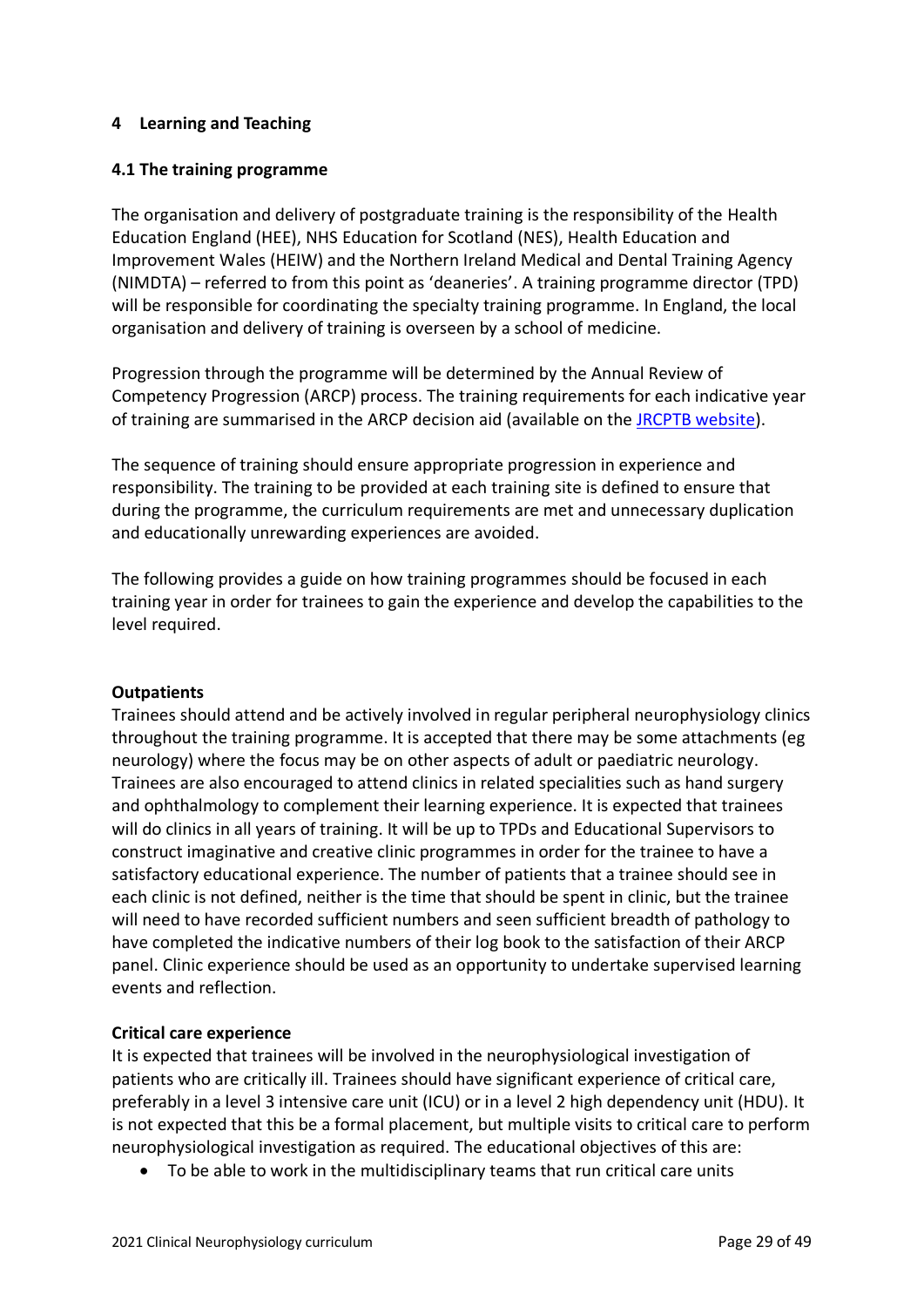- To develop enhanced procedural skills such as somatosensory evoked potentials and electromyography in an environment prone to electrical interference.
- To develop confidence in being involved with critical care units.

## **Inpatient experience**

It is expected that trainees will be involved in the neurophysiological investigation of inpatients who need investigation on the ward or other settings. Every patient seen on the ward or in outpatients, provides a learning opportunity which will be enhanced by following the patient through the course of their illness. The experience of the evolution of patients' problems over time is a critical part of both the diagnostic process, as well as patient management. Patients seen should provide the basis for critical reading and reflection on clinical problems.

## **Multidisciplinary team meetings**

There are many situations where clinical problems are discussed with clinicians in other disciplines. These provide excellent opportunities for observation of clinical reasoning and active participation in discussions. Appropriate examples include, but are not limited to, neuromuscular pathology meetings, epilepsy surgery meetings, epilepsy or paediatric neurology meetings, retinopathy meetings and surgical planning meetings.

#### **Operating theatre attendance**

There are opportunities for trainees to be involved in intraoperative monitoring of neurological function during surgery and in mapping of epilepsy surgery. Trainees are encouraged to perform supervised activity to support the work of the surgeons.

#### **Neurology placement**

It is expected that those trainees who do not have a previous CCT in Neurology or Paediatric Neurology will spend an indicative 12 months in Neurology training. This can be in one or more blocks or spread throughout the 4 year training scheme, depending on local arrangements. Trainees may wish to be part of the Neurology on-call rota to gain experience and take part in ward rounds, but this is not mandatory. It will be up to TPDs and Educational Supervisors to construct imaginative and creative clinic attendances in order for the trainee to have a satisfactory educational experience. Particular emphasis should be placed on those adult and paediatric sub-specialties most relevant to neurophysiology such as epilepsy, neuromuscular disease, movement disorders, botulinum toxin clinics and neuroophthalmology clinics. Whilst it is reasonable for trainees to participate in stroke thrombolysis and headache clinics, it would be unacceptable for this to be the dominant neurology experience during training. Examples of suitable activity are:

- Ward rounds
- Ward Liaison
- ITU ward rounds
- Outpatient clinics
- Day Unit activity
- Multidisciplinary team meetings
- Clerking
- Acute neurology admissions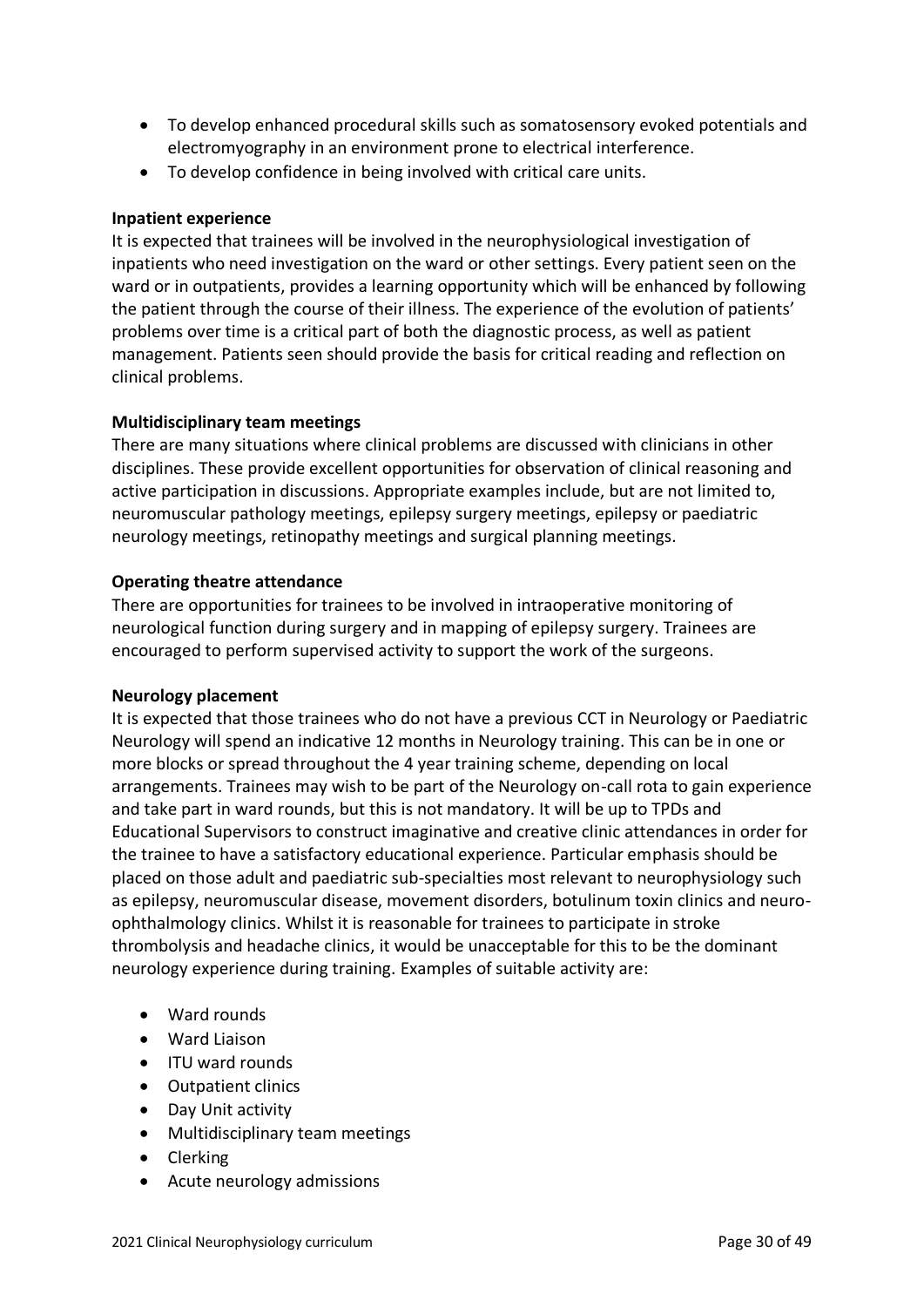- Botulinum toxin clinics
- Neurology on-call

At the end of the neurology training it is expected that the following objectives are met.

| <b>Objectives</b>                                                                   | <b>Clinical Neurophysiology CiP</b>                                                  |
|-------------------------------------------------------------------------------------|--------------------------------------------------------------------------------------|
| Demonstrates competence in taking a                                                 | All                                                                                  |
| neurology history and interpreting the                                              |                                                                                      |
| findings                                                                            |                                                                                      |
| Demonstrates competence in performing a                                             | All                                                                                  |
| neurological examination and interpreting the                                       |                                                                                      |
| findings                                                                            |                                                                                      |
| Demonstrates competence in managing a                                               | Managing and delivering a basic adult and                                            |
| patient during a seizure or non-epileptic                                           | paediatric EEG service                                                               |
| attack                                                                              |                                                                                      |
|                                                                                     | Managing and delivering an advanced adult and<br>paediatric EEG service              |
|                                                                                     |                                                                                      |
| Demonstrates competence in managing                                                 | Managing and delivering a basic adult and                                            |
| patients with acute and chronic                                                     | paediatric EMG service                                                               |
| neuromuscular disease                                                               |                                                                                      |
|                                                                                     | Managing and delivering an advanced adult and                                        |
|                                                                                     | paediatric EMG service                                                               |
| Demonstrates competence in recognising and                                          | Managing and delivering a basic adult and                                            |
| interpreting seizure semiology                                                      | paediatric EEG service                                                               |
|                                                                                     |                                                                                      |
|                                                                                     | Managing and delivering an advanced adult and                                        |
|                                                                                     | paediatric EEG service                                                               |
| Demonstrates leadership and team skills with<br>junior and multidisciplinary staff  | All                                                                                  |
| Demonstrates time management skills                                                 | All                                                                                  |
| Demonstrates good communication skills                                              | All                                                                                  |
| Demonstrates good practical skills such as                                          | Managing and delivering an advanced adult and                                        |
| botulinum toxin injection and lumbar                                                | paediatric EMG service                                                               |
| puncture.                                                                           |                                                                                      |
| Demonstrates a broad knowledge and                                                  | Managing and delivering a basic adult and                                            |
| understanding of the pathology, presentation,                                       | paediatric EMG service                                                               |
| treatment and prognosis of neuromuscular                                            |                                                                                      |
| diseases.                                                                           | Managing and delivering an advanced adult and                                        |
|                                                                                     | paediatric EMG service                                                               |
| Demonstrates a broad knowledge and                                                  | Managing and delivering a basic adult and                                            |
| understanding of the pathology, presentation,                                       | paediatric EEG service                                                               |
| treatment and prognosis of seizure disorders                                        |                                                                                      |
|                                                                                     | Managing and delivering an advanced adult and                                        |
|                                                                                     | paediatric EEG service                                                               |
| Demonstrates a broad knowledge and<br>understanding of the pathology, presentation, | Managing and delivering an advanced adult and<br>paediatric evoked potential service |
| treatment and prognosis of                                                          |                                                                                      |
| neuroinflammatory disease.                                                          |                                                                                      |
|                                                                                     |                                                                                      |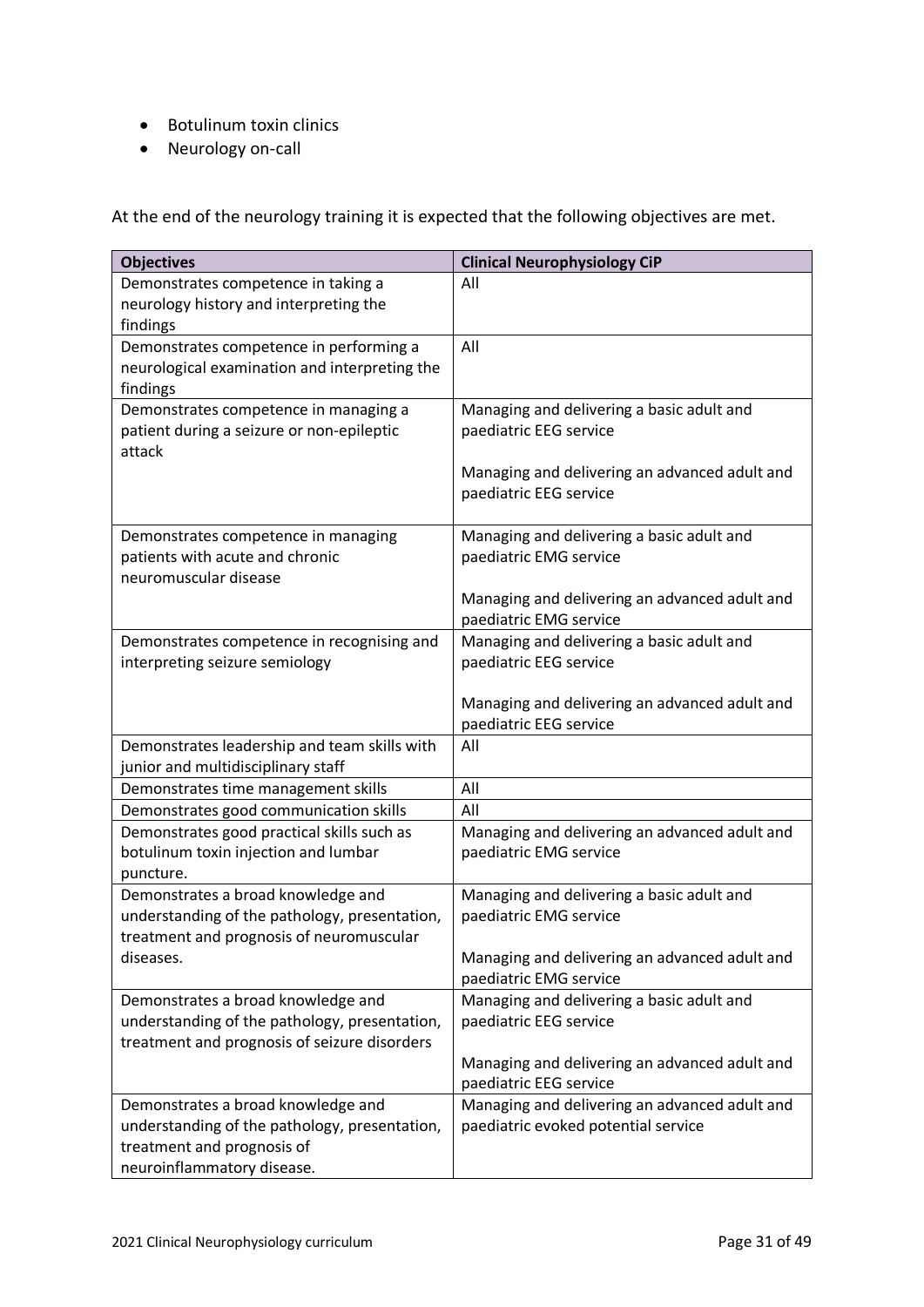# <span id="page-31-0"></span>**4.2 Teaching and learning methods**

The curriculum will be delivered through a variety of learning experiences and will achieve the capabilities described in the syllabus through a variety of learning methods. There will be a balance of different modes of learning from formal teaching programmes to experiential learning 'on the job'. The proportion of time allocated to different learning methods may vary depending on the nature of the attachment within a rotation.

This section identifies the types of situations in which a trainee will learn.

## **Reviewing patients with consultants**

It is important that trainees have an opportunity to present at least a proportion of the patients whom they have seen or admitted to their consultant for senior review in order to obtain immediate feedback into their performance (that may be supplemented by an appropriate WPBA such as a mini-CEX or CbD).

## **Formal postgraduate teaching**

The content of these sessions is determined by the local Postgraduate Medical Deanery and the Education Committee of the British Society for Clinical Neurophysiology and will be based on the curriculum. There are many opportunities throughout the year for formal teaching in the local postgraduate teaching sessions and at regional, national and international meetings. Suggested activities include:

- case presentations
- research, audit and quality improvement projects
- lectures and small group teaching
- Grand Rounds
- clinical skills demonstrations and teaching
- critical appraisal and evidence based medicine and journal clubs
- joint specialty meetings
- attendance at training programmes organised on a deanery, regional or national basis, which are designed to cover aspects of the training programme outlined in this curriculum.

## **Independent self-directed learning**

Trainees will use this time in a variety of ways depending upon their stage of learning. Suggested activities include:

- reading, including web-based material such as e-Learning for Healthcare (e-LfH), ebrain and wustl neuromuscular
- maintenance of personal portfolio (self-assessment, reflective learning, personal development plan)
- audit, quality improvement and research projects
- reading journals and textbooks
- achieving personal learning goals beyond the essential, core curriculum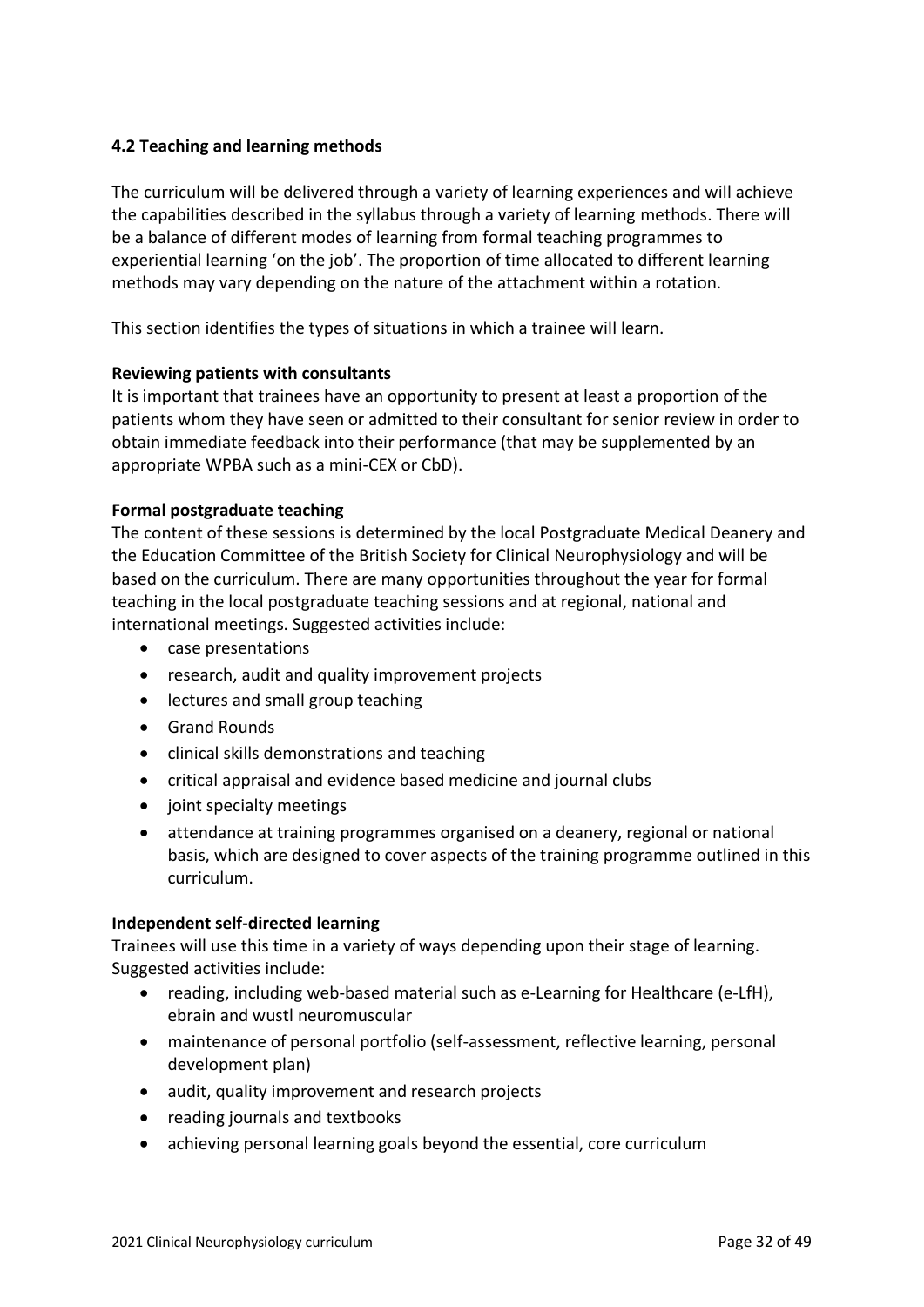• interpreting historic physiology recordings held on databases eg Brainstem Auditory Evoked Potential Database at Great Ormond St Hospital).

## **Logbook**

Trainees are expected to keep a logbook of procedures performed. This is a record of the trainee's experience and can be used to identify gaps or identify areas for development with the Educational Supervisor.

## **Formal study courses**

Time made available for formal courses is encouraged, subject to local conditions of service. Examples include management courses, teaching and communication courses as well as the Triennial Clinical Neurophysiology training course, usually held in Oxford.

## <span id="page-32-0"></span>**4.3 Academic training**

The four nations have different arrangements for academic training and doctors in training should consult the local deanery for further guidance.

Trainees may train in academic medicine as an academic clinical fellow (ACF), academic clinical lecturer (ACL) or equivalent.

Some trainees may opt to do research leading to a higher degree without appointment to a formal academic programme. This new curriculum should not impact in any way on the facility to take time out of programme for research (OOPR) but as now, such time requires discussion between the trainee, the TPD and the Deanery as to what is appropriate together with guidance from the appropriate SAC that the proposed period and scope of study is sensible.

# <span id="page-32-1"></span>**4.4 Taking time out of programme**

There are a number of circumstances when a trainee may seek to spend some time out of specialty training, such as undertaking a period of research or taking up a fellowship post. The postgraduate dean must agree all such requests in advance, and trainees are advised to discuss their proposals as early as possible. Full guidance on taking time out of programme can be found in the Gold Guide.

## <span id="page-32-2"></span>**4.5 Acting up as a consultant**

A trainee coming towards the end of their training may spend up to three months "actingup" as a consultant, provided that a consultant supervisor is identified for the post and satisfactory progress is made. As long as the trainee remains within an approved training programme, the GMC does not need to approve this period of "acting up" and their original CCT date will not be affected. More information on acting up as a consultant can be found in the Gold Guide.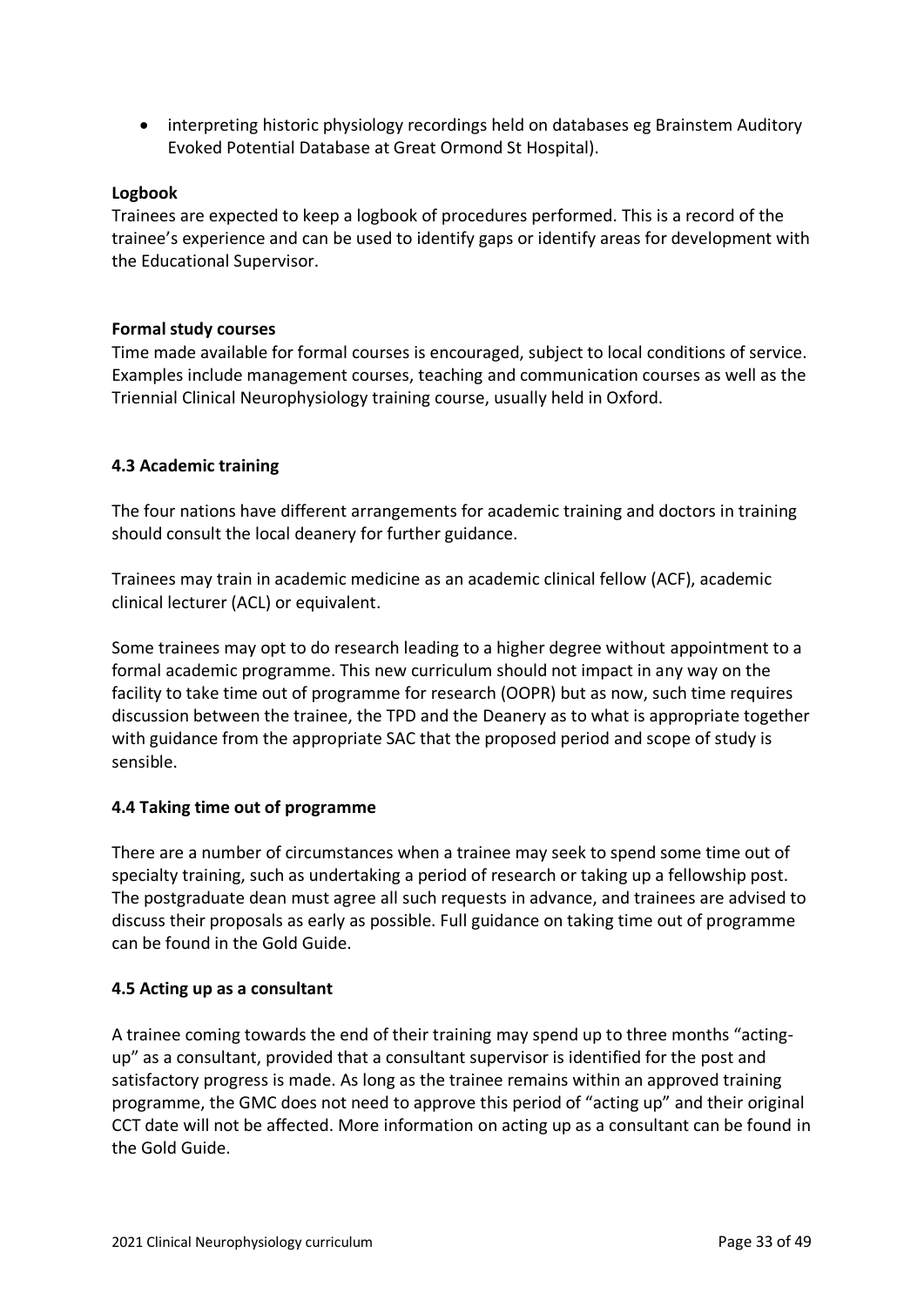# <span id="page-33-0"></span>**5 Programme of Assessment**

## <span id="page-33-1"></span>**5.1 Purpose of assessment**

The purpose of the programme of assessment is to:

- assess trainees' actual performance in the workplace
- enhance learning by providing formative assessment, enabling trainees to receive immediate feedback, understand their own performance and identify areas for development
- drive learning and enhance the training process by making it clear what is required of trainees and motivating them to ensure they receive suitable training and experience
- demonstrate trainees have acquired the GPCs and meet the requirements of GMP
- ensure that trainees possess the essential underlying knowledge required for their specialty
- provide robust, summative evidence that trainees are meeting the curriculum standards during the training programme
- inform the ARCP, identifying any requirements for targeted or additional training where necessary and facilitating decisions regarding progression through the training programme
- identify trainees who should be advised to consider changes of career direction

## <span id="page-33-2"></span>**5.2 Programme of Assessment**

The programme of assessment refers to the integrated framework of exams, assessments in the workplace and judgements made about a learner during their approved programme of training. The purpose of the programme of assessment is to robustly evidence, ensure and clearly communicate the expected levels of performance at critical progression points in, and to demonstrate satisfactory completion of training as required by the curriculum.

The programme of assessment is comprised of several different individual types of assessment. A range of assessments is needed to generate the necessary evidence required for global judgements to be made about satisfactory performance, progression in, and completion of, training. All assessments, including those conducted in the workplace, are linked to the relevant curricular learning outcomes (eg through the blueprinting of assessment system to the stated curricular outcomes).

The programme of assessment emphasises the importance and centrality of professional judgement in making sure learners have met the learning outcomes and expected levels of performance set out in the approved curricula. Assessors will make accountable, professional judgements. The programme of assessment includes how professional judgements are used and collated to support decisions on progression and satisfactory completion of training.

The assessments will be supported by structured feedback for trainees. Assessment tools will be both formative and summative and have been selected on the basis of their fitness for purpose.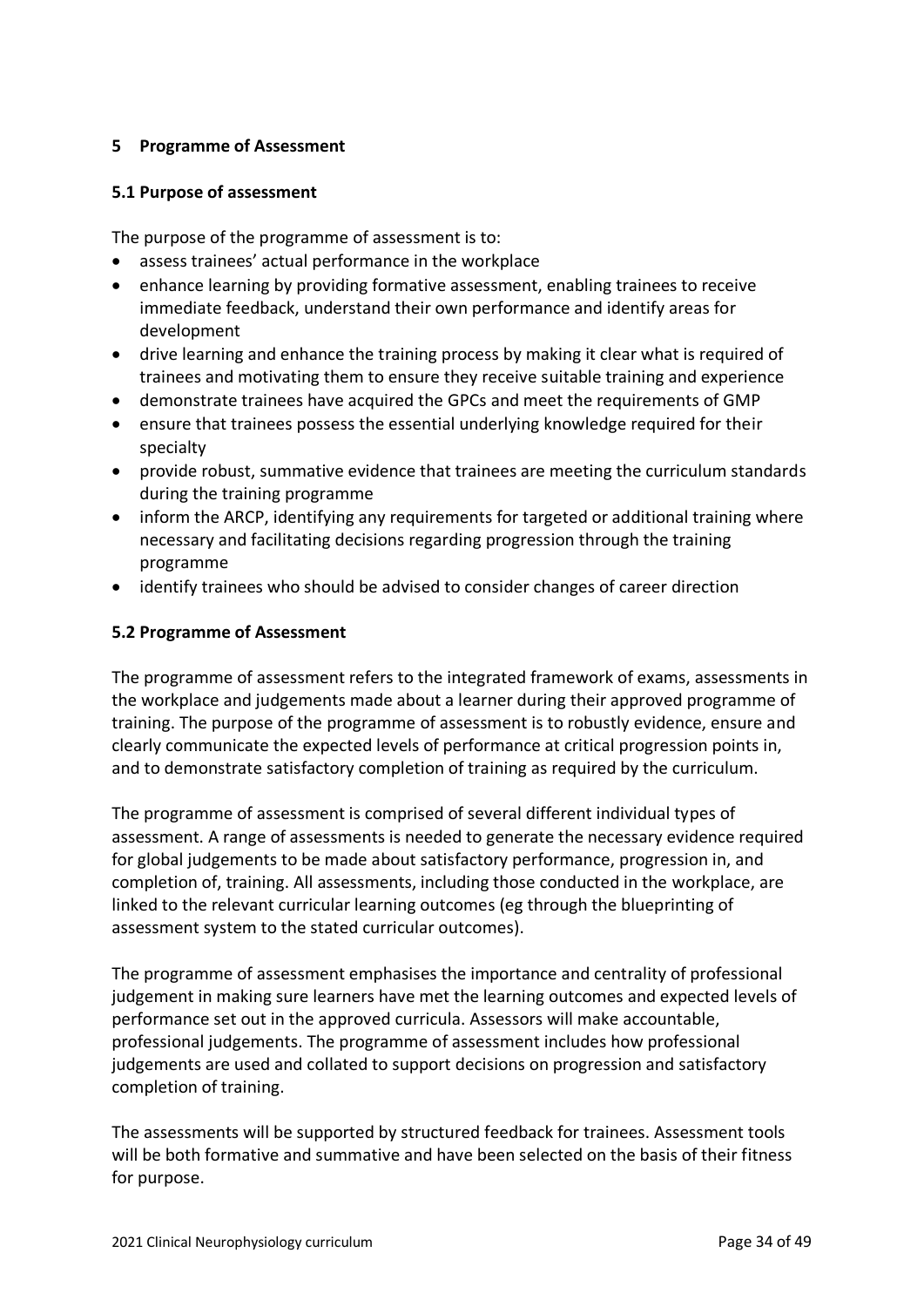Assessment will take place throughout the training programme to allow trainees continually to gather evidence of learning and to provide formative feedback. Those assessment tools which are not identified individually as summative will contribute to summative judgements about a trainee's progress as part of the programme of assessment. The number and range of these will ensure a reliable assessment of the training relevant to their stage of training and achieve coverage of the curriculum.

Reflection and feedback should be an integral component to all Supervised Learning Events (SLEs) and Workplace Based Assessments (WPBAs). In order for trainees to maximise benefit, reflection and feedback should take place as soon as possible after an event. Every clinical encounter can provide a unique opportunity for reflection and feedback and this process should occur frequently. Feedback should be of high quality and should include an action plan for future development for the trainee. Both trainees and trainers should recognise and respect cultural differences when giving and receiving feedback.

## <span id="page-34-0"></span>**5.3 Assessment of CiPs**

Assessment of CiPs involves looking across a range of different skills and behaviours to make global decisions about a learner's suitability to take on particular responsibilities or tasks.

Clinical supervisors and others contributing to assessment will provide formative feedback to the trainee on their performance throughout the training year. This feedback will include a global rating in order to indicate to the trainee and their educational supervisor how they are progressing at that stage of training. To support this, workplace based assessments and multiple consultant reports will include global assessment anchor statements.

#### **Global assessment anchor statements**

- $\triangleright$  Below expectations for this year of training; may not meet the requirements for critical progression point
- $\triangleright$  Meeting expectations for this year of training; expected to progress to next stage of training
- ➢ Above expectations for this year of training; expected to progress to next stage of training

Towards the end of the training year, trainees will make a self-assessment of their progression for each CiP and record this in the ePortfolio with signposting to the evidence to support their rating.

The educational supervisor (ES) will review the evidence in the ePortfolio including workplace based assessments, feedback received from clinical supervisors (via the Multiple Consultant Report) and the trainee's self-assessment and record their judgement on the trainee's performance in the ES report, with commentary.

For **generic CiPs**, the ES will indicate whether the trainee is meeting expectations or not using the global anchor statements above. Trainees will need to be meeting expectations for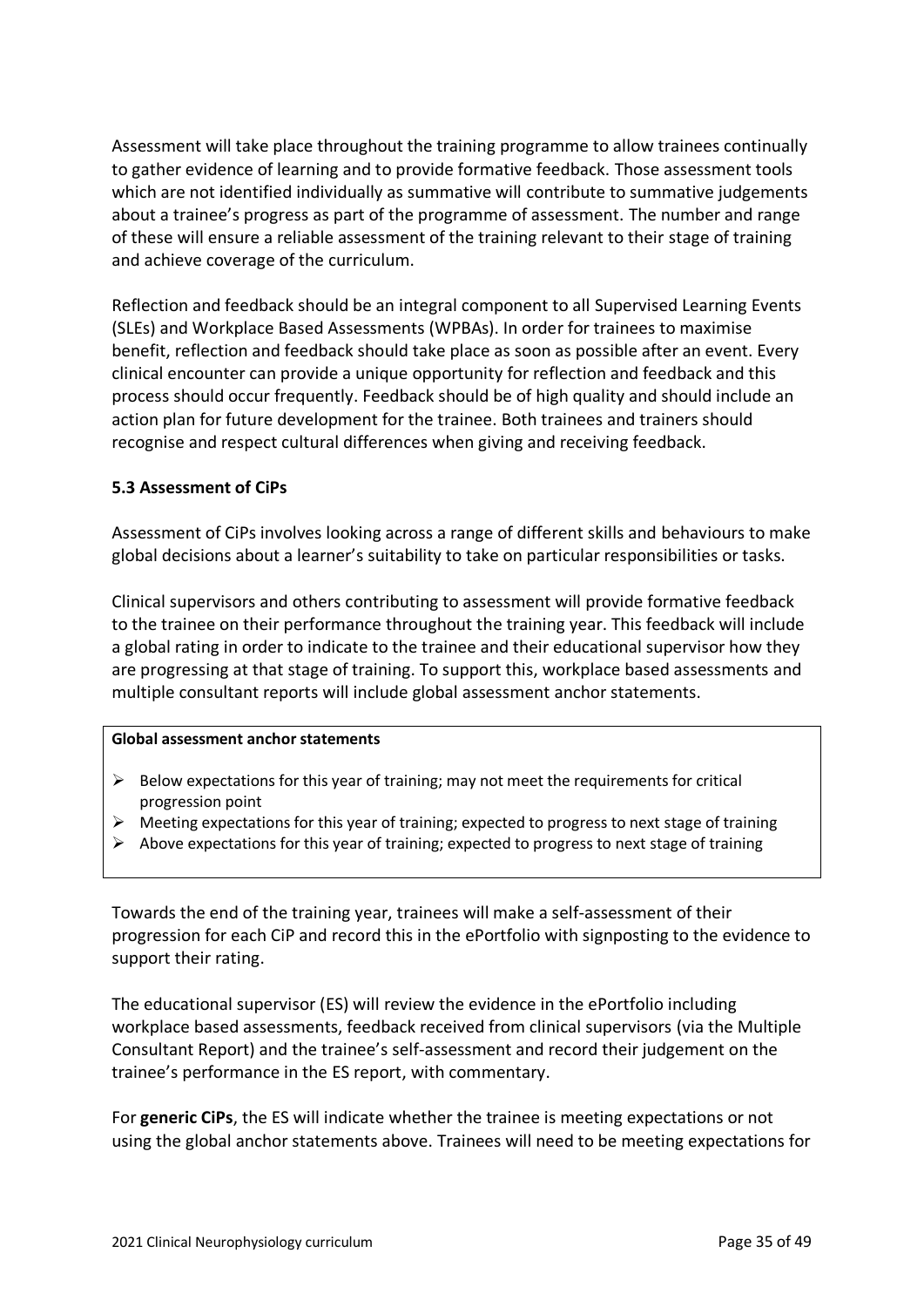the stage of training as a minimum to be judged satisfactory to progress to the next training year.

For **specialty CiPs**, the ES will make an entrustment decision for each CiP and record the indicative level of supervision required with detailed comments to justify their entrustment decision. The ES will also indicate the most appropriate global anchor statement (see above) for overall performance.

| Level   | <b>Descriptor</b>                                                                       |
|---------|-----------------------------------------------------------------------------------------|
| Level 1 | <b>Entrusted to observe only</b> $-$ no provision of clinical care                      |
| Level 2 | <b>Entrusted to act with direct supervision:</b>                                        |
|         | The trainee may provide clinical care, but the supervising physician is physically      |
|         | within the hospital or other site of patient care and is immediately available if       |
|         | required to provide direct bedside supervision                                          |
| Level 3 | <b>Entrusted to act with indirect supervision:</b>                                      |
|         | The trainee may provide clinical care when the supervising physician is not physically  |
|         | present within the hospital or other site of patient care, but is available by means of |
|         | telephone and/or electronic media to provide advice, and can attend at the bedside if   |
|         | required to provide direct supervision                                                  |
| Level 4 | <b>Entrusted to act unsupervised</b>                                                    |
|         |                                                                                         |

## **Level descriptors for specialty CiPs**

The ARCP will be informed by the ES report and the evidence presented in the ePortfolio. The ARCP panel will make the final summative judgement on whether the trainee has achieved the generic outcomes and the appropriate level of supervision for each CiP. The ARCP panel will determine whether the trainee can progress to the next year/level of training in accordance with the Gold Guide. ARCPs will be held for each training year. The final ARCP will ensure trainees have achieved level 4 in all CiPs for the critical progression point at completion of training.

# <span id="page-35-0"></span>**5.4 Critical progression points**

There will be a key progression point on completion of specialty training. Trainees will be required to be entrusted at level 4 in all CiPs by the end of training in order to achieve an ARCP outcome 6 and be recommended for a CCT.

The educational supervisor report will make a recommendation to the ARCP panel as to whether the trainee has met the defined levels for the CiPs and acquired the procedural competence required for each year of training. The ARCP panel will make the final decision on whether the trainee can be "signed off" and progress to the next year/level of training [see section 5.6].

The outline grid below sets out the expected level of supervision and entrustment for the specialty CiPs and includes the critical progression points across the whole training programme.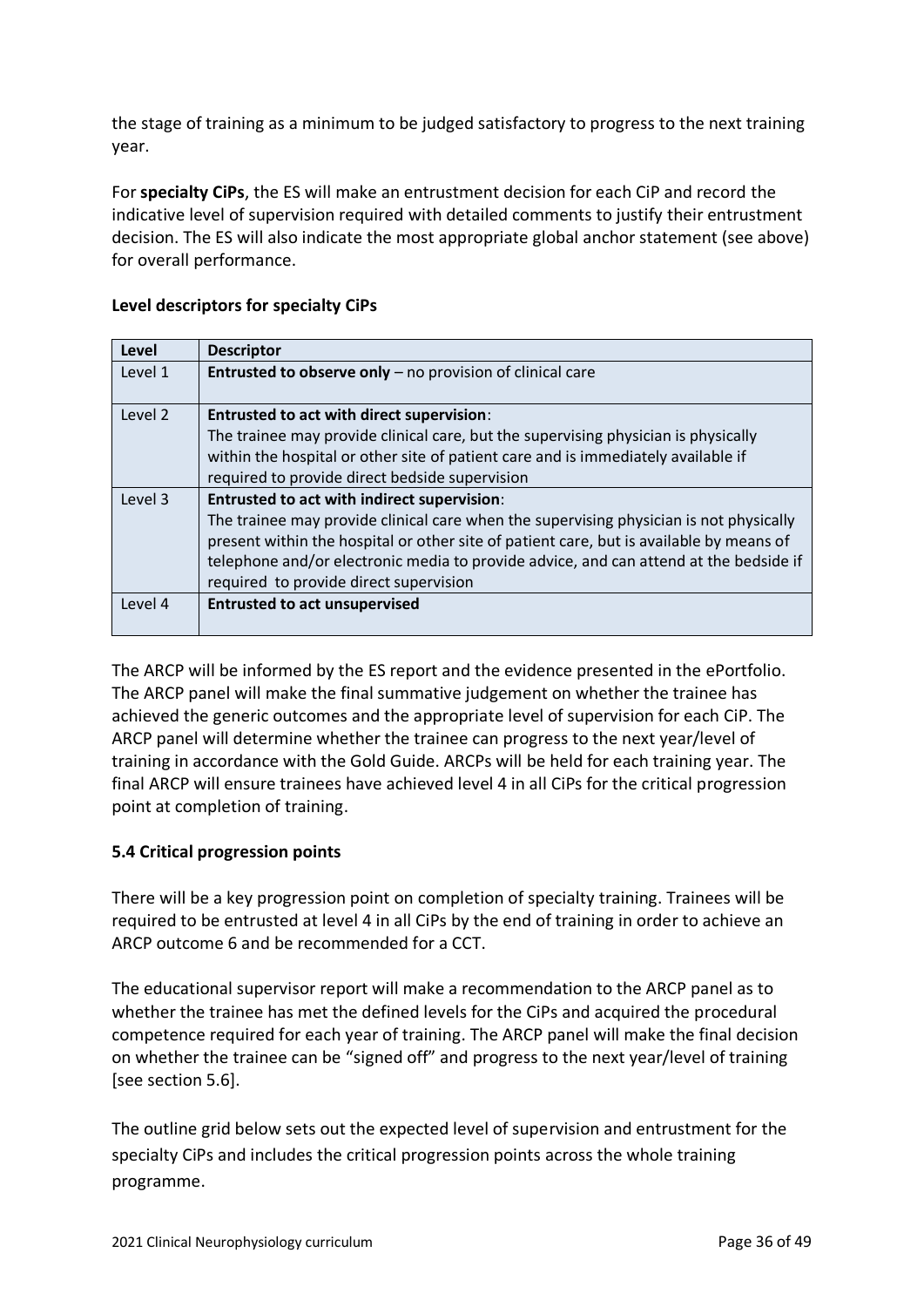**Table 1: Outline grid of levels expected for Clinical Neurophysiology specialty CiPs**

**Levels to be achieved by the end of each training year for specialty CiPs** 

## **Level descriptors**

Level 1: Entrusted to observe only – no clinical care Level 2: Entrusted to act with direct supervision Level 3: Entrusted to act with indirect supervision

Level 4: Entrusted to act unsupervised

| <b>Specialty CiP</b>                                                                             | ST <sub>3</sub> | ST <sub>4</sub> | ST <sub>5</sub> | ST <sub>6</sub> |  |
|--------------------------------------------------------------------------------------------------|-----------------|-----------------|-----------------|-----------------|--|
| Managing and delivering a basic adult and paediatric NCS / EMG<br>service                        |                 |                 |                 |                 |  |
| Managing and delivering a basic adult and paediatric<br>2.<br>Electroencephalography service     |                 |                 |                 |                 |  |
| Managing and delivering a basic adult and paediatric evoked<br>3.<br>potential service           |                 |                 |                 |                 |  |
| Managing and delivering an advanced adult and paediatric NCS /<br>4.<br><b>EMG</b> service       |                 |                 |                 |                 |  |
| Managing and delivering an advanced adult and paediatric<br>5.<br>Electroencephalography service |                 |                 |                 |                 |  |
| Managing and delivering an advanced adult and paediatric evoked<br>6.<br>potential service       |                 |                 |                 |                 |  |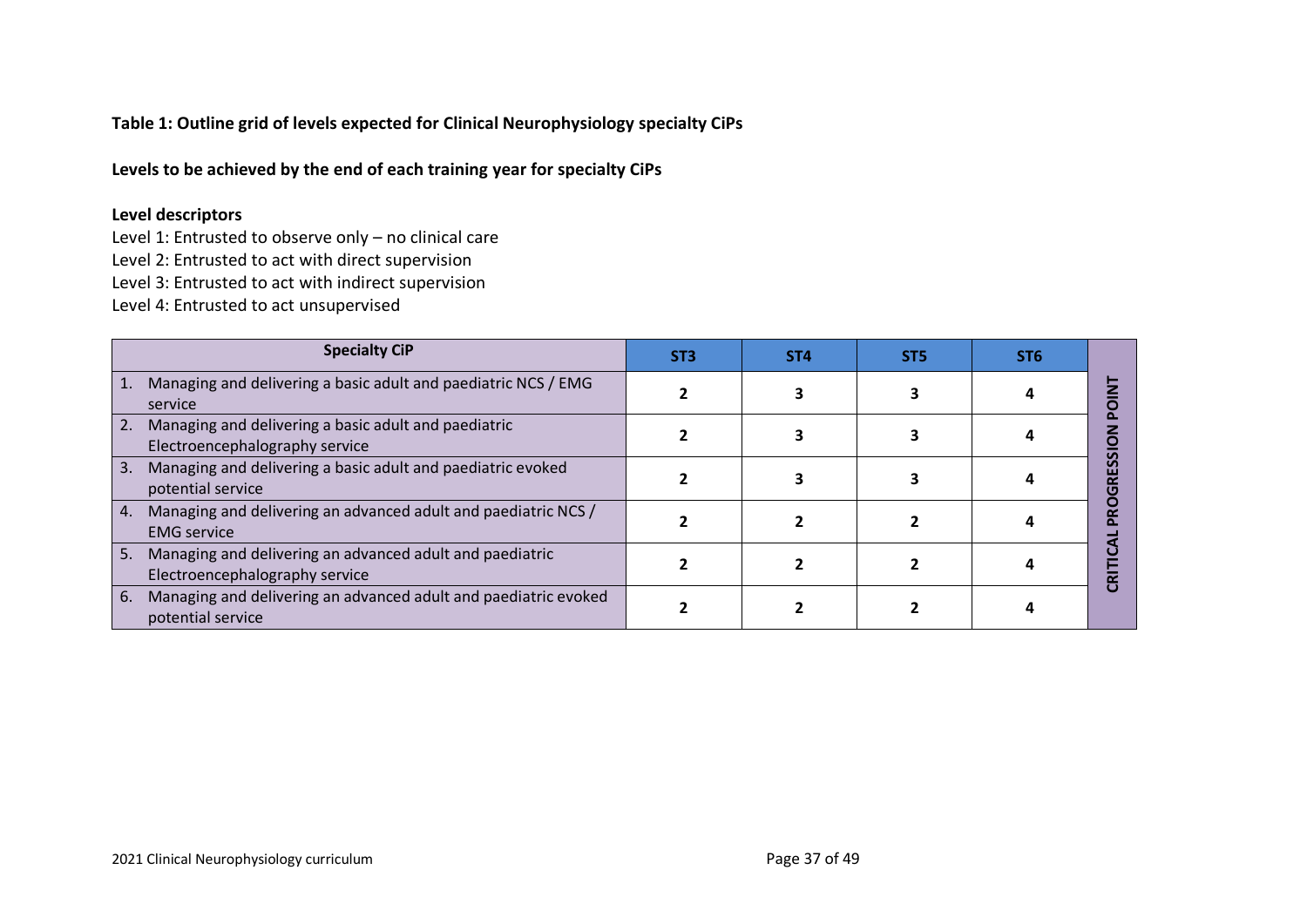## <span id="page-37-0"></span>**5.5 Evidence of progress**

The following methods of assessment will provide evidence of progress in the integrated programme of assessment. The requirements for each training year/level are stipulated in the ARCP decision aid [\(www.jrcptb.org.uk\)](http://www.jrcptb.org.uk/).

#### *Summative assessment*

#### **Examinations and certificates**

• Basic Life Support Certificate (BLS) or equivalent

## **Workplace based assessment (WPBA)**

• Direct Observation of Procedural Skills (DOPS)– An indicative minimum of nine summative DOPS per year with each procedure assessed with an indicative three successful DOPS by the end of training. A single DOPS assessment may include the assessment of multiple procedures as pertinent to the consultation being observed eg nerve conduction study, repetitive nerve stimulation and single fibre EMG for a patient with ptosis.

#### *Formative assessment*

• Knowledge based assessment taken in ST4, ST5 and ST6

## **Supervised Learning Events (SLEs)**

- Case-Based Discussions (CbD)
- mini-Clinical Evaluation Exercise (mini-CEX)

#### **WPBA**

- Direct Observation of Procedural Skills (DOPS) formative
- Multi-Source Feedback (MSF)
- Patient Survey (PS)
- Quality Improvement Project Assessment Tool (QIPAT)
- Teaching Observation (TO)

#### *Supervisor reports*

- Multiple Consultant Report (MCR)
- Educational Supervisor Report (ESR)

These methods are described briefly below. More information and guidance for trainees and assessors are available in the ePortfolio and on the JRCPTB website [\(www.jrcptb.org.uk\)](http://www.jrcptb.org.uk/).

Assessment should be recorded in the trainee's ePortfolio. These methods include feedback opportunities as an integral part of the programme of assessment.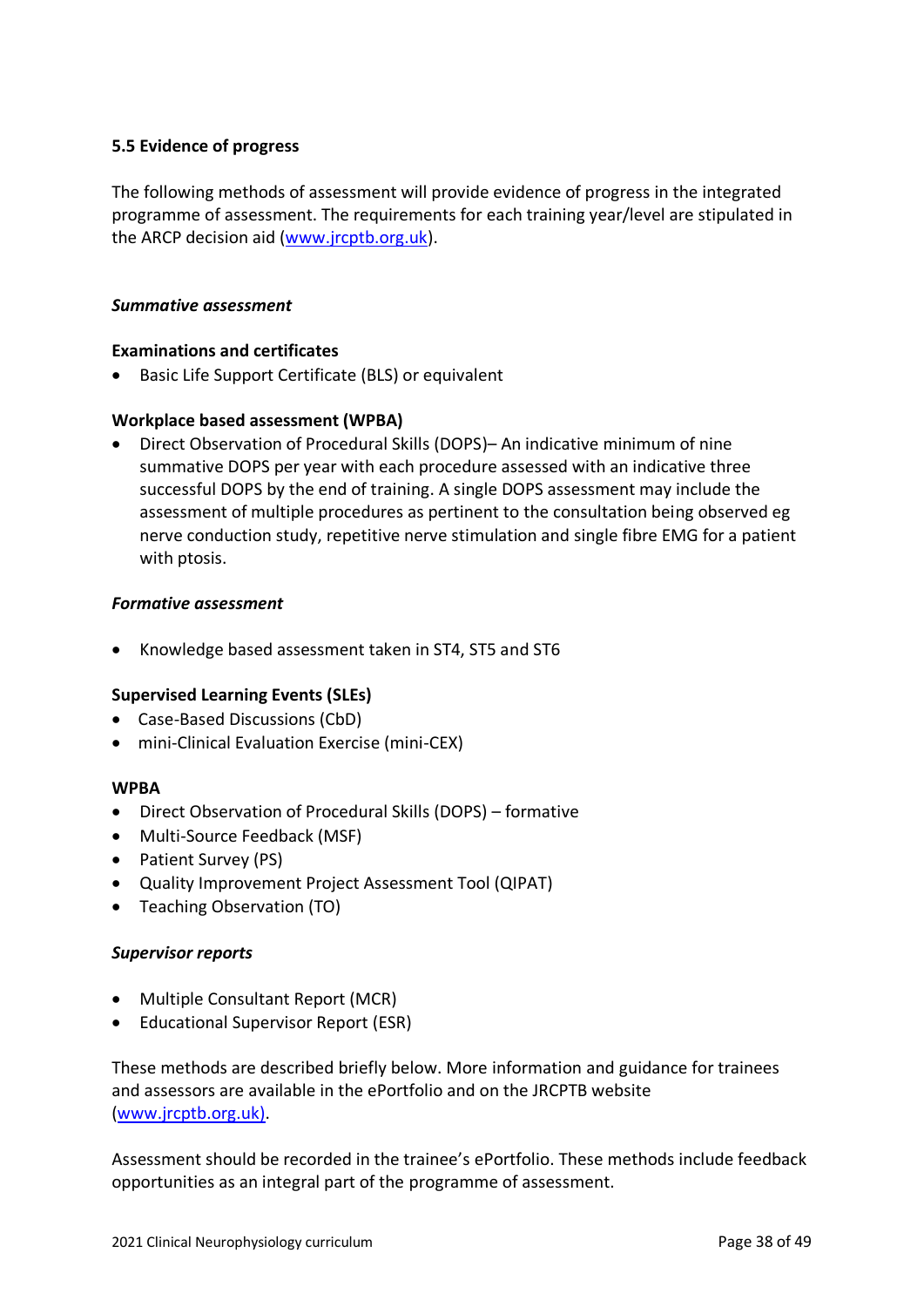## **Case-based Discussion (CbD)**

The CbD assesses the performance of a trainee in their management of a patient with the aim of providing an indication of competence in areas such as clinical reasoning, decisionmaking and application of medical knowledge in relation to patient care. It also serves as a method to document conversations about, and presentations of, cases by trainees. The CbD should focus on a written record (such as clinical report, written case notes, outpatient letter, and discharge summary). A typical encounter might be when presenting newly referred patients in the outpatient department.

## **mini-Clinical Evaluation Exercise (mini-CEX)**

This tool evaluates a clinical encounter with a patient to provide an indication of competence in skills essential for good clinical care such as history taking, examination and clinical reasoning. The trainee receives immediate feedback to aid learning. The mini-CEX can be used at any time and in any setting when there is a trainee and patient interaction and an assessor is available.

## **Direct Observation of Procedural Skills (DOPS)**

A DOPS is an assessment tool designed to evaluate the performance of a trainee in undertaking a practical procedure against a structured checklist. The trainee receives immediate feedback to identify strengths and areas for development. DOPS can be undertaken as many times as the trainee and their supervisor feel is necessary (formative). A trainee can be regarded as competent to perform a procedure independently after they are signed off as such by an appropriate assessor (summative).

## **Multi-source feedback (MSF)**

This tool is a method of assessing generic skills such as communication, leadership, team working, reliability etc, across the domains of Good Medical Practice. This provides systematic collection and feedback of performance data on a trainee, derived from a number of colleagues. 'Raters' are individuals with whom the trainee works, and includes doctors, administrative staff, and other allied professionals. Raters should be agreed with the educational supervisor at the start of the training year. The trainee will not see the individual responses by raters. Feedback is given to the trainee by the Educational Supervisor.

## **Patient Survey (PS)**

A trainee's interaction with patients should be continually observed and assessed. The Patient Survey provides a tool to assess a trainee during a consultation period. The Patient Survey assesses the trainee's performance in areas such as interpersonal skills, communication skills and professionalism.

## **Quality Improvement Project Assessment Tool (QIPAT)**

The QIPAT is designed to assess a trainee's competence in completing a quality improvement project. The QIPAT can be based on review of quality improvement project documentation or on a presentation of the quality improvement project at a meeting. If possible, the trainee should be assessed on the same quality improvement project by more than one assessor.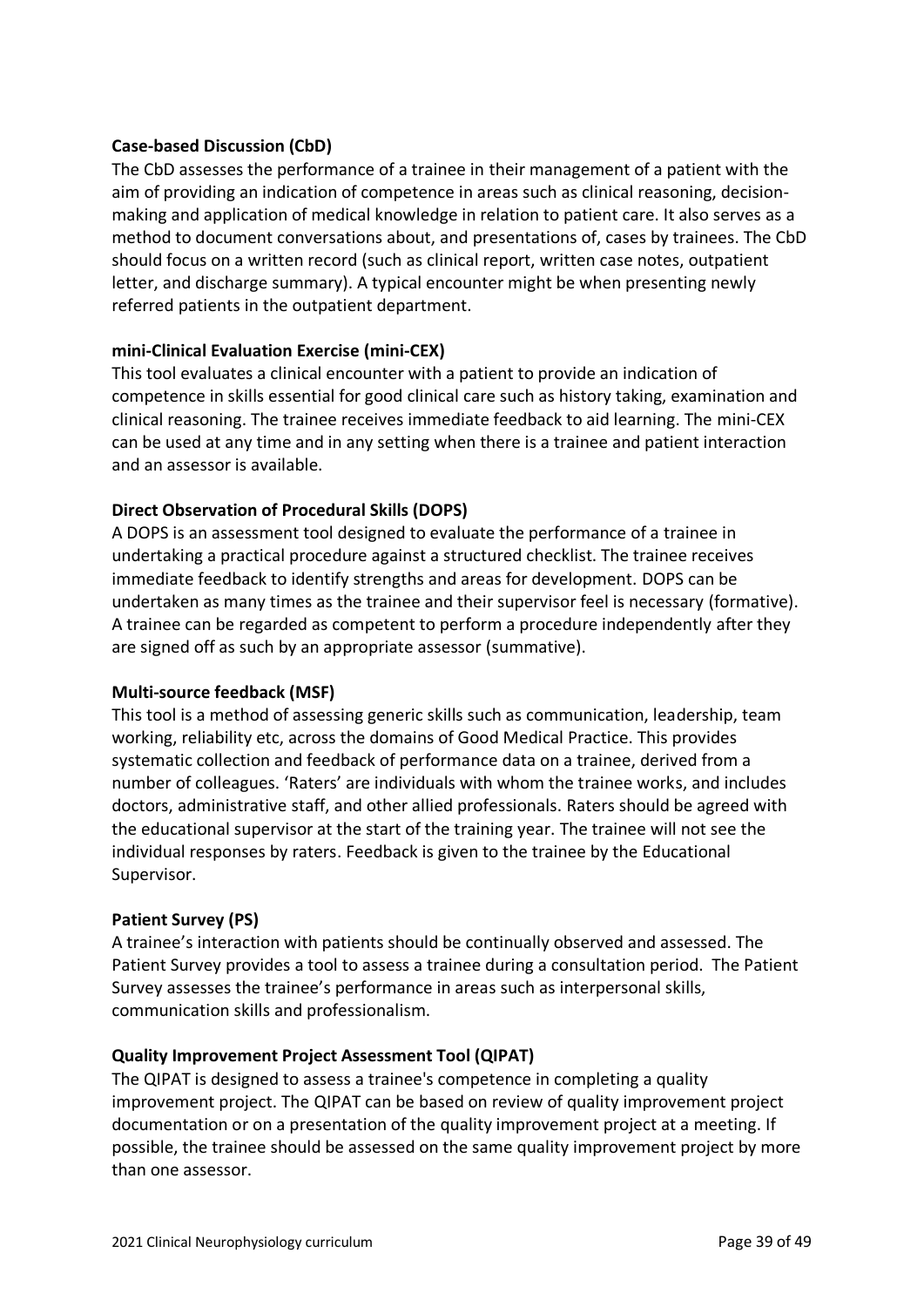## **Teaching Observation (TO)**

The TO form is designed to provide structured, formative feedback to trainees on their competence in teaching. The TO can be based on any instance of formalised teaching by the trainee which has been observed by the assessor. The process should be trainee-led (identifying appropriate teaching sessions and assessors).

## **Multiple Consultant Report (MCR)**

The MCR captures the views of consultant supervisors based on observation on a trainee's performance in practice. The MCR feedback and comments received give valuable insight into how well the trainee is performing, highlighting areas of excellence and areas of support required. MCR feedback will be available to the trainee and contribute to the educational supervisor's report.

## **Educational supervisors report (ESR)**

The ES will periodically (at least annually) record a longitudinal, global report of a trainee's progress based on a range of assessment, potentially including observations in practice or reflection on behaviour by those who have appropriate expertise and experience. The ESR will include the ES's summative judgement of the trainee's performance and the entrustment decisions given for the learning outcomes (CiPs). The ESR can incorporate commentary or reports from longitudinal observations, such as from supervisors (MCRs) and formative assessments demonstrating progress over time.

## <span id="page-39-0"></span>**5.6 Decisions on progress (ARCP)**

The decisions made at critical progression points and upon completion of training should be clear and defensible. They must be fair and robust and make use of evidence from a range of assessments, potentially including exams and observations in practice or reflection on behaviour by those who have appropriate expertise or experience. They can also incorporate commentary or reports from longitudinal observations, such as from supervisors or formative assessments demonstrating progress over time.

Periodic (at least annual) review should be used to collate and systematically review evidence about a doctor's performance and progress in a holistic way and make decisions about their progression in training. The annual review of progression (ARCP) process supports the collation and integration of evidence to make decisions about the achievement of expected outcomes.

Assessment of CiPs involves looking across a range of different skills and behaviours to make global decisions about a learner's suitability to take on particular responsibilities or tasks, as do decisions about the satisfactory completion of presentations/conditions and procedural skills set out in this curriculum. The outline grid in section 5.4 sets out the level of supervision expected for each of the clinical and specialty CiPs. The table of practical procedures sets out the minimum level of performance expected at the end of each year or training The requirements for each year of training are set out in the ARCP decision aid [\(www.jrcptb.org.uk\)](http://www.jrcptb.org.uk/).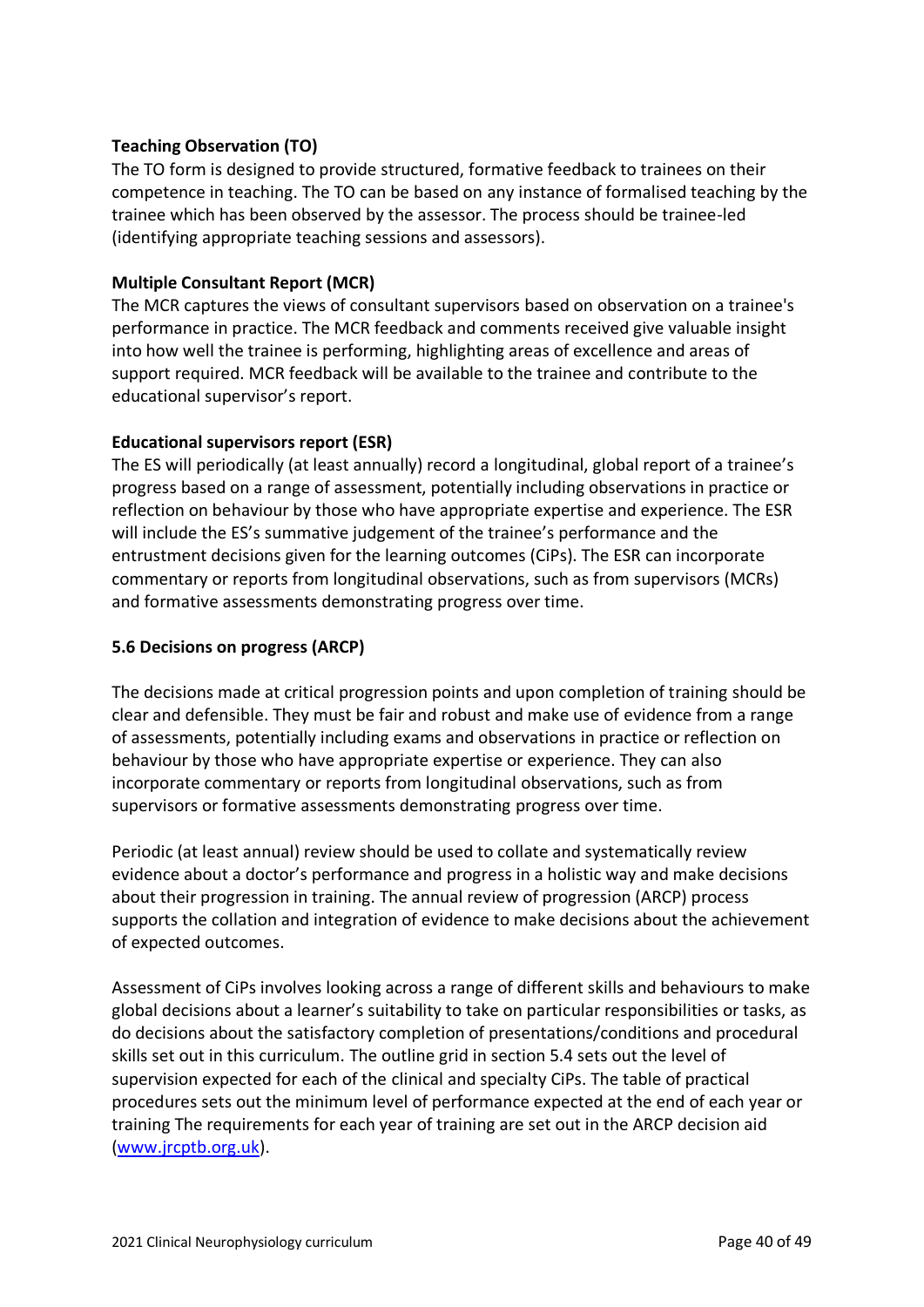It is the view of the Clinical Neurophysiology SAC that Advanced Life Support (ALS) is not necessary for a Clinical Neurophysiology trainee, and any valid ALS certificate achieved before transition to ST3 will be deemed acceptable for the purposes of progression through training levels ST3-ST6. A minimum of valid Basic Life Support is needed to progress through specialty training.

The ARCP process is described in the Gold Guide. Deaneries are responsible for organising and conducting ARCPs. The evidence to be reviewed by ARCP panels should be collected in the trainee's ePortfolio.

As a precursor to ARCPs, JRCPTB strongly recommend that trainees have an informal ePortfolio review either with their educational supervisor or arranged by the local school of medicine. These provide opportunities for early detection of trainees who are failing to gather the required evidence for ARCP.

The penultimate ARCP prior to the anticipated CCT date will include an external assessor from outside the training programme. This is known as a Penultimate Year Assessment (PYA) and will identify any outstanding targets that the trainee will need to complete to meet all the learning outcomes.

In order to guide trainees, supervisors and the ARCP panel, JRCPTB has produced an ARCP decision aid that sets out the requirements for a satisfactory ARCP outcome at the end of each training year and critical progression point. The ARCP decision aid is available on the JRCPTB website [www.jrcptb.org.uk.](http://www.jrcptb.org.uk/)

Poor performance should be managed in line with the Gold Guide.

## <span id="page-40-0"></span>**5.7 Assessment blueprint**

The table below show the possible methods of assessment for each CiP. It is not expected that every method will be used for each competency and additional evidence may be used to help make a judgement on capability.

| <b>DOPS</b> | Direct observation of<br>procedural skills | CbD          | Case-based discussion                  |
|-------------|--------------------------------------------|--------------|----------------------------------------|
| <b>MCR</b>  | Multiple consultant report                 | Mini-        | Mini-clinical evaluation exercise      |
|             |                                            | <b>CEX</b>   |                                        |
| <b>PS</b>   | Patient survey                             | <b>MSF</b>   | Multi source feedback                  |
| <b>TO</b>   | Teaching observation                       | <b>QIPAT</b> | Quality improvement project assessment |
|             |                                            |              | tool                                   |
| <b>KBA</b>  | Knowledge based assessment                 |              |                                        |

**KEY**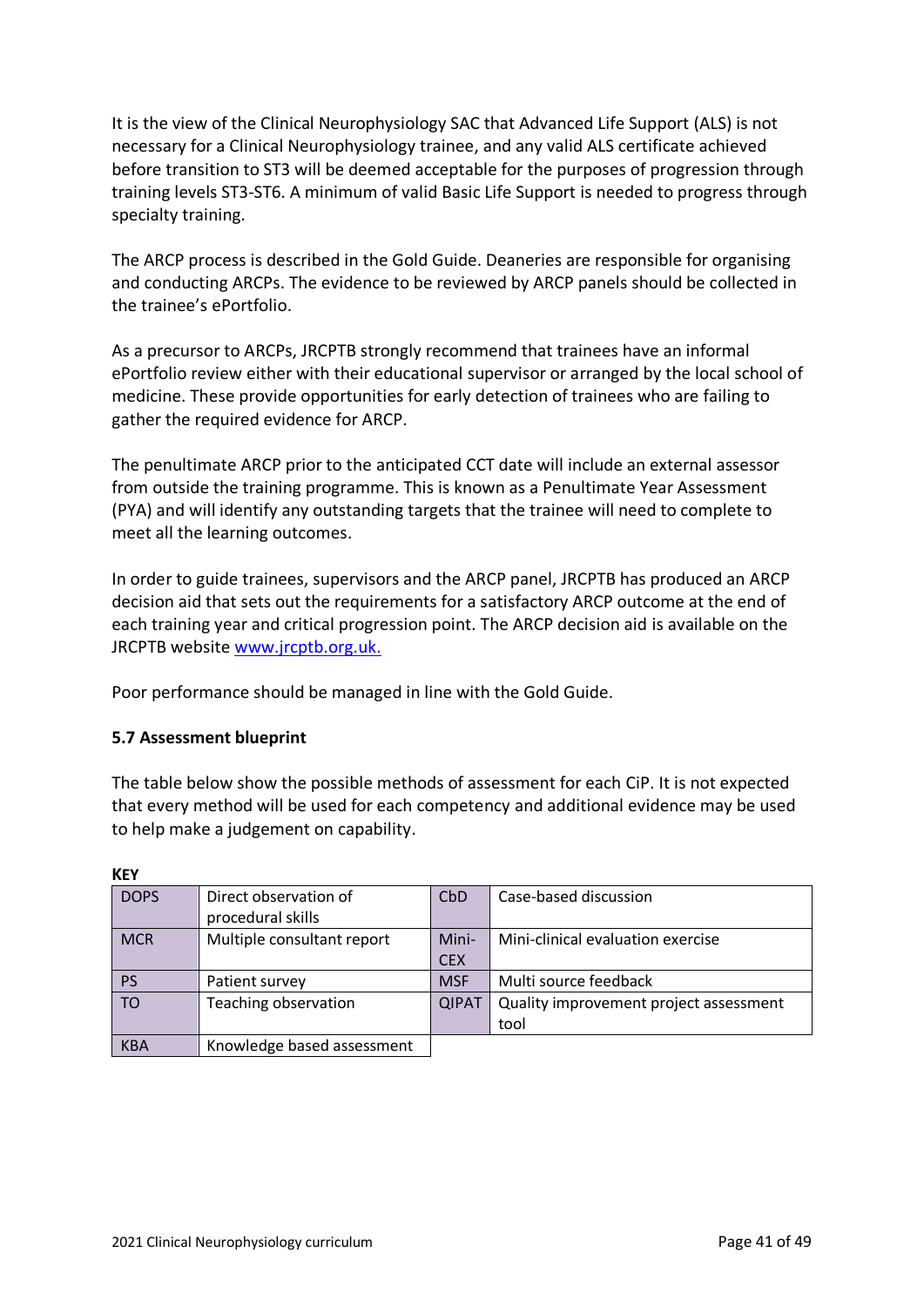### **Blueprint for assessments mapped to CiPs**

| <b>Learning outcomes</b>                      | င္ပ<br>၁   | DOPS       | <b>NGR</b> | Mini -CEX  | <b>NSF</b> | 59         | <b>QIPAT</b> | 5          | KBA        |
|-----------------------------------------------|------------|------------|------------|------------|------------|------------|--------------|------------|------------|
|                                               |            |            |            |            |            |            |              |            |            |
| <b>Generic CiPs</b>                           |            |            |            |            |            |            |              |            |            |
| Able to function successfully within NHS      |            |            | $\sqrt{ }$ |            | $\sqrt{ }$ |            |              |            |            |
| organisational and management systems         |            |            |            |            |            |            |              |            |            |
| Able to deal with ethical and legal issues    | $\sqrt{ }$ | V          | V          | $\sqrt{ }$ | $\sqrt{ }$ |            |              |            |            |
| related to clinical practice                  |            |            |            |            |            |            |              |            |            |
| Communicates effectively and is able to share |            |            |            |            |            |            |              |            |            |
| decision making, while maintaining            |            |            |            |            |            |            |              |            |            |
| appropriate situational awareness,            |            |            | V          |            | $\sqrt{ }$ | $\sqrt{ }$ |              |            |            |
| professional behaviour and professional       |            |            |            |            |            |            |              |            |            |
| judgement                                     |            |            |            |            |            |            |              |            |            |
| Is focused on patient safety and delivers     |            |            | $\sqrt{ }$ |            | $\sqrt{ }$ |            | $\sqrt{ }$   |            |            |
| effective quality improvement in patient care |            |            |            |            |            |            |              |            |            |
| Carrying out research and managing data       |            |            | $\sqrt{ }$ |            | $\sqrt{ }$ |            |              |            |            |
| appropriately                                 |            |            |            |            |            |            |              |            |            |
| Acting as a clinical teacher and clinical     |            |            | v          |            | V          |            |              | v          |            |
| supervisor                                    |            |            |            |            |            |            |              |            |            |
| <b>Specialty CiPs</b>                         |            |            |            |            |            |            |              |            |            |
| Managing and delivering a basic adult and     |            | $\sqrt{ }$ | v          | V          | $\sqrt{ }$ | V          | v            | $\sqrt{ }$ | $\sqrt{ }$ |
| paediatric NCS / EMG service                  |            |            |            |            |            |            |              |            |            |
| Managing and delivering a basic adult and     |            | $\sqrt{ }$ | v          | V          | $\sqrt{ }$ | V          | $\sqrt{ }$   | v          | v          |
| paediatric Electroencephalography service     |            |            |            |            |            |            |              |            |            |
| Managing and delivering a basic adult and     |            | V          | v          | v          | $\sqrt{ }$ | $\sqrt{ }$ | $\sqrt{ }$   | $\sqrt{ }$ | $\sqrt{ }$ |
| paediatric evoked potential service           |            |            |            |            |            |            |              |            |            |
| Managing and delivering an advanced adult     |            | $\sqrt{ }$ | $\sqrt{ }$ | $\sqrt{ }$ | $\sqrt{ }$ | $\sqrt{ }$ | $\sqrt{ }$   | v          | $\sqrt{ }$ |
| and paediatric NCS / EMG service              |            |            |            |            |            |            |              |            |            |
| Managing and delivering an advanced adult     |            |            |            |            |            |            |              |            |            |
| and paediatric Electroencephalography         |            | V          | V          | v          | $\sqrt{ }$ | V          | V            | V          | v          |
| service                                       |            |            |            |            |            |            |              |            |            |
| Managing and delivering an advanced adult     |            | V          | V          | V          | v          | V          | v            | V          | v          |
| and paediatric evoked potential service       |            |            |            |            |            |            |              |            |            |

## <span id="page-41-0"></span>**6 Supervision and feedback**

This section of the curriculum describes how trainees will be supervised, and how they will receive feedback on performance. For further information please refer to the AoMRC guidance on Improving feedback and reflection to improve learning<sup>4</sup>.

Access to high quality, supportive and constructive feedback is essential for the professional development of the trainee. Trainee reflection is an important part of the feedback process and exploration of that reflection with the trainer should ideally be a two-way dialogue.

<sup>&</sup>lt;sup>4</sup> [Improving feedback and reflection to improve learning. A practical guide for trainees and trainers](http://www.aomrc.org.uk/publications/reports-guidance/improving-feedback-reflection-improve-learning-practical-guide-trainees-trainers/)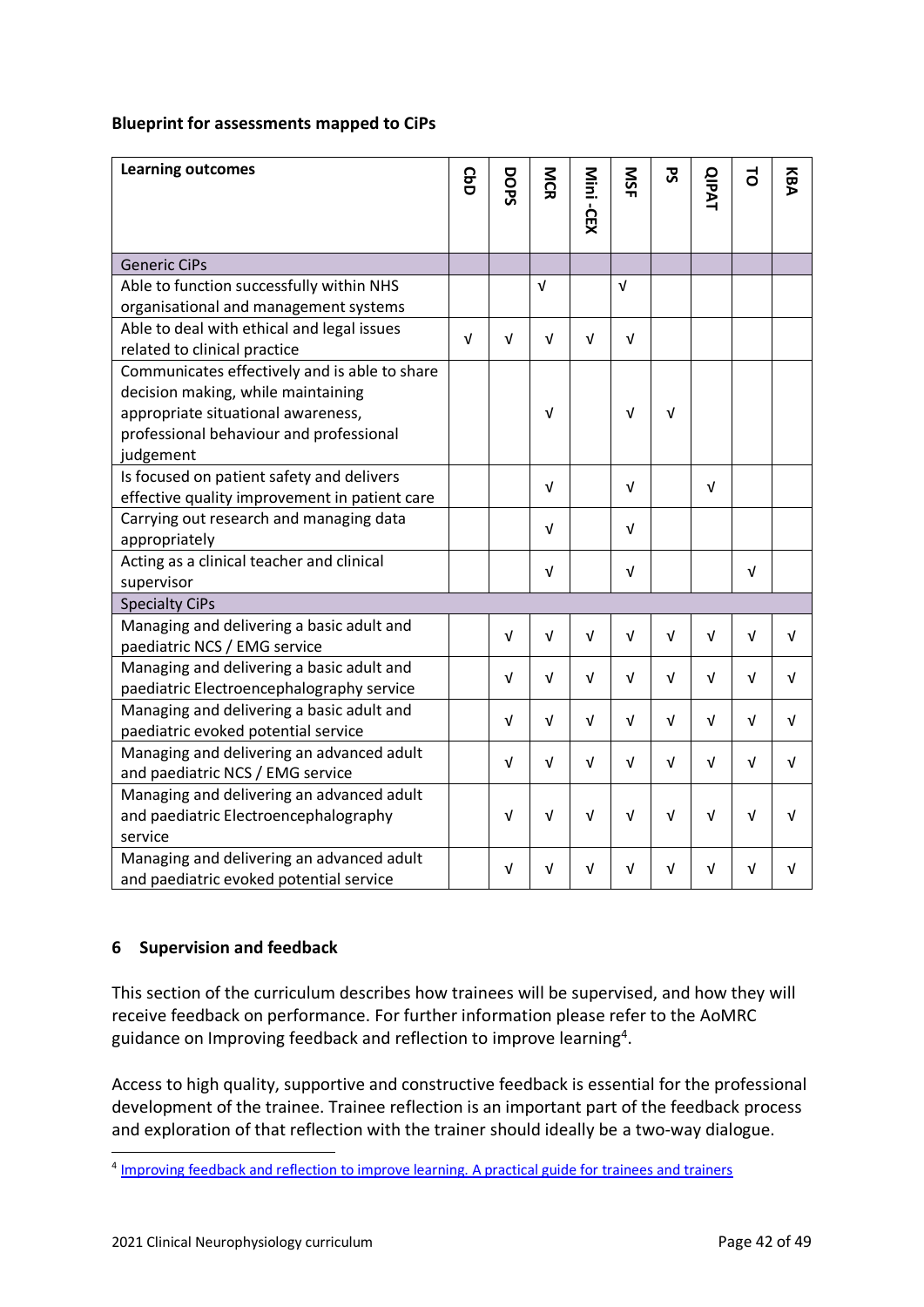Effective feedback is known to enhance learning and combining self-reflection to feedback promotes deeper learning.

Trainers should be supported to deliver valuable and high quality feedback. This can be by providing face to face training to trainers. Trainees would also benefit from such training as they frequently act as assessors to junior doctors, and all involved could also be shown how best to carry out and record reflection.

# <span id="page-42-0"></span>**6.1 Supervision**

All elements of work in training posts must be supervised. The level of supervision varies depending on the experience of the trainee and the clinical exposure and case mix undertaken. Outpatient and referral supervision must routinely include the opportunity to discuss all cases with a supervisor if appropriate. As training progresses, the trainee should have the opportunity for increasing autonomy, consistent with safe and effective care for the patient.

Organisations must make sure that each doctor in training has access to a named clinical supervisor and a named educational supervisor. Depending on local arrangements, these roles may be combined into a single role of educational supervisor. However, it is preferred that a trainee has a single named educational supervisor for (at least) a full training year, in which case the clinical supervisor is likely to be a different consultant during some placements.

The role and responsibilities of supervisors have been defined by the GMC in their standards for medical education and training<sup>5</sup>.

## **Educational supervisor**

The educational supervisor is responsible for the overall supervision and management of a doctor's educational progress during a placement or a series of placements. The educational supervisor regularly meets with the doctor in training to help plan their training, review progress and achieve agreed learning outcomes. The educational supervisor is responsible for the educational agreement, and for bringing together all relevant evidence to form a summative judgement about progression at the end of the placement or a series of placements.

## **Clinical supervisor**

Consultants responsible for patients that a trainee looks after providing clinical supervision for that trainee and thereby contribute to their training; they may also contribute to assessment of their performance by completing a 'Multiple Consultant Report (MCR)' and other WPBAs. A trainee may also be allocated (for instance, if they are not working with their educational supervisor in a particular placement) a named clinical supervisor, who is responsible for reviewing the trainee's training and progress during a particular placement. It is expected that a named clinical supervisor will provide a MCR for the trainee to inform the Educational Supervisor's report.

<sup>5</sup> [Promoting excellence: standards for medical education and training](http://www.gmc-uk.org/education/standards.asp)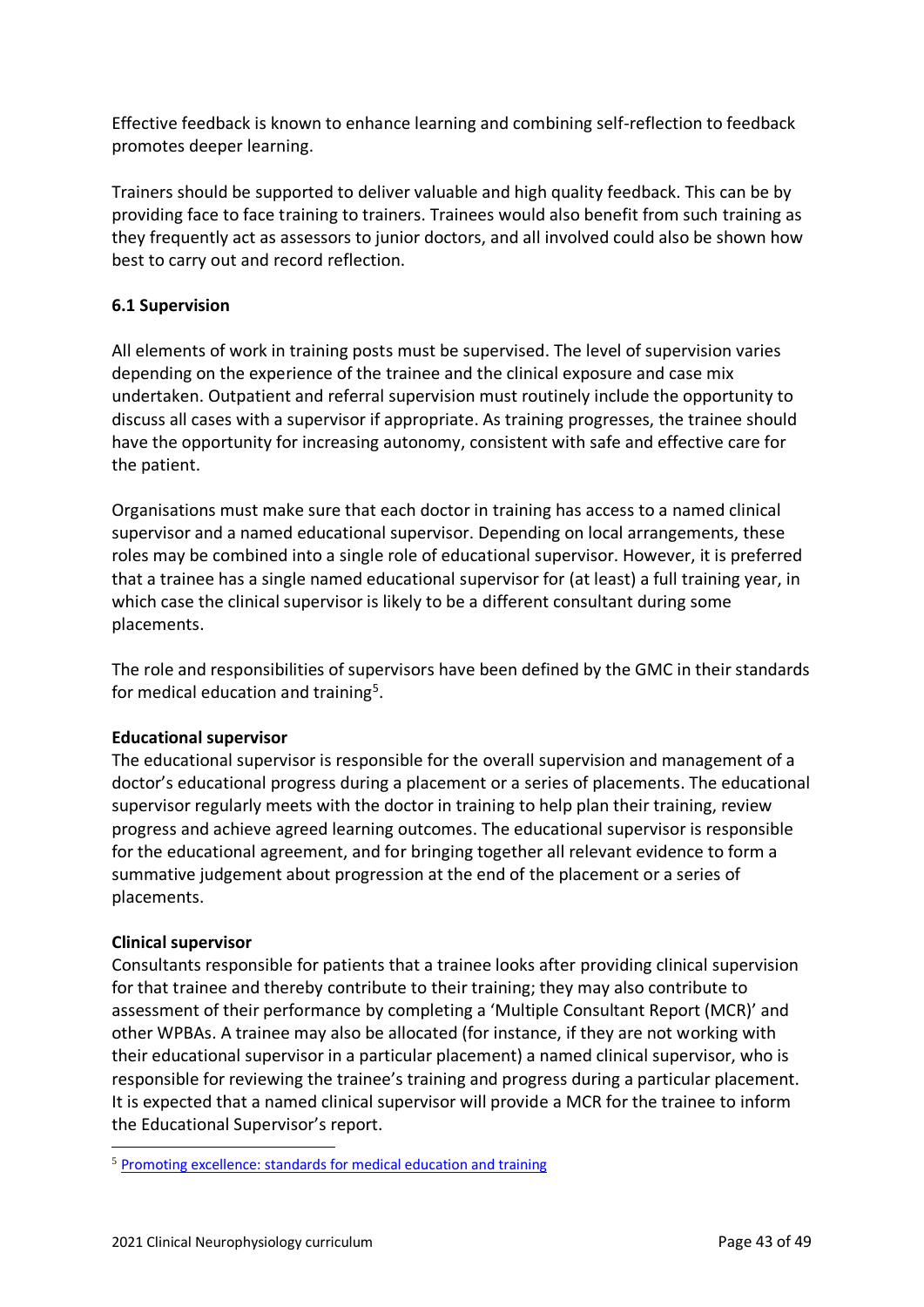The educational and (if relevant) clinical supervisors, when meeting with the trainee, should discuss issues of clinical governance, risk management and any report of any untoward clinical incidents involving the trainee. If the service lead (clinical director) has any concerns about the performance of the trainee, or there are issues of doctor or patient safety, these would be discussed with the clinical and educational supervisors (as well as the trainee). These processes, which are integral to trainee development, must not detract from the statutory duty of the trust to deliver effective clinical governance through its management systems.

Educational and clinical supervisors need to be formally recognised by the GMC to carry out their roles<sup>6</sup>. It is essential that training in assessment is provided for trainers and trainees in order to ensure that there is complete understanding of the assessment system, assessment methods, their purposes and use. Training will ensure a shared understanding and a consistency in the use of the WPBAs and the application of standards.

Opportunities for feedback to trainees about their performance will arise through the use of the workplace based assessments, regular appraisal meetings with supervisors, other meetings and discussions with supervisors and colleagues, and feedback from ARCP.

## **Trainees**

Trainees should make the safety of patients their first priority and they should not be practising in clinical scenarios that are beyond their experiences and competencies without supervision. Trainees should actively devise individual learning goals in discussion with their trainers and should subsequently identify the appropriate opportunities to achieve said learning goals. Trainees would need to plan their WPBAs accordingly to enable their WPBAs to provide collectively a picture of their development during a training period. Trainees should actively seek guidance from their trainers in order to identify the appropriate learning opportunities and plan the appropriate frequencies and types of WPBAs according to their individual learning needs. It is the responsibility of trainees to seek feedback following learning opportunities and WPBAs. Trainees should self-reflect and self-evaluate regularly with the aid of feedback. Furthermore, trainees should formulate action plans with further learning goals in discussion with their trainers.

# <span id="page-43-0"></span>**6.2 Appraisal**

A formal process of appraisal and review underpins training. This process ensures adequate supervision during training, provides continuity between posts and different supervisors and is one of the main ways of providing feedback to trainees. All appraisals should be recorded in the ePortfolio.

# **Induction Appraisal**

The trainee and educational supervisor should have an appraisal meeting at the beginning of each post to review the trainee's progress so far, agree learning objectives for the post ahead and identify the learning opportunities presented by the post. Reviewing progress

<sup>6</sup> [Recognition and approval of trainers](http://www.gmc-uk.org/education/10264.asp)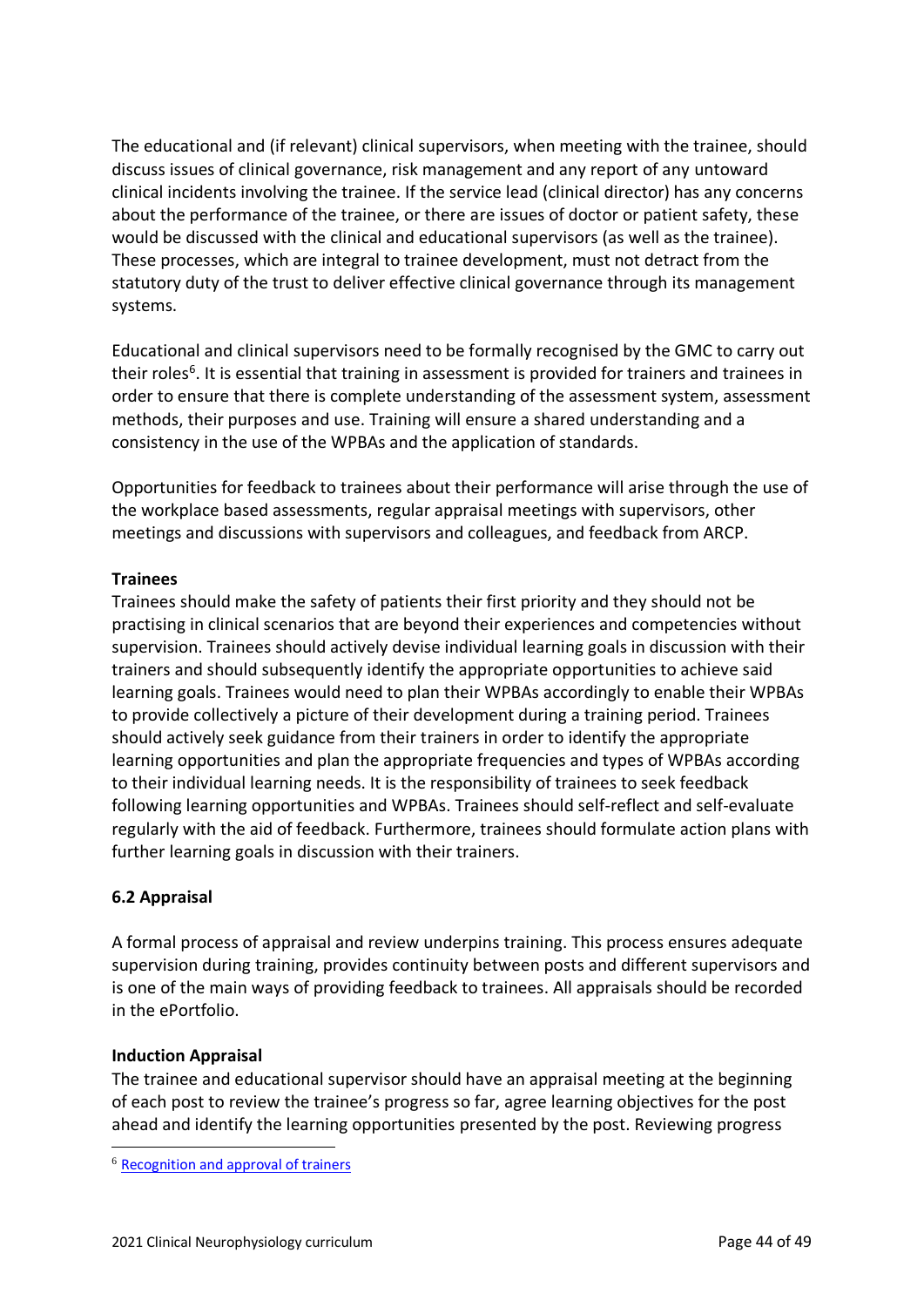through the curriculum will help trainees to compile an effective Personal Development Plan (PDP) of objectives for the upcoming post. This PDP should be agreed during the Induction Appraisal. The trainee and supervisor should also both sign the educational agreement in the e-portfolio at this time, recording their commitment to the training process.

### **Mid-point Review**

This meeting between trainee and educational supervisor is not mandatory (particularly when an attachment is shorter than 6 months). However, it is particularly encouraged if either the trainee or educational or clinical supervisor has training concerns or the trainee has been set specific targeted training objectives at their ARCP). At this meeting trainees should review their PDP with their supervisor using evidence from the e-portfolio. Workplace based assessments and progress through the curriculum can be reviewed to ensure trainees are progressing satisfactorily, and attendance at educational events should also be reviewed. The PDP can be amended at this review.

#### **End of Attachment Appraisal**

Trainees should review the PDP and curriculum progress with their educational supervisor using evidence from the e-portfolio. Specific concerns may be highlighted from this appraisal. The end of attachment appraisal form should record the areas where further work is required to overcome any shortcomings. Further evidence of competence in certain areas may be needed, such as planned workplace based assessments, and this should be recorded. If there are significant concerns following the end of attachment appraisal, then the programme director should be informed. Supervisors should also identify areas where a trainee has performed above the level expected and highlight successes.

## <span id="page-44-0"></span>**7 Quality Management**

The organisation of training programs is the responsibility of the deaneries. The deaneries will oversee programmes for postgraduate medical training in their regions. The Schools of Medicine in England, Wales and Northern Ireland and the Medical Specialty Training Board in Scotland will undertake the following roles:

- oversee recruitment and induction of trainees into the specialty
- allocate trainees into particular rotations appropriate to their training needs
- oversee the quality of training posts provided locally
- ensure adequate provision of appropriate educational events
- ensure curricula implementation across training programmes
- oversee the workplace based assessment process within programmes
- coordinate the ARCP process for trainees
- provide adequate and appropriate career advice
- provide systems to identify and assist doctors with training difficulties
- provide flexible training.

Educational programmes to train educational supervisors and assessors in workplace based assessment may be delivered by deaneries or by the colleges or both.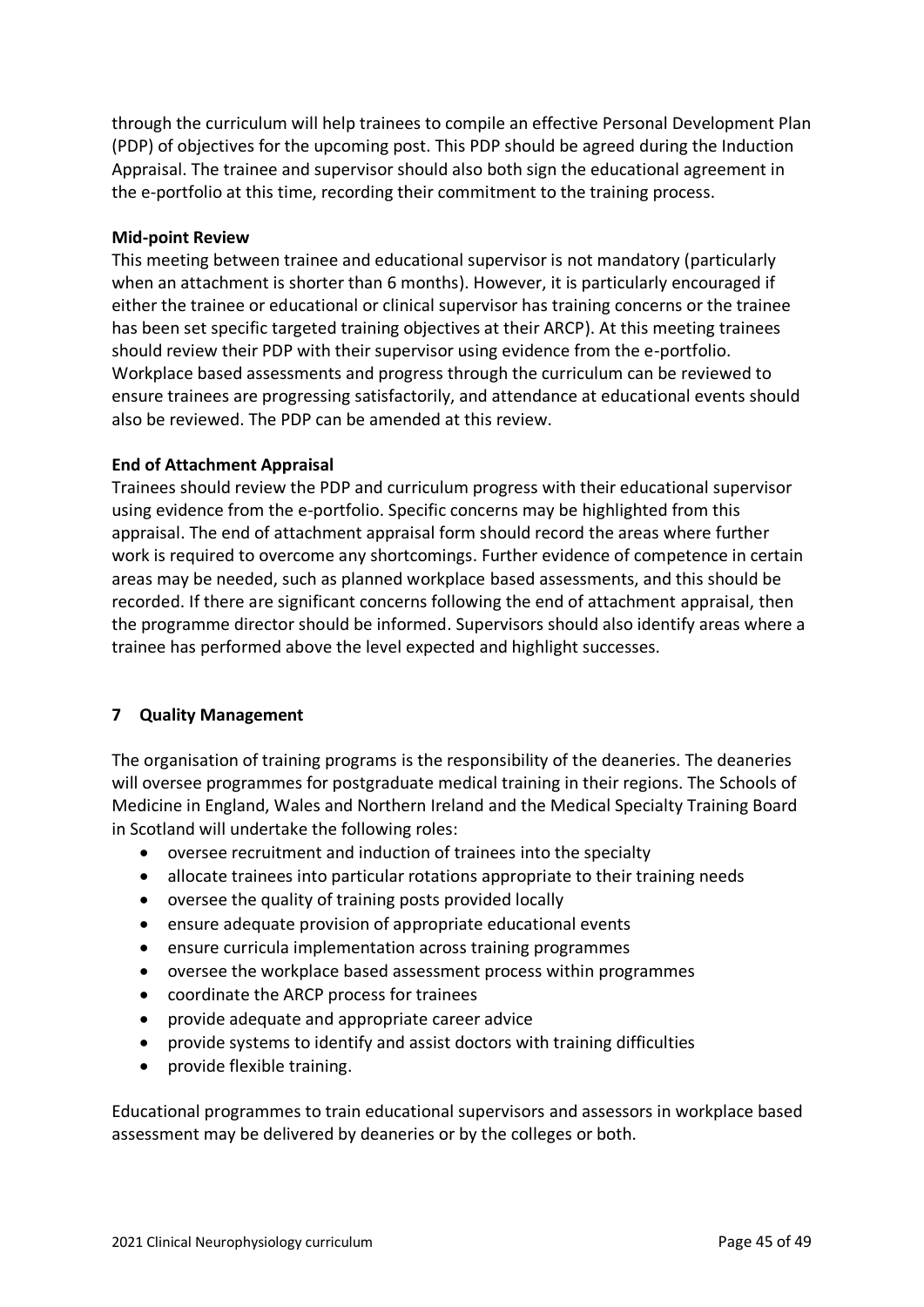Development, implementation, monitoring and review of the curriculum are the responsibility of the JRCPTB and the SAC. The committee will be formally constituted with representatives from each health region in England, from the devolved nations and with trainee and lay representation. It will be the responsibility of the JRCPTB to ensure that curriculum developments are communicated to heads of school, regional specialty training committees and TPDs.

The JRCPTB has a role in quality management by monitoring and driving improvement in the standard of all medical specialties on behalf of the three Royal Colleges of Physicians in Edinburgh, Glasgow and London. The SACs are actively involved in assisting and supporting deaneries to manage and improve the quality of education within each of their approved training locations. They are tasked with activities central to assuring the quality of medical education such as writing the curriculum and assessment systems, reviewing applications for new posts and programmes, provision of external advisors to deaneries and recommending trainees eligible for CCT or Certificate of Eligibility for Specialist Registration (CESR).

JRCPTB uses data from six quality datasets across its specialties and subspecialties to provide meaningful quality management. The datasets include the GMC national Training Survey (NTS) data, ARCP outcomes, examination outcomes, new consultant survey, penultimate year assessments (PYA)/external advisor reports and the monitoring visit reports.

Quality criteria have been developed to drive up the quality of training environments and ultimately improve patient safety and experience. These are monitored and reviewed by JRCPTB to improve the provision of training and ensure enhanced educational experiences.

# <span id="page-45-0"></span>**8 Intended use of curriculum by trainers and trainees**

This curriculum and ARCP decision aid are available from the Joint Royal Colleges of Physicians Training Board (JRCPTB) via the websit[e www.jrcptb.org.uk.](http://www.jrcptb.org.uk/)

Clinical and educational supervisors should use the curriculum and decision aid as the basis of their discussion with trainees, particularly during the appraisal process. Both trainers and trainees are expected to have a good knowledge of the curriculum and should use it as a guide for their training programme.

Each trainee will engage with the curriculum by maintaining an ePortfolio. The trainee will use the curriculum to develop learning objectives and reflect on learning experiences.

## **Recording progress in the ePortfolio**

On enrolling with JRCPTB, trainees will be given access to the ePortfolio. The ePortfolio allows evidence to be built up to inform decisions on a trainee's progress and provides tools to support trainees' education and development.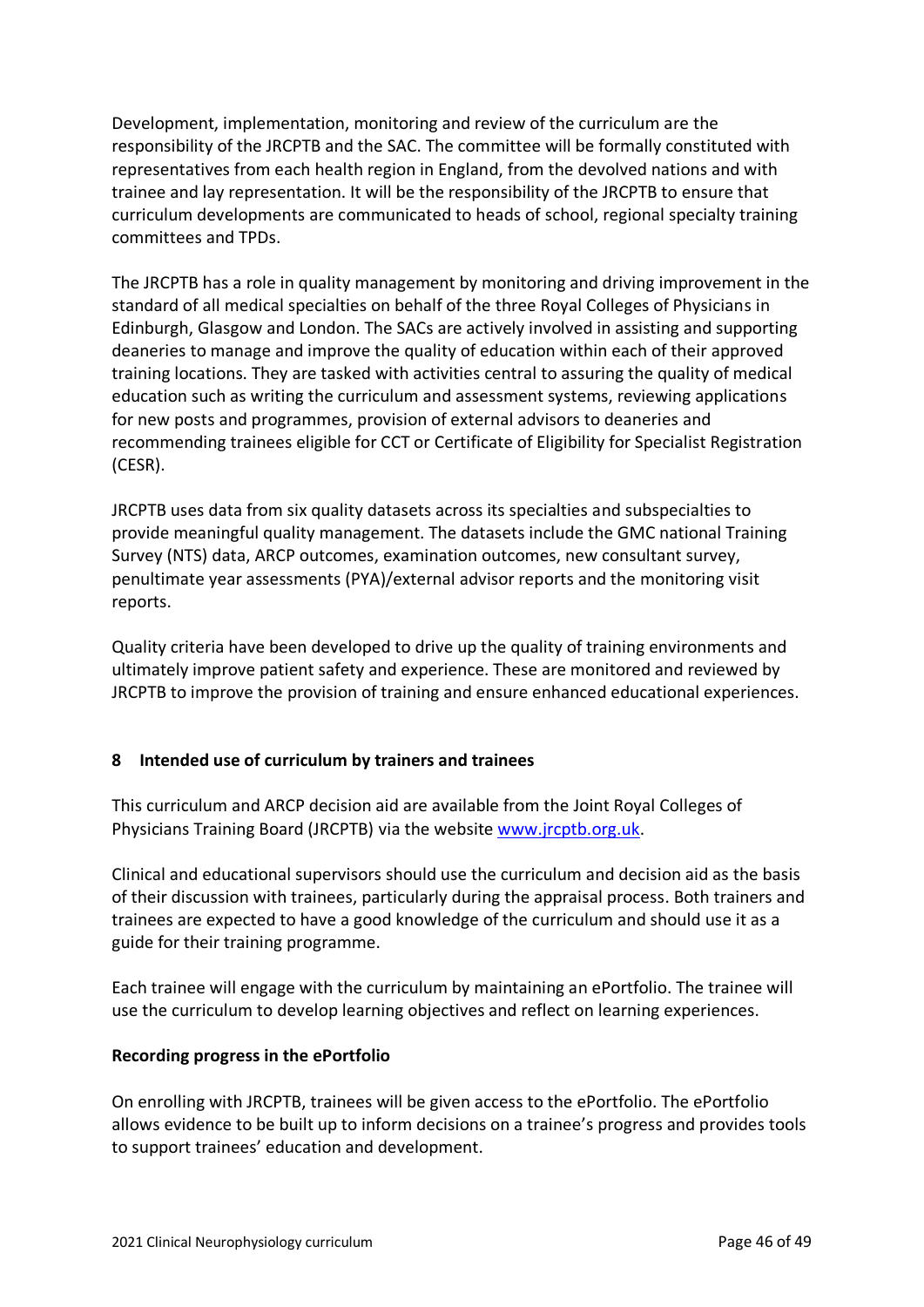The trainee's main responsibilities are to ensure the ePortfolio is kept up to date, arrange assessments and ensure they are recorded, prepare drafts of appraisal forms, maintain their personal development plan, record their reflections on learning and record their progress through the curriculum.

The supervisor's main responsibilities are to use ePortfolio evidence such as outcomes of assessments, reflections and personal development plans to inform appraisal meetings. They are also expected to update the trainee's record of progress through the curriculum, write end-of-attachment appraisals and supervisor's reports.

Deaneries, training programme directors, college tutors and ARCP panels may use the ePortfolio to monitor the progress of trainees for whom they are responsible.

JRCPTB will use summarised, anonymous ePortfolio data to support its work in quality assurance.

All appraisal meetings, personal development plans and workplace based assessments (including MSF) should be recorded in the ePortfolio. Trainees are encouraged to reflect on their learning experiences and to record these in the ePortfolio. Reflections can be kept private or shared with supervisors.

Reflections, assessments and other ePortfolio content should be used to provide evidence towards acquisition of curriculum capabilities. Trainees should add their own selfassessment ratings to record their view of their progress. The aims of the self-assessment are:

- to provide the means for reflection and evaluation of current practice
- to inform discussions with supervisors to help both gain insight and assists in developing personal development plans.
- to identify shortcomings between experience, competency and areas defined in the curriculum so as to guide future clinical exposure and learning.

Supervisors can sign-off and comment on curriculum capabilities to build up a picture of progression and to inform ARCP panels.

## <span id="page-46-0"></span>**9 Equality and diversity**

The Royal Colleges of Physicians will comply, and ensure compliance, with the requirements of equality and diversity legislation set out in the Equality Act 2010.

The Federation of the Royal Colleges of Physicians believes that equality of opportunity is fundamental to the many and varied ways in which individuals become involved with the Colleges, either as members of staff and Officers; as advisers from the medical profession; as members of the Colleges' professional bodies or as doctors in training and examination candidates.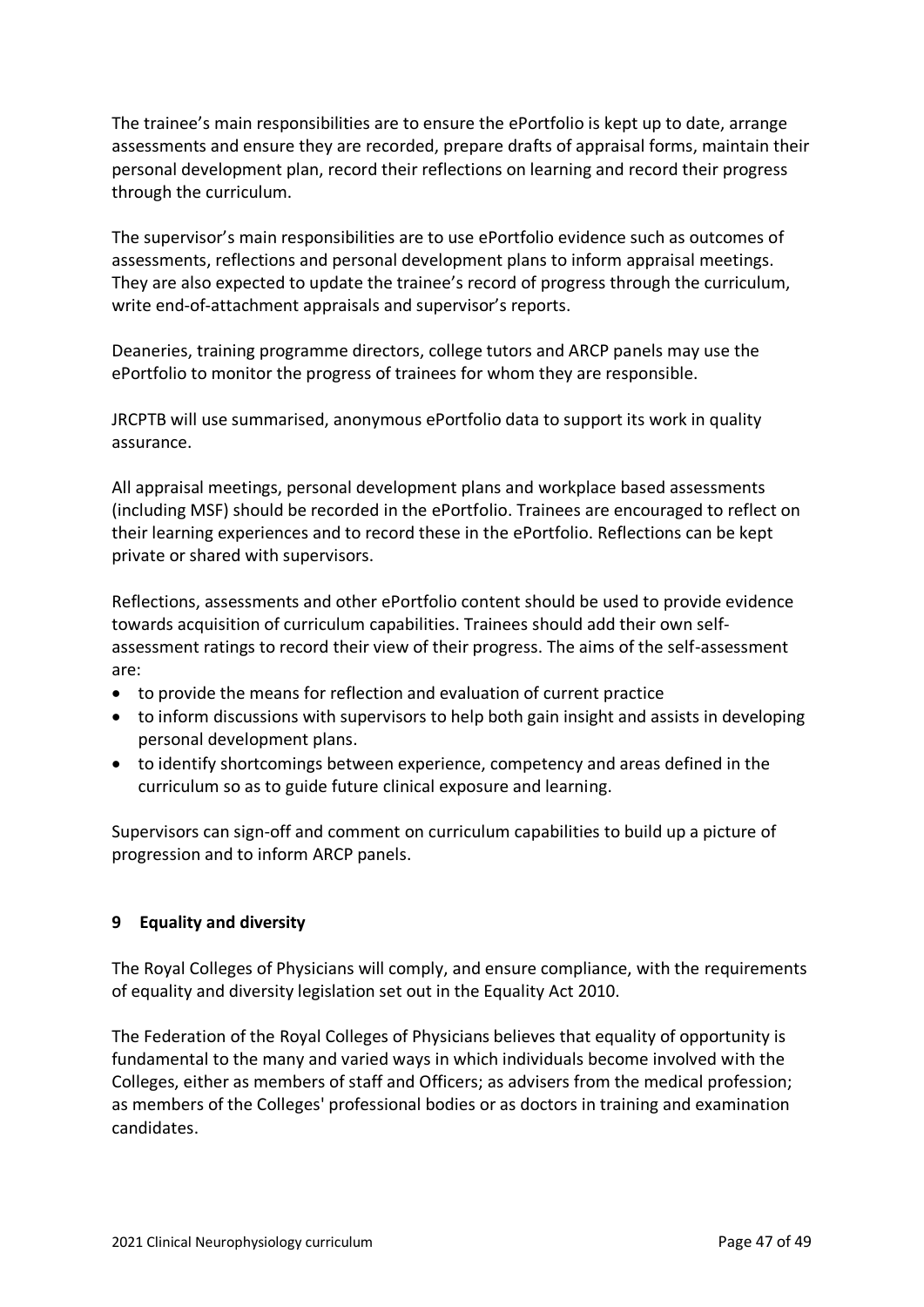Deaneries' quality assurance will ensure that each training programme complies with the equality and diversity standards in postgraduate medical training as set by GMC. They should provide access to a professional support unit or equivalent for trainees requiring additional support.

Compliance with anti-discriminatory practice will be assured through:

- monitoring of recruitment processes
- ensuring all College representatives and Programme Directors have attended appropriate training sessions prior to appointment or within 12 months of taking up post
- Deaneries ensuring that educational supervisors have had equality and diversity training (for example, an e-learning module) every three years
- Deaneries ensuring that any specialist participating in trainee interview/appointments committees or processes has had equality and diversity training (at least as an emodule) every three years
- ensuring trainees have an appropriate, confidential and supportive route to report examples of inappropriate behaviour of a discriminatory nature. Deaneries and Programme Directors must ensure that on appointment trainees are made aware of the route in which inappropriate or discriminatory behaviour can be reported and supplied with contact names and numbers. Deaneries must also ensure contingency mechanisms are in place if trainees feel unhappy with the response or uncomfortable with the contact individual
- providing resources to trainees needing support (for example, through the provision of a professional support unit or equivalent)
- monitoring of College Examinations
- ensuring all assessments discriminate on objective and appropriate criteria and do not unfairly advantage or disadvantage a trainee with any of the Equality Act 2010 protected characteristics. All efforts shall be made to ensure the participation of people with a disability in training through reasonable adjustments.